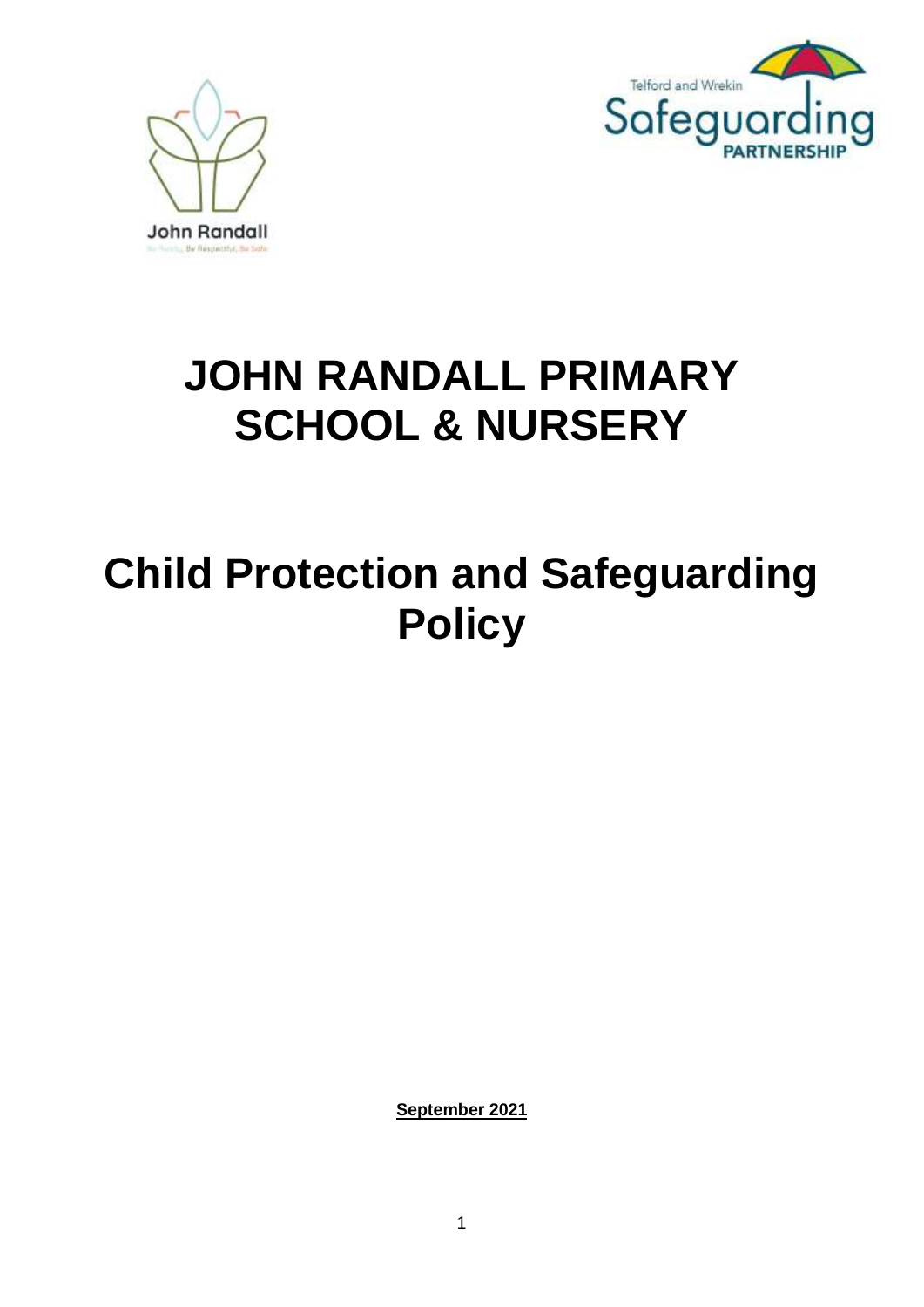| John Randall Primary School & Nursery Safeguarding Team |                         |  |  |  |  |  |
|---------------------------------------------------------|-------------------------|--|--|--|--|--|
| <b>Designated Safeguarding Lead</b>                     | Maria Pugh              |  |  |  |  |  |
| Deputy Designated Safeguarding<br>Lead                  | <b>Stephanie Dowley</b> |  |  |  |  |  |
| Deputy Designated Safeguarding<br>Lead                  | <b>Mark Lambie</b>      |  |  |  |  |  |
| Deputy Designated Safeguarding<br>Lead                  | Laura Baynham           |  |  |  |  |  |
| Deputy Designated Safeguarding<br>Lead                  | Sarah Riley             |  |  |  |  |  |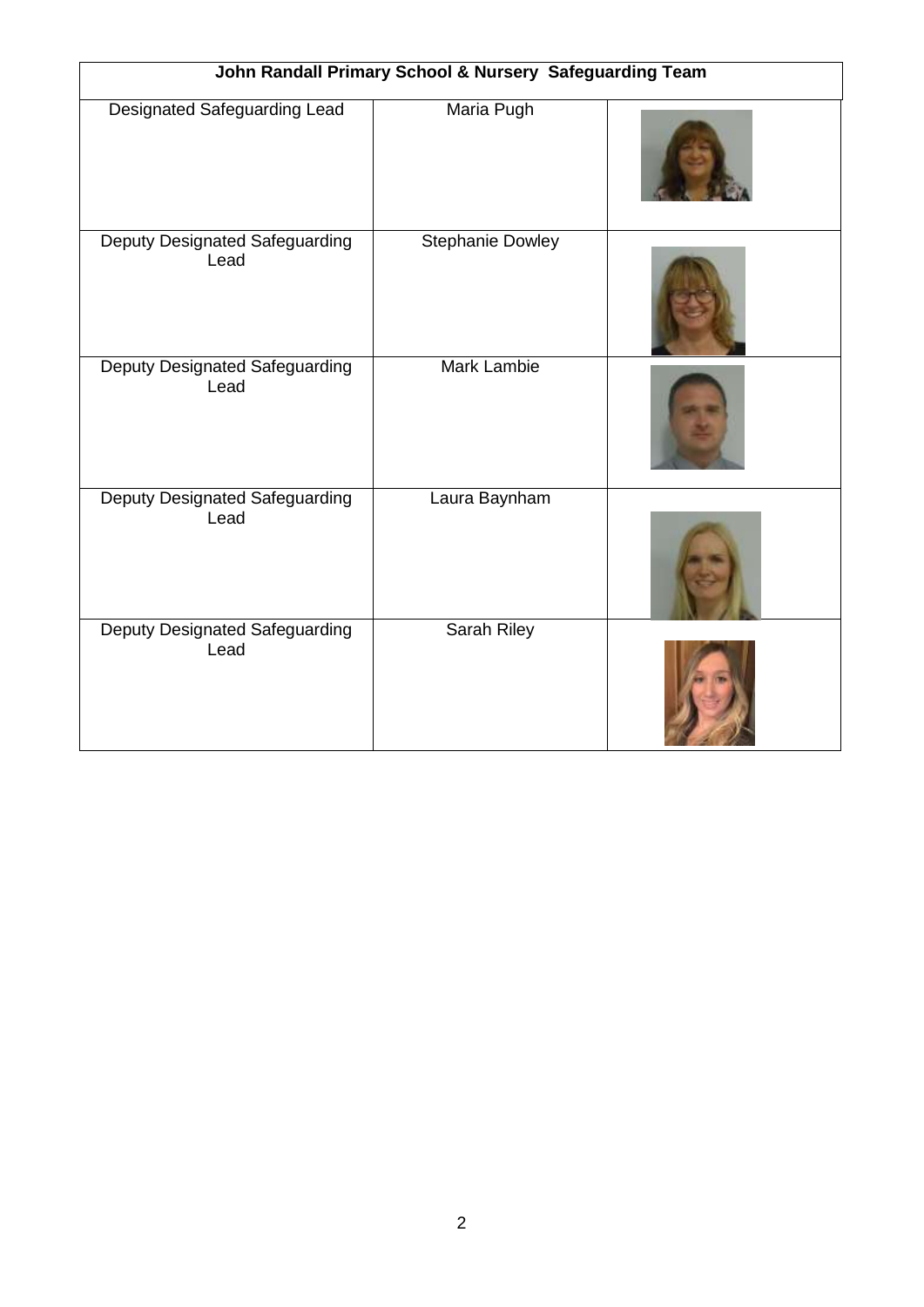## **Summary & aims**

We have regard for the statutory guidance from the Department for Education (DfE) issued under Section 175 of the Education Act 2002, the Education (Independent School Standards) Regulations 2014, the Non-Maintained Special Schools (England) Regulations 2015 and the Education and training (Welfare of Children) Act 2021. This policy has been developed in line with legal obligations, including, where applicable, the Human Rights Act 1998, the European Convention on Human Rights, the Domestic Abuse Act 2021, the Children and Social Work Act 2017, the Equality Act 2010 and the Public Sector Equality Duty.

We will adhere to the statutory guidance [Working Together to Safeguard Children 2018](https://www.gov.uk/government/publications/working-together-to-safeguard-children--2) and Keeping [Children Safe in Education 2021](https://www.gov.uk/government/publications/keeping-children-safe-in-education--2) (KCSIE). We will follow the DfE of [What to do if you are](https://www.gov.uk/government/publications/what-to-do-if-youre-worried-a-child-is-being-abused--2)  [Worried a Child is Being Abused -](https://www.gov.uk/government/publications/what-to-do-if-youre-worried-a-child-is-being-abused--2) Advice for Practitioners, and have regard to Sexual violence and [sexual harassment between children in schools and colleges](https://www.gov.uk/government/publications/sexual-violence-and-sexual-harassment-between-children-in-schools-and-colleges) (September 2021). We recognise the [NSPCC](https://www.nspcc.org.uk/support-us/ways-to-give/donate/?source=ppc-brand&gclsrc=aw.ds&ds_rl=1279303&ds_rl=1279303&gclid=EAIaIQobChMI1PP3q6Wi6wIVmK3tCh1x_QvxEAAYASAAEgKCLPD_BwE&gclsrc=aw.ds) website also provides us additional information on abuse and neglect and what to look out for.

We provide early years provision and adhere to the Statutory Framework for the Early Years Foundation Stage 2021 (EYFS).

All child protection matters will be dealt with in line with the arrangements of Telford and Wrekin [Safeguarding Partnership \(TWSP\)](https://www.telfordsafeguardingboard.org.uk/info/13/i_work_with_children_young_people_and_parents/20/policies_procedures_and_guidance) and [West Midlands Child Protection and Safeguarding](http://westmidlands.procedures.org.uk/)  [Procedures](http://westmidlands.procedures.org.uk/) or, if relevant, the safeguarding partnership area children reside in or are under the care of.

This policy replaces the previous policy of September 2020.

We have a duty of care to all staff, pupils and their families. The safety and protection of all children is of paramount importance to all those involved in education. The aim of this policy is to make all within our setting feel safe, promote their welfare and have clear roles and responsibilities in place for that to happen. We are committed to inter-agency working to keep children safe. All of our community believe that our setting should provide a caring, positive, safe and stimulating environment, which promotes the social, physical and moral development of the individual child.

The governing body will ensure that **all staff** have read at least part one of KCSIE (or annex A if appropriate) and those working with children will also read Annex B of KCSIE. All members of the governing body and the Designated Safeguarding Lead (DSL) and their deputies will read all parts of KCSIE, relevant parts of [Working Together to Safeguard Children](https://www.gov.uk/government/publications/working-together-to-safeguard-children--2) and Part three: safeguarding and welfare of the EYFS. We will maintain a record of this. We recognise that best practice would be for all staff to be acquainted with all parts of KCSIE. The governing body will ensure that mechanisms are in place to assist staff to understand and discharge their role and responsibilities as set out in Part one (or Annex A if appropriate) of KCSIE.

Our policy and all supplementary policies are procedures are published on our website for all to view.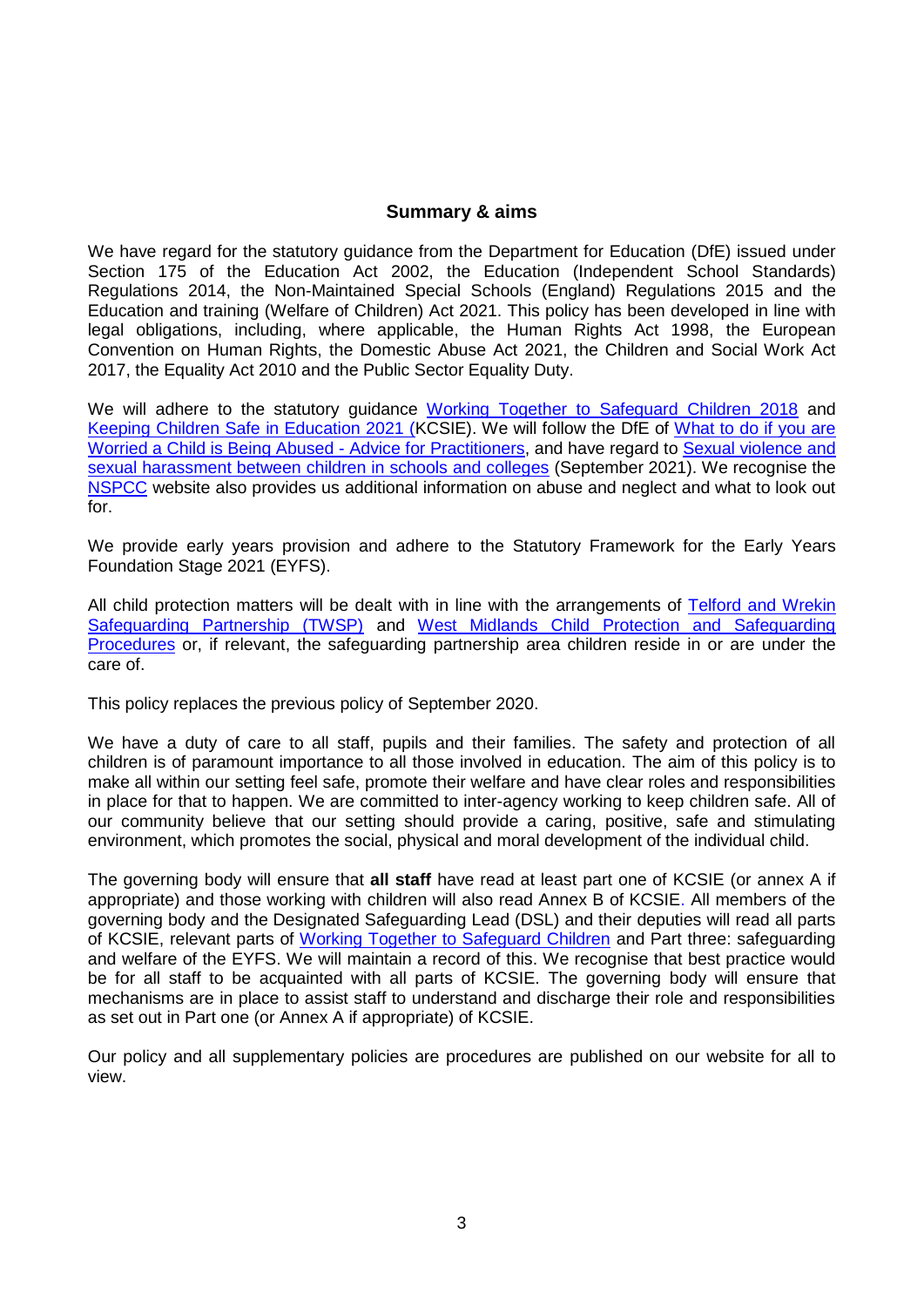# **Part one: Safeguarding information**

## **Our approach to safeguarding**

All of our staff are an important part of the wider safeguarding system for our pupils.

It is everyone's responsibility to safeguard and promote the welfare of children; this includes everyone who comes into contact with children and their families. Everyone will consider, at all times, what is in the best interest for the child and ensure their practice is child-centred.

No one will manage concerns about a child in insolation. **Everyone** will identify concerns, share information and take prompt action to help children and families receive the right help at the right time.

For the purpose of this policy, safeguarding and promoting the welfare of children is defined as:

- protecting children from maltreatment;
- preventing impairment of children's mental and physical health or development;
- ensuring that children grow up in circumstances consistent with the provision of safe and effective care; and
- taking action to enable all children to have the best outcomes.

Children includes everyone under the age of 18.

#### **The role of our staff**

Our staff will identify concerns early, provide help for children, and prevent concerns from escalating. They will provide a safe environment in which children can learn.

We are committed to identifying children who may benefit from early help. Early help means providing support as soon as a problem emerges at any point in a child's life.

The DSL and her deputies role is to advise on safeguarding concerns, support others to carry out their safeguarding duties and liaise with other agencies.

All teachers, including the Headteacher in accordance with the Teachers' Standards 2012 will safeguard children's well-being and maintain public trust in the teaching profession as part of their professional duties.

#### **Staff training and induction**

All staff will receive an induction so they are aware of our safeguarding systems. This will include the child protection policy, behaviour policy, staff behaviour policy, safeguarding response to children who go missing and role of the DSL (including the identity of the DSL and any deputies). We will provide copies of policies and a copy of Part one (or Annex A, if appropriate) or KCSIE to all staff at induction.

Staff will receive appropriate safeguarding and child protection training (including online safety) at induction. This training will be updated regularly (as a minimum every three years). All staff will also receive at least annual child protection and safeguarding updates, to provide them with relevant skills and knowledge to safeguard children effectively.

All staff will be made aware of the following:

- Telford & Wrekin online
- process and their role within it;
- the process for making referrals to children's social care and for statutory assessments under the Children Act 1989 and the role they might be expected to play in such assessments, and
- what to do if a child tells them he/she is being abused, exploited or neglected.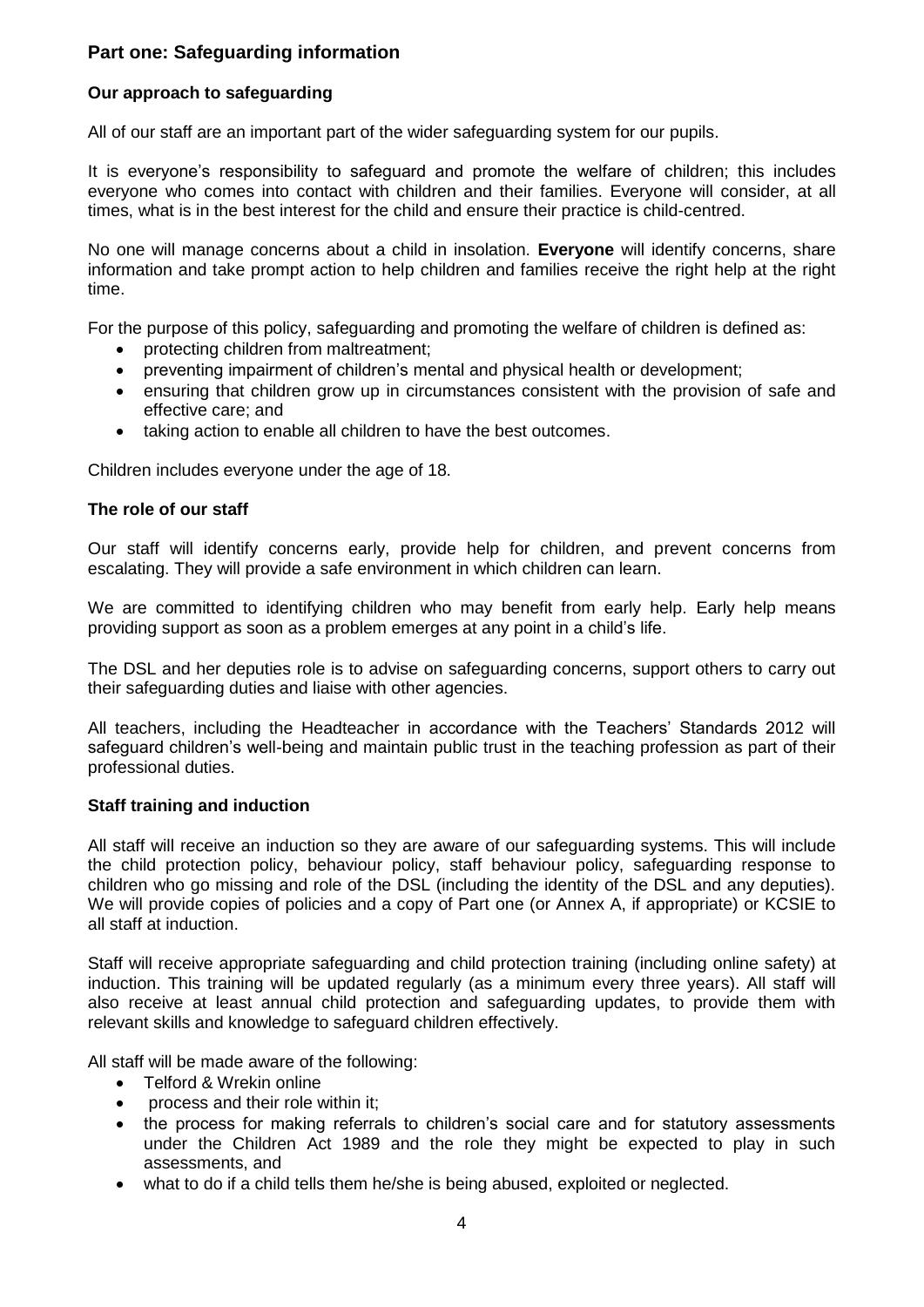Staff know how to manage the requirement to maintain an appropriate level of confidentiality. This means only involving those who need to be involved, such as the DSL (or a deputy) and children's social care. Staff will never promise a child that they will not tell anyone about a report of any form of abuse, as this may ultimately not be in the best interests of the child. All staff will reassure victims that they are being taken seriously and that they will be supported and kept safe. A victim will never be given the impression that they are creating a problem by reporting abuse, sexual violence or sexual harassment. Nor will a victim ever be made to feel ashamed for making a report.

# **Early help**

We believe that **any** child may benefit from early help and we ensure that all staff are alert to the potential need for early help for a child who:

- is disabled or has certain health conditions and has specific additional needs:
- has special educational needs (whether or not they have a statutory Education, Health and Care Plan);
- has a mental health need
- is a young carer;
- is showing signs of being drawn in to anti-social or criminal behaviour, including gang involvement and association with organised crime groups;
- is frequently missing/goes missing from care or from home:
- is at risk of modern slavery, trafficking or exploitation;
- is at risk of being radicalised or exploited;
- has a family member in prison, or is affected by parental offending;
- is in a family circumstance presenting challenges for the child, such as drug and alcohol misuse, adult mental health issues and domestic abuse;
- is misusing drugs or alcohol themselves;
- has returned home to their family from care;
- is at risk of 'honour'-based such as Female Genital Mutilation or Forced Marriage:
- is a privately fostered child; and
- is persistently absent from education, including persistent absences for part of the school day.

## **Abuse and neglect**

All staff are trained on the indicators of abuse and neglect to help them to identify children who may be in need of help or protection. We believe that abuse, neglect and safeguarding issues are rarely stand-alone events. All staff are aware that safeguarding incidents and/or behaviours can be associated with factors outside the setting and/or can occur between children outside of these environments. All staff, but especially the DSL and deputies will consider whether children are at risk of abuse or exploitation in situations outside their families. Staff will be vigilant and always raise any concerns with their DSL (or deputy), even if they are unsure.

All staff are aware that technology is a significant component in many safeguarding and wellbeing issues. We understand children are at risk of abuse online as well as face-to-face. In many cases, abuse will take place concurrently via online channels and in daily life. Children can also abuse their peers online, this can take the form of abusive, harassing, and misogynistic messages, the non-consensual sharing of indecent images, especially around chat groups, and the sharing of abusive images and pornography, to those who do not want to receive such content.

## **Indicators of abuse and neglect**

**Abuse**: a form of maltreatment of a child. Somebody may abuse or neglect a child by inflicting harm or by failing to act to prevent harm. Children may be abused in a family or in an institutional or community setting by those known to them or, more rarely, by others. Abuse can take place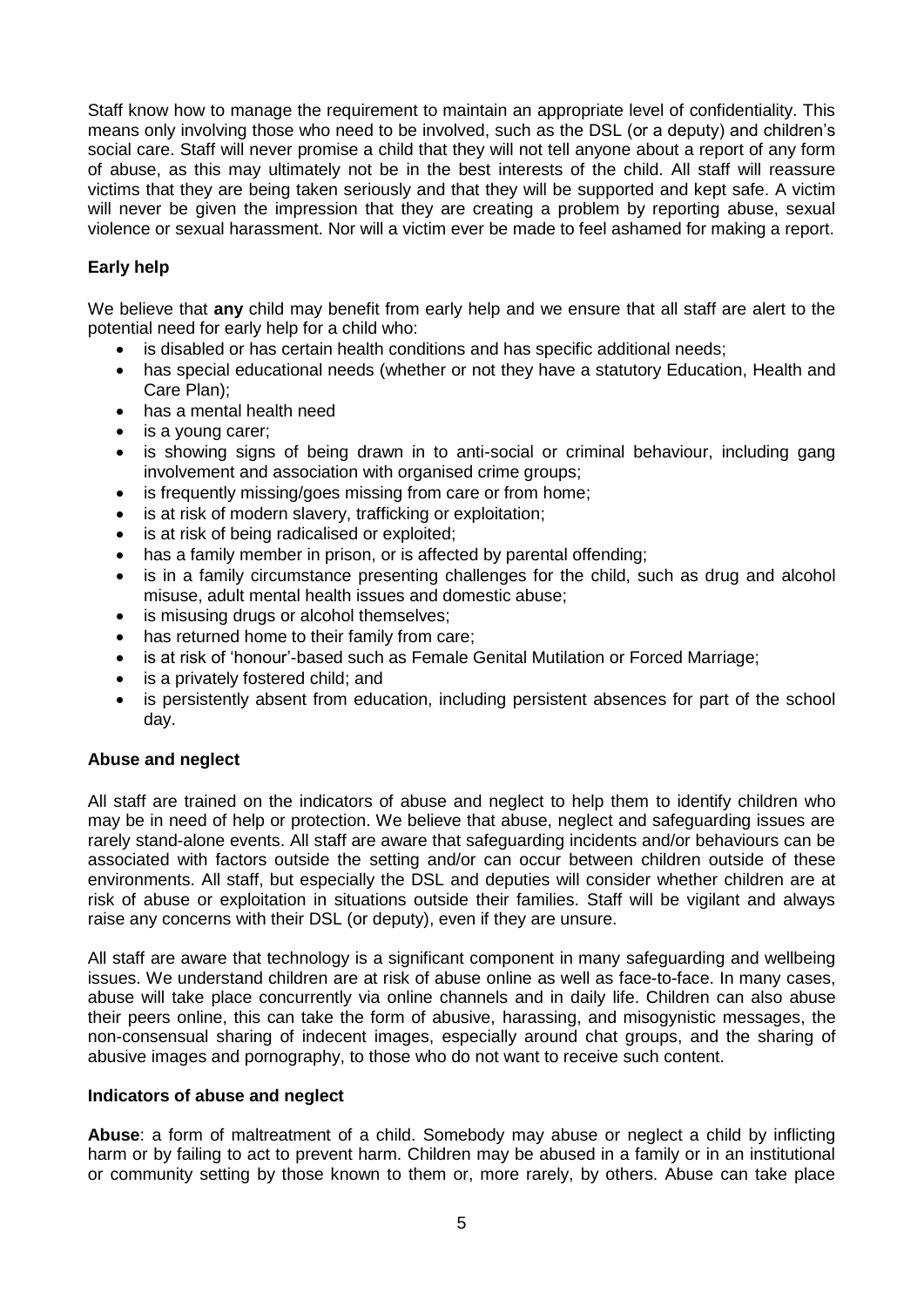wholly online, or technology may be used to facilitate offline abuse. Children may be abused by an adult or adults or by another child or children.

**Physical abuse**: a form of abuse which may involve hitting, shaking, throwing, poisoning, burning or scalding, drowning, suffocating or otherwise causing physical harm to a child. Physical harm may also be caused when a parent or carer fabricates the symptoms of, or deliberately induces, illness in a child.

The fabrication or induction of illness (FII) in children is a relatively rare form of child abuse. Where concerns exist about FII, it requires professionals to work together, evaluating all the available evidence, in order to reach an understanding of the reasons for the child's signs and symptoms of illness. At all times professionals need to keep an open mind to ensure that they have not missed a vital piece of information'. We adopt the guidance [Safeguarding children in whom illness is](https://www.gov.uk/government/publications/safeguarding-children-in-whom-illness-is-fabricated-or-induced)  [fabricated or induced](https://www.gov.uk/government/publications/safeguarding-children-in-whom-illness-is-fabricated-or-induced) and TWSP FII Best Practice Guidance.

**Emotional abuse**: the persistent emotional maltreatment of a child such as to cause severe and adverse effects on the child's emotional development. It may involve conveying to a child that they are worthless or unloved, inadequate, or valued only insofar as they meet the needs of another person. It may include not giving the child opportunities to express their views, deliberately silencing them or 'making fun' of what they say or how they communicate. It may feature age or developmentally inappropriate expectations being imposed on children. These may include interactions that are beyond a child's developmental capability as well as overprotection and limitation of exploration and learning, or preventing the child from participating in normal social interaction. It may involve seeing or hearing the ill-treatment of another. It may involve serious bullying (including cyberbullying), causing children frequently to feel frightened or in danger, or the exploitation or corruption of children. Some level of emotional abuse is involved in all types of maltreatment of a child, although it may occur alone.

**Sexual abuse**: involves forcing or enticing a child or young person to take part in sexual activities, not necessarily involving a high level of violence, whether or not the child is aware of what is happening. The activities may involve physical contact, including assault by penetration (for example rape or oral sex) or non-penetrative acts such as masturbation, kissing, rubbing and touching outside of clothing. They may also include non-contact activities, such as involving children in looking at, or in the production of, sexual images, watching sexual activities, encouraging children to behave in sexually inappropriate ways, or grooming a child in preparation for abuse. Sexual abuse can take place online, and technology can be used to facilitate offline abuse. Sexual abuse is not solely perpetrated by adult males. Women can also commit acts of sexual abuse, as can other children. The sexual abuse of children by other children is a specific safeguarding issue in education and all staff are aware of the settings policy and procedures of dealing with this.

**Neglect**: the persistent failure to meet a child's basic physical and/or psychological needs, likely to result in the serious impairment of the child's health or development. Neglect may occur during pregnancy, for example, as a result of maternal substance abuse. Once a child is born, neglect may involve a parent or carer failing to: provide adequate food, clothing and shelter (including exclusion from home or abandonment); protect a child from physical and emotional harm or danger; ensure adequate supervision (including the use of inadequate caregivers); or ensure access to appropriate medical care or treatment. It may also include neglect of, or unresponsiveness to, a child's basic emotional needs.

## **Safeguarding issues**

All staff are trained on safeguarding issues that can put children at risk of harm.

## **Child Sexual Exploitation (CSE) and Child Criminal Exploitation (CCE)**

We recognise both CSE and CCE are forms of abuse. They both occur where an individual or group takes advantage of an imbalance in power to coerce, manipulate or deceive a child into sexual or criminal activity, in exchange for something the victim needs or wants, and/or for the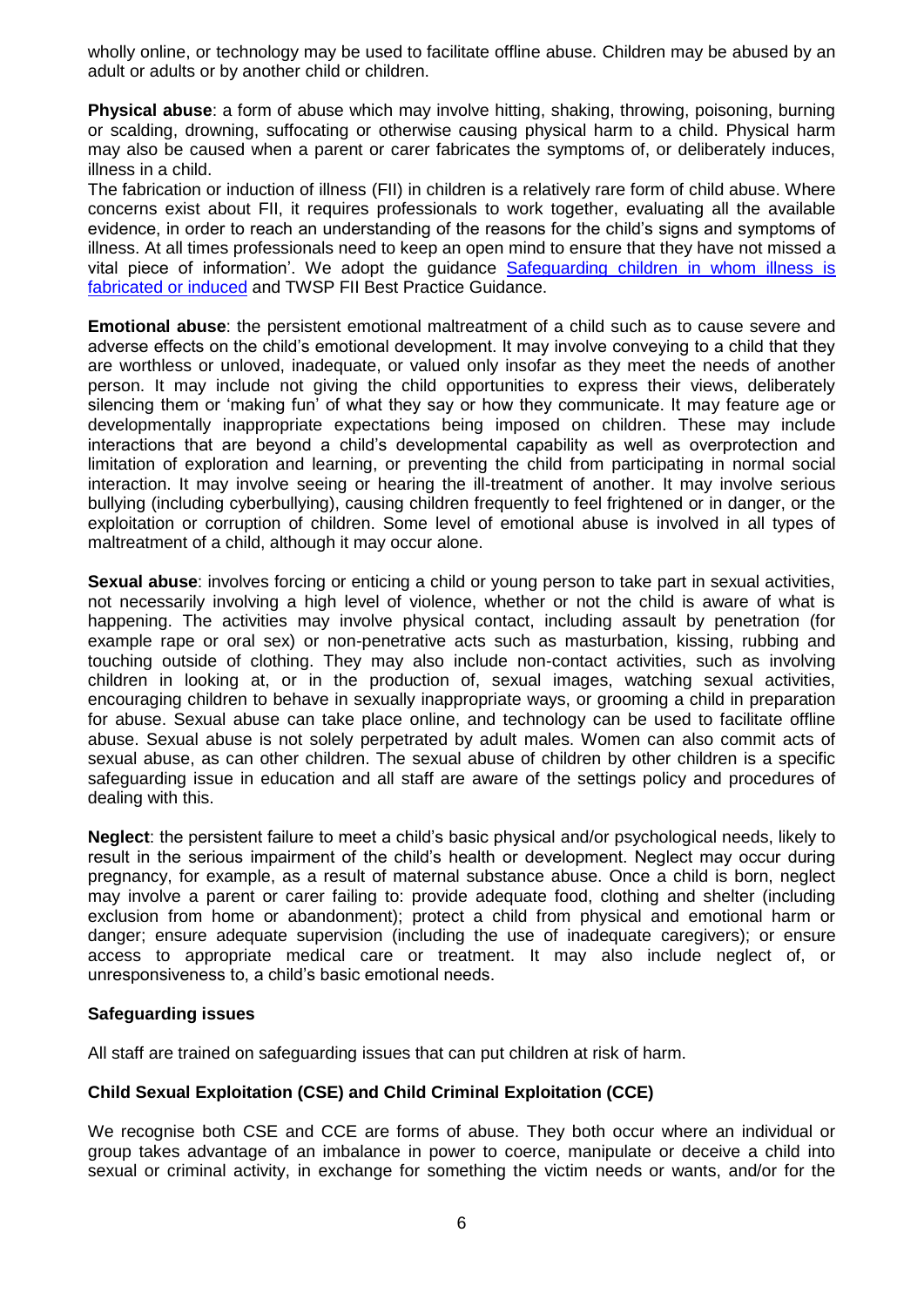financial advantage or increased threat of violence. CSE and CCE can affect children, both male and female and can include children who have been moved for the purpose of exploitation.

Children can be exploited by adult males or females, as individuals or in groups. They may also be exploited by other children, who themselves may be experiencing exploitation – where this is the case, it is important that the child perpetrator is also recognised as a victim.

Whilst the age of the child may be a contributing factor for an imbalance of power, there are a range of other factors that could make a child more vulnerable to exploitation, including, sexual identity, cognitive ability, learning difficulties, communication ability, physical strength, status, and access to economic or other resources.

Some of the following can be indicators of both child criminal and sexual exploitation where children:

- appear with unexplained gifts, money or new possessions;
- associate with other children involved in exploitation;
- suffer from changes in emotional well-being;
- misuse drugs and alcohol;
- go missing for periods of time or regularly come home late; and
- regularly miss school or education or do not take part in education.

We will provide additional support to children who have been exploited to help maintain them in education.

Staff understand that the experience of girls who are criminally exploited can be very different to that of boys. The indicators may not be the same, they are aware that girls are at risk of criminal exploitation too. It is also important to note that both boys and girls being criminally exploited may be at higher risk of sexual exploitation.

If we feel that children may be being abused through exploitation, we will consult in the normal way with the relevant local authority social care team to seek advice. In Telford & Wrekin we will consider whether the incident follows a [CSE care and support Pathway.](https://westmidlands.procedures.org.uk/local-content/4cjN/exploitation-tools-and-pathways/?b=Telford+%26+Wrekin) The concerns will be followed through sensitively and appropriately with fellow professionals and the [CSE referral form](https://westmidlands.procedures.org.uk/local-content/4cjN/exploitation-tools-and-pathways/?b=Telford+%26+Wrekin)  will be completed. In relation to the fortnightly CATE Risk Panels, where concerns are expressed around a child attending our setting, we will ensure attendance whenever possible as part of the established multi-agency process. Alongside this, we have taken the same steps and made all staff aware of the TWSP [A guide for professionals CATE leaflet.](https://westmidlands.procedures.org.uk/local-content/4cjN/exploitation-tools-and-pathways/?b=Telford+%26+Wrekin) Due to the high number of reports in our borough, we will be particularly alert to the CSE and CCE.

We will make parents and carers, and children and young people aware of the relevant TWSP [CATE leaflets.](https://westmidlands.procedures.org.uk/local-content/4cjN/exploitation-tools-and-pathways/?b=Telford+%26+Wrekin) We will provide them with information on [CEOP](https://www.ceop.police.uk/Safety-Centre/Should-I-make-a-report-to-CEOP-YP/) the Child Exploitation and Online Protection command. Children and adults can use CEOP to report if they are concerned that a child is being sexually abused or groomed online.

## **Child Criminal Exploitation (CCE)**

Some specific forms of CCE can include children being forced or manipulated into transporting drugs or money through county lines, working in cannabis factories, shoplifting or pickpocketing. They can also be forced or manipulated into committing vehicle crime or threatening/committing serious violence to others.

We recognise that this type of exploitation can trap children as perpetrators can threaten victims (and their families) with violence, or entrap and coerce them into debt. They may be coerced into carrying weapons such as knives or begin to carry a knife for a sense of protection from harm from others. As children involved in criminal exploitation often commit crimes themselves, their vulnerability as victims is not always recognised by adults and professionals, (particularly older children), and they are not treated as victims despite the harm they have experienced. They may still have been criminally exploited even if the activity appears to be something they have agreed or consented to.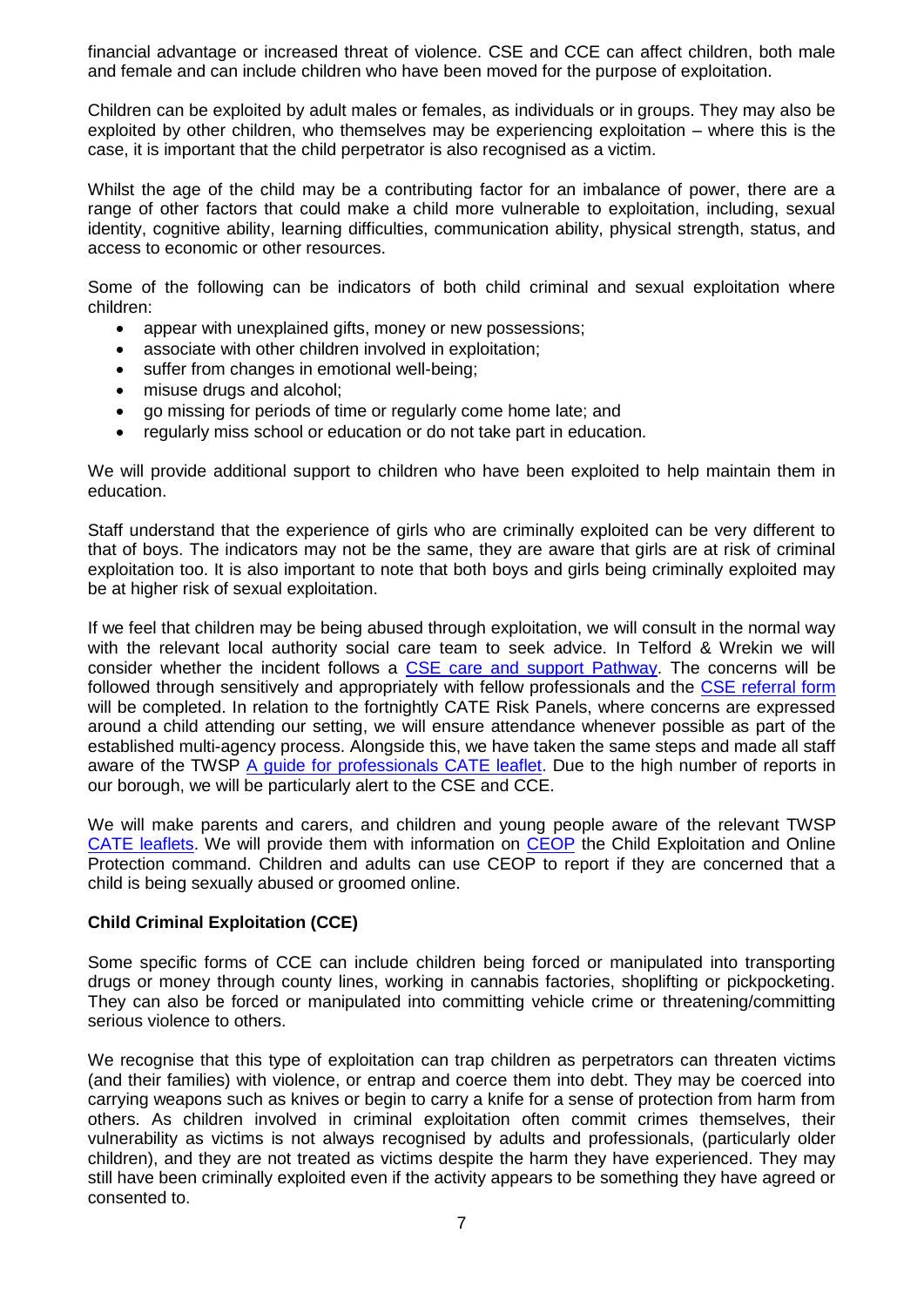## **Child Sexual Exploitation (CSE)**

CSE is a form of child sexual abuse. Sexual abuse may involve physical contact, including assault by penetration (for example, rape or oral sex) or non-penetrative acts such as masturbation, kissing, rubbing, and touching outside clothing. It may include non-contact activities, such as involving children in the production of sexual images, forcing children to look at sexual images or watch sexual activities, encouraging children to behave in sexually inappropriate ways or grooming a child in preparation for abuse including via the internet.

CSE can affect any child, who has been coerced into engaging in sexual activities. This includes 16 and 17 year olds who can legally consent to have sex. Some children may not realise they are being exploited e.g. they believe they are in a genuine romantic relationship.

CSE can be a one-off occurrence or a series of incidents over time and range from opportunistic to complex organised abuse. It can involve force and/or enticement-based methods of compliance and may, or may not, be accompanied by violence or threats of violence. It may happen without the child's immediate knowledge e.g. through others sharing videos or images of them on social media.

Some additional specific indicators that may be present in CSE are children who:

- have older boyfriends or girlfriends; and
- suffer from sexually transmitted infections, display sexual behaviours beyond expected sexual development or become pregnant.

We will make the following further information on signs of a child's involvement in sexual exploitation available to staff. [Child sexual exploitation: guide for practitioners](https://www.gov.uk/government/publications/child-sexual-exploitation-definition-and-guide-for-practitioners)

## **County lines**

County lines is a term used to describe gangs and organised criminal networks involved in exporting illegal drugs using dedicated mobile phone lines or other form of "deal line". This activity can happen locally as well as across the UK - no specified distance of travel is required. Children and vulnerable adults are exploited to move, store and sell drugs and money. Offenders will often use coercion, intimidation, violence (including sexual violence) and weapons to ensure compliance of victims.

Children can be targeted and recruited into county lines in a number of locations including our setting, other education settings, children's homes and care homes.

Children are also increasingly being targeted and recruited online using social media. Children can easily become trapped by this type of exploitation as county lines gangs can manufacture drug debts which need to be worked off or threaten serious violence and kidnap towards victims (and their families) if they attempt to leave the county lines network.

A number of the indicators for CSE and CCE as detailed above may be applicable to where children are involved in county lines. Some additional specific indicators that may be present where a child is criminally exploited through involvement in county lines are children who:

- go missing and are subsequently found in areas away from their home;
- have been the victim or perpetrator of serious violence (e.g. knife crime):
- are involved in receiving requests for drugs via a phone line, moving drugs, handing over and collecting money for drugs;
- are exposed to techniques such as 'plugging', where drugs are concealed internally to avoid detection;
- are found in accommodation that they have no connection with, often called a 'trap house or cuckooing' or hotel room where there is drug activity;
- owe a 'debt bond' to their exploiters; and
- have their bank accounts used to facilitate drug dealing.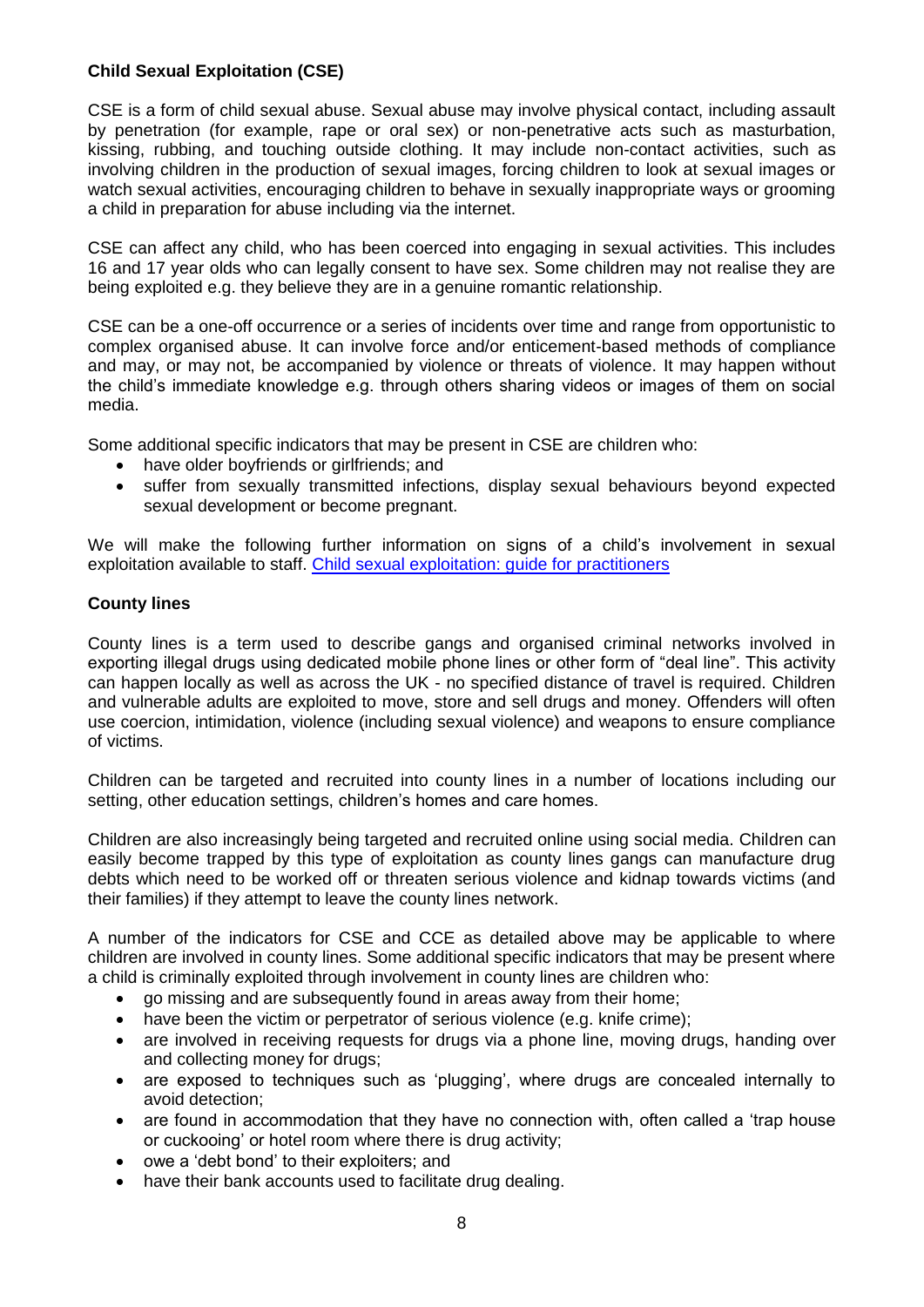We will make the [Home Office](https://assets.publishing.service.gov.uk/government/uploads/system/uploads/attachment_data/file/863323/HOCountyLinesGuidance_-_Sept2018.pdf) guidance on the signs of a child's involvement in county lines available to staff.

If a child is suspected to be at risk of or involved in county lines, a safeguarding referral will also be considered alongside consideration of availability of local services/third sector providers who offer support to victims of county lines exploitation, such as [CLIMB.](https://www.childrenssociety.org.uk/what-we-do/our-services/climb)

## **Modern Slavery and the National Referral Mechanism (NRM)**

Staff understand that Modern slavery encompasses human trafficking and slavery, servitude and forced or compulsory labour. Exploitation can take many forms, including: sexual exploitation, forced labour, slavery, servitude, forced criminality and the removal of organs.

We know that information on the signs that someone may be a victim of modern slavery, the support available to victims and how to refer them to the NRM is available in the Modern Slavery [Statutory Guidance.](https://www.gov.uk/government/collections/modern-slavery)

## **Mental Health**

All staff are aware that mental health problems can, in some cases, be an indicator that a child has suffered or is at risk of suffering abuse, neglect or exploitation.

We recognise only appropriately trained professionals should attempt to make a diagnosis of a mental health problem. Staff, however, are well placed to observe children day-to-day and identify those whose behaviour suggests that they may be experiencing a mental health problem or be at risk of developing one.

Where children have suffered abuse and neglect, or other potentially traumatic adverse childhood experiences, this can have a lasting impact throughout childhood, adolescence and into adulthood. Staff will be made aware of how these children's experiences; can affect their mental health, behaviour, and education.

If staff have a mental health concern about a child that is also a safeguarding concern, immediate action should be taken, by speaking to the DSL or a deputy and recording their concern.

We will follow the DfE guidance on [Mental Health and Behaviour in Schools.](https://www.gov.uk/government/publications/mental-health-and-behaviour-in-schools--2)

Please refer to our Mental Health & Well-being policy.

#### **Peer on peer abuse (child on child)**

**All** staff are aware that children can abuse other children we refer to this as peer on peer abuse. This can happen inside or outside of our setting and online. If staff have **any** concerns regarding peer on peer abuse, even if there are no reports in our setting, they should still speak to the DSL (or deputy).

**All** staff are expected to challenge inappropriate behaviours between peers, many of which are listed below, that are actually abusive in nature. Downplaying certain behaviours, for example dismissing sexual harassment as "just banter", "just having a laugh", "part of growing up" or "boys being boys" can lead to a culture of unacceptable behaviours, an unsafe environment for children and in worst case scenarios a culture that normalises abuse leading to children accepting it as normal and not coming forward to report it.

Peer on peer abuse is most likely to include, but may not be limited to:

- bullying (including cyberbullying, prejudice-based and discriminatory bullying);
- abuse in intimate personal relationships between peers;
- physical abuse such as hitting, kicking, shaking, biting, hair pulling, or otherwise causing physical harm (this may include an element of online which facilitates, threatens and/or encourages physical abuse);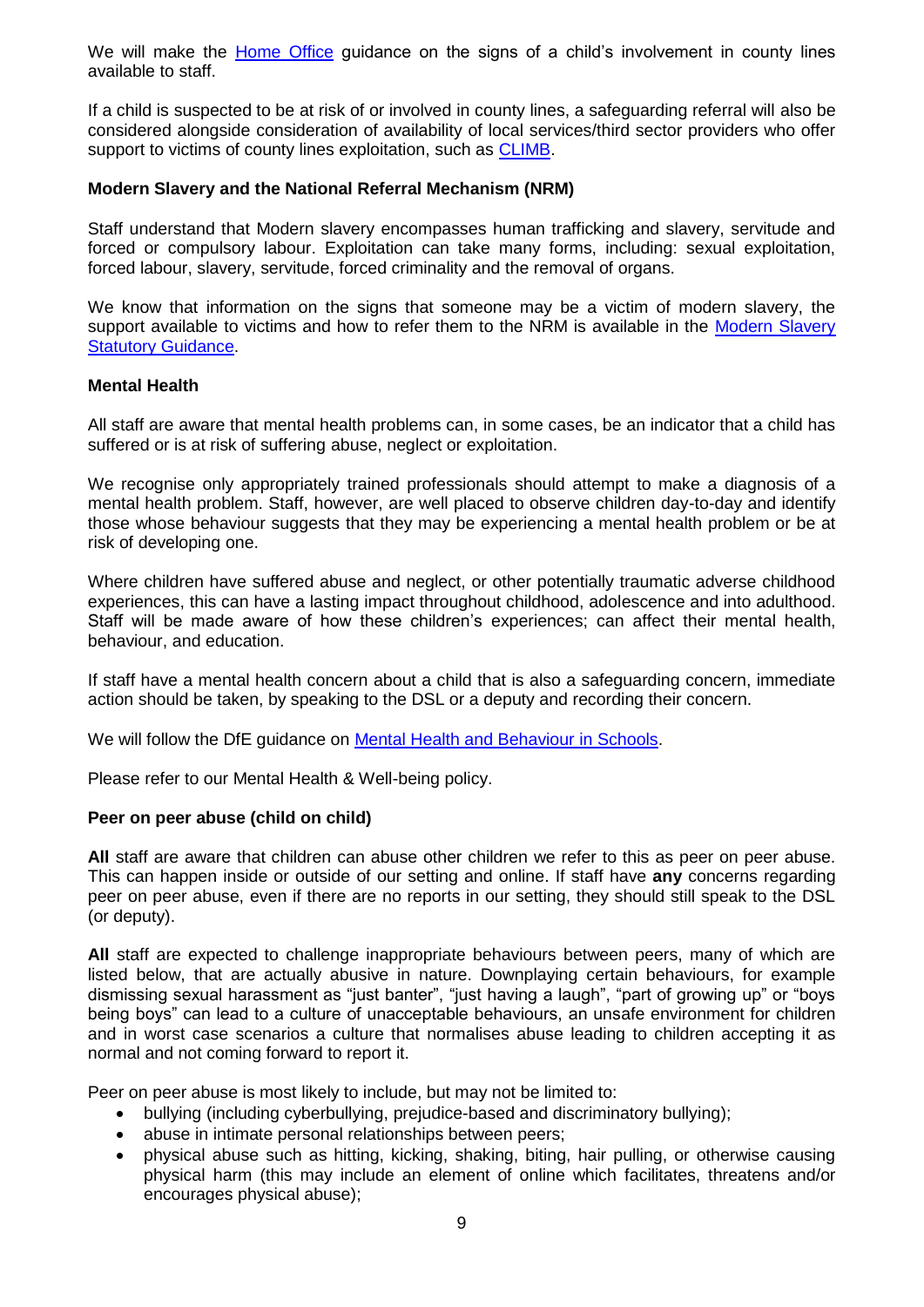- sexual violence, such as rape, assault by penetration and sexual assault (this may include an online element which facilitates, threatens and/or encourages sexual violence);
- sexual harassment, such as sexual comments, remarks, jokes and online sexual harassment, which may be stand-alone or part of a broader pattern of abuse;
- causing someone to engage in sexual activity without consent, such as forcing someone to strip, touch themselves sexually, or to engage in sexual activity with a third party;
- consensual and non-consensual sharing of nudes and semi nudes images and or videos (also known as sexting or youth produced sexual imagery);
- up-skirting, which typically involves taking a picture under a person's clothing without them knowing, with the intention of viewing their genitals or buttocks to obtain sexual gratification, or cause the victim humiliation, distress or alarm;
- initiation/hazing type violence and rituals (this could include activities involving harassment, abuse or humiliation used as a way of initiating a person into a group and may also include an online element).

**All** staff will be trained in our settings policy and procedures with regards to peer on peer abuse and the important role they have to play in preventing it and responding where they believe a child may be at risk from it.

We will actively seek to raise awareness of and prevent all forms of peer on peer abuse by:

- educating all governors, its senior leadership team, staff, students, and parents about this issue;
- educating children about the nature and prevalence of peer on peer abuse, positive, responsible and safe use of social media, and the unequivocal facts about consent, via the curriculum;
- engaging parents on these issues;
- supporting the on-going welfare of the student body by drawing on multiple resources that prioritise student mental health, and by providing in-school counselling and therapy to address underlying mental health needs;
- working with governors, senior leadership team, and all staff, students and parents to address equality issues, to promote positive values, and to encourage a culture of tolerance and respect amongst all members of the school community;
- creating conditions in which our students can aspire to, and realise, safe and healthy relationships fostering a whole-school culture;
- responding to cases of peer on peer abuse promptly and appropriately; and
- ensuring that all peer on peer abuse issues are fed back to the DSL and deputies so that they can spot and address any concerning trends and identify students who may be in need of additional support.

We will actively engage with TWSP in relation to peer on peer abuse, and work closely with, for example, children's social care, the police and other schools. The relationships our setting has built with these partners is essential to ensuring that we are able to prevent, identify early, and appropriately handle cases of peer on peer abuse. The DSL (or deputy) will regularly review behaviour incident logs which can help to identify any changes in behaviour and/or concerning patterns or trends at an early stage.

We recognise that any child can be vulnerable to peer on peer abuse due to the strength of peer influence, especially during adolescence, and staff should be alert to signs of such abuse amongst all children. Individual and situational factors can increase a child's vulnerability to abuse by their peers. We know that research suggests:

- peer on peer abuse may affect boys differently from girls (i.e. that it is more likely that girls will be victims and boys perpetrators). However, all peer on peer abuse is unacceptable and will be taken seriously;
- children with Special Educational Needs and/or Disabilities (SEND) are three times more likely to be abused than their peers without , and
- some children may be more likely to experience peer on peer abuse than others as a result of certain characteristics such as sexual orientation, ethnicity, race or religious beliefs.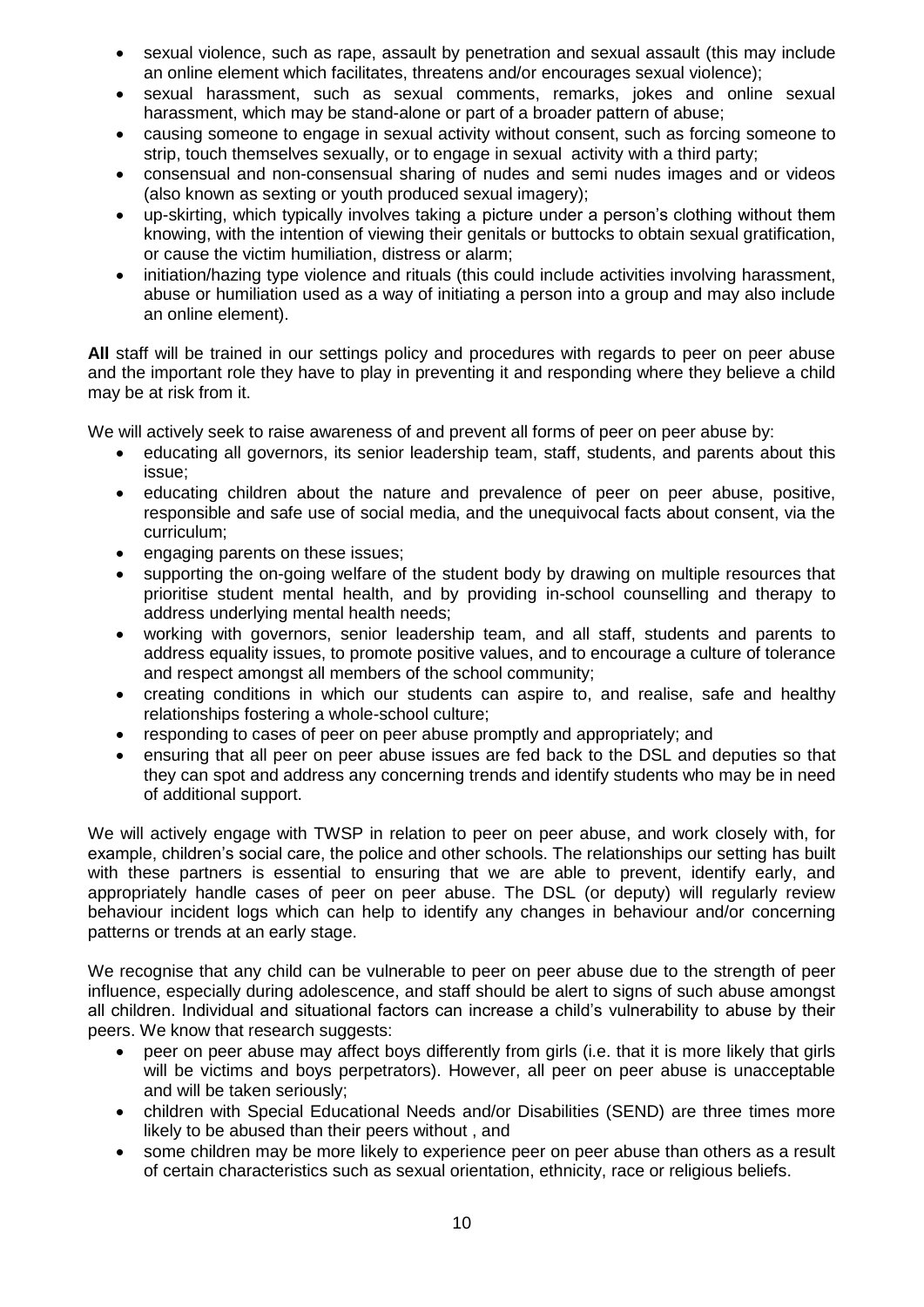## **Sexual violence and sexual harassment between children**

All those part of our community believe that sexual violence and sexual harassment is not acceptable and will not be tolerated.

We understand that sexual violence and sexual harassment can occur between two children **of**  any age and sex. It can occur online. It can also occur through a group of children sexually assaulting or sexually harassing a single child or group of children.

We recognise that children who are victims of sexual violence and sexual harassment will likely find the experience stressful and distressing. This will, in all likelihood, adversely affect their educational attainment and will be exacerbated if the alleged perpetrators(s) attends our setting. Sexual violence and sexual harassment exist on a continuum and may overlap, they can occur online and offline (both physical and verbal) and are never acceptable.

Staff are aware that some groups are potentially more at risk. We know that evidence shows girls, children with SEND and LGBT children are at greater risk.

We will ensure that staff are aware of the importance of:

- challenging inappropriate behaviours;
- making clear that sexual violence and sexual harassment is not acceptable, will never be tolerated and is not an inevitable part of growing up;
- not tolerating or dismissing sexual violence or sexual harassment; and,
- challenging physical behaviours (potentially criminal in nature), such as grabbing bottoms, breasts and genitalia, pulling down trousers, flicking bras and lifting up skirts. Dismissing or tolerating such behaviours risks normalising them.

For the purpose of this policy, we use the term 'victim', 'alleged perpetrator(s)' or where appropriate 'perpetrator(s)'. Ultimately, the use of appropriate terminology will be determined, as appropriate, on a case-by-case basis.

Along with providing support to children who are victims of sexual violence or sexual harassment, we will provide the alleged perpetrator(s) with an education, safeguarding support as appropriate and implement any disciplinary sanctions. We recognise that a child abusing another child may be a sign they have been abused themselves or a sign of wider issues that require addressing within the culture of our setting. Taking disciplinary action and providing appropriate support, can, and should, occur at the same time if necessary.

We understand that reports of sexual violence and sexual harassment are extremely complex to manage. We know it is essential that victims are protected, offered appropriate support and every effort is made to ensure their education is not disrupted. We also know it is also important that other children, adult students and our staff are supported and protected as appropriate.

We will try to be aware of, and respond appropriately to **all reports and concerns**, including those outside of our setting, and or online.

Whilst the focus of this policy is on protecting and supporting children, we will of course protect any adult students and engage with adult social care, support services and the police as required.

## **Sexual violence**

Our staff are aware of sexual violence and the fact children can, and sometimes do, abuse their peers in this way both inside and outside of our setting. We refer to sexual violence as sexual offences under the Sexual Offences Act 2003 as described below: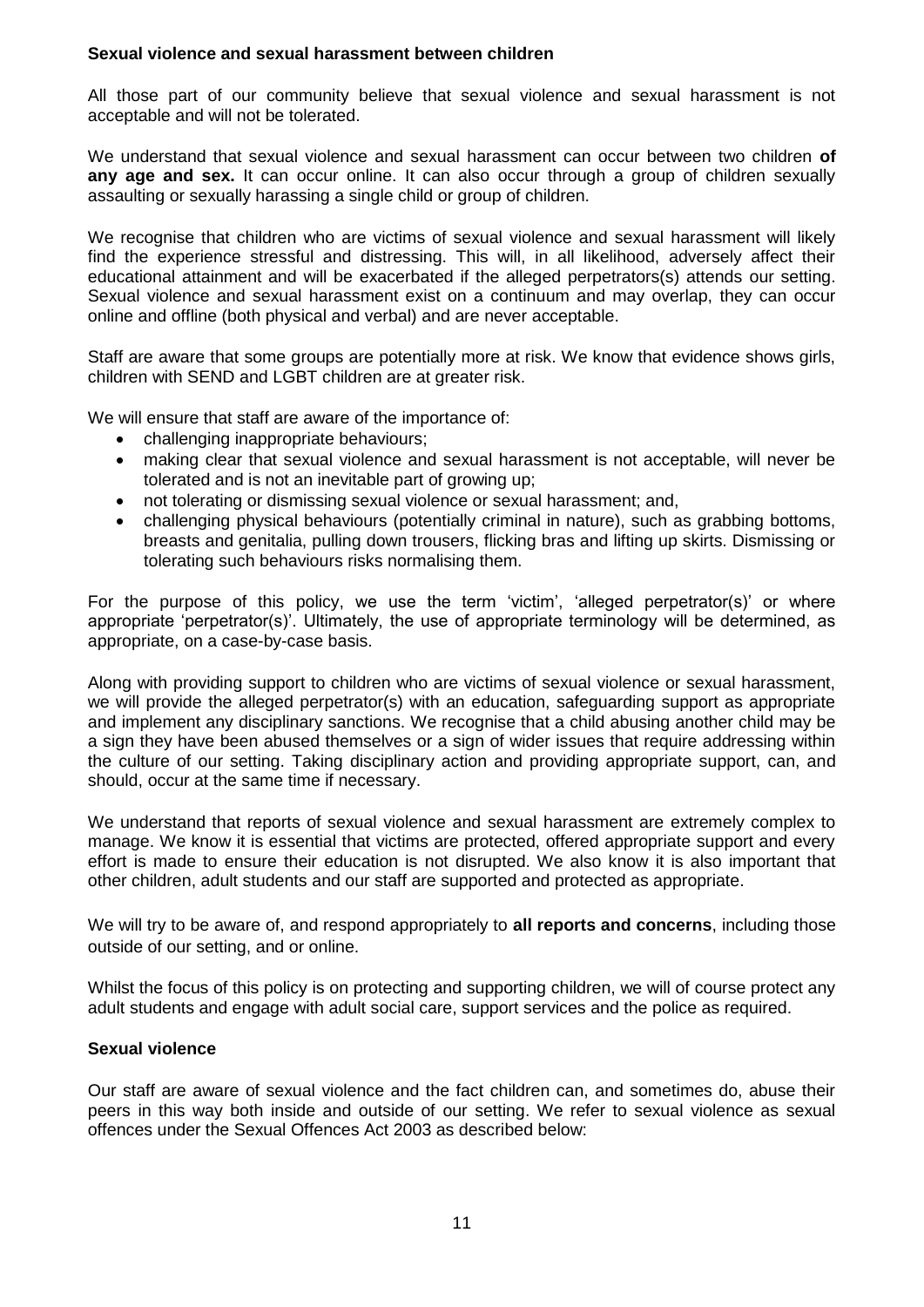**Rape:** A person (A) commits an offence of rape if: he intentionally penetrates the vagina, anus or mouth of another person (B) with his penis, B does not consent to the penetration and A does not reasonably believe that B consents.

**Assault by Penetration:** A person (A) commits an offence if: s/he intentionally penetrates the vagina or anus of another person (B) with a part of her/his body or anything else, the penetration is sexual, B does not consent to the penetration and A does not reasonably believe that B consents.

**Sexual Assault:** A person (A) commits an offence of sexual assault if: s/he intentionally touches another person (B), the touching is sexual, B does not consent to the touching and A does not reasonably believe that B consents.

**Causing someone to engage in sexual activity with consent:** A person (A) commits an offence if: s/he intentionally causes another person (B) to engage in an activity, the activity is sexual, B does not consent to engaging in the activity, and A does not reasonably believe that B consents. (This could include forcing someone to strip, touch themselves sexually, or to engage in sexual activity with a third party.)

We believe that **consent** is about having the freedom and capacity to choose. Consent to sexual activity may be given to one sort of sexual activity but not another, e.g.to vaginal but not anal sex or penetration with conditions, such as wearing a condom. Consent can be withdrawn at any time during sexual activity and each time activity occurs. Someone consents to vaginal, anal or oral penetration only if s/he agrees by choice to that penetration and has the freedom and capacity to make that choice.

Sexual consent

- a child under the age of 13 can never consent to any sexual activity;
- the age of consent is 16;
- sexual intercourse without consent is rape.

## **Sexual harassment**

When referring to sexual harassment we mean 'unwanted conduct of a sexual nature' that can occur online and offline both inside and outside of our setting. When we reference sexual harassment, we do so in the context of child on child sexual harassment. Sexual harassment is likely to: violate a child's dignity, and/or make them feel intimidated, degraded or humiliated and/or create a hostile, offensive or sexualised environment.

Whilst not intended to be an exhaustive list, sexual harassment can include:

- sexual comments, such as: telling sexual stories, making lewd comments, making sexual remarks about clothes and appearance and calling someone sexualised names;
- sexual "jokes" or taunting;
- physical behaviour, such as: deliberately brushing against someone, interfering with someone's clothes and displaying pictures, photos or drawings of a sexual nature, and
- on-line sexual harassment. This may be standalone, or part of a wider pattern of sexual harassment and/or sexual violence. It may include:
- consensual and non-consensual sharing of nudes and semi-nudes images and/or videos.

We will follow the guidance set out in UKCIS Sharing nudes and semi-nudes: advice for education [settings working with children and young people.](https://www.gov.uk/government/publications/sharing-nudes-and-semi-nudes-advice-for-education-settings-working-with-children-and-young-people/sharing-nudes-and-semi-nudes-advice-for-education-settings-working-with-children-and-young-people)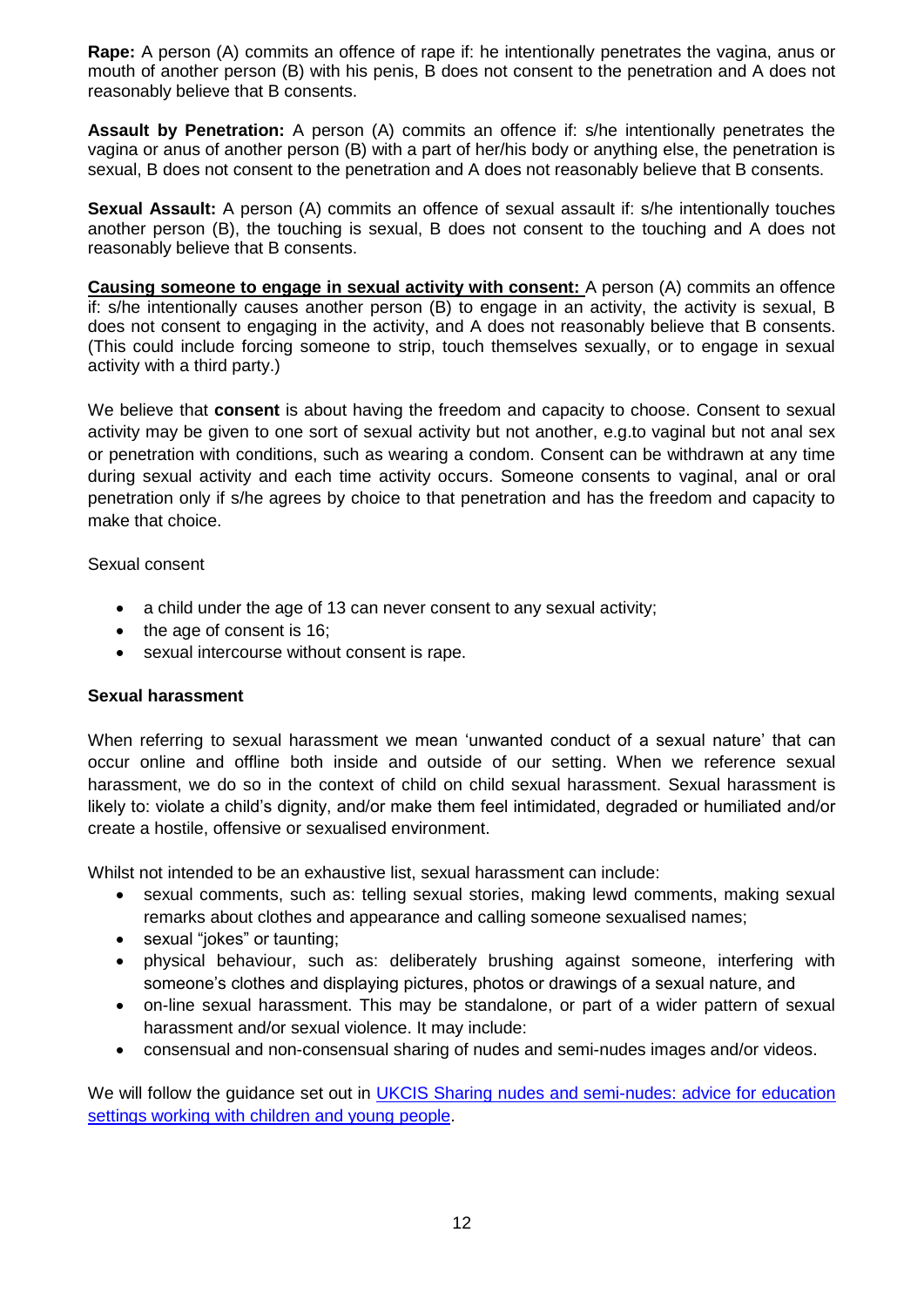# **Upskirting**

The Voyeurism (Offences) Act, which is commonly known as the Upskirting Act, came into force on 12 April 2019. We recognise 'Upskirting' is where someone takes a picture under a person's clothing (not necessarily a skirt) without their permission and or knowledge, with the intention of viewing their genitals or buttocks (with or without underwear) to obtain sexual gratification, or cause the victim humiliation, distress or alarm. It is a criminal offence. Anyone of any sex, can be a victim.

## **Harmful sexual behaviour**

Children's sexual behaviour exists on a wide continuum, from normal and developmentally expected to inappropriate, problematic, abusive and violent. Problematic, abusive and violent sexual behaviour is developmentally inappropriate and may cause developmental damage. We use the term "harmful sexual behaviour" (HSB). **HSB can occur online and/or face to face and can also occur simultaneously between the two.** We will consider HSB in a child protection context.

We will follow the specialist support and advice on HSB available from the specialist sexual violence sector. Our DSL will undertake training in HSB and incorporate this into our approach to managing sexual violence and sexual harassment.

Addressing inappropriate behaviour **can** be an important intervention that helps prevent problematic, abusive and/or violent behaviour in the future. Children displaying HSB have often experienced their own abuse and trauma. We understand it is important that they are offered appropriate support.

## **Our approach to preventing peer on peer on abuse, including child on child sexual violence and sexual harassment**

We will undertake pre-planning, training for staff and implement an effective peer on peer abuse policy to help us develop the foundation for a calm, considered and appropriate response to any reports.

We understand the best responses to peer on peer abuse are based on a whole setting approach to safeguarding and child protection and we will involve our whole community in this.

Systems are in place, well promoted throughout our setting, and understandable and accessible for our pupils to confidently report abuse, sexual violence and sexual harassment, knowing their concerns will be treated seriously, and that they can safely express their views and give feedback.

All staff in our setting will undertake training in how to respond to peer on peer abuse, including reports of sexual violence or sexual harassment. Our DSL will undertake training to manage a report.

We accept the most effective preventative education programme will be through a whole setting approach that prepares pupils for life in modern Britain. Our setting will has a clear set of values and standards, and these will be upheld and demonstrated throughout all aspects of school llife. This is underpinned by our behaviour policy and pastoral support system, and by our planned programme of evidence-based content delivered through the whole curriculum. Our programme is developed to be age and stage of development appropriate. The DSL will support teachers in their delivery of this part of our curriculum. We recognise good practice allows children an open forum to talk through things. Such discussions can lead to increased safeguarding reports. Children will be made aware of the processes to raise their concerns or make a report and how any report will be handled. This will include processes when they have a concern about a friend or peer. All staff are aware of how to support children and how to manage a safeguarding report from a child.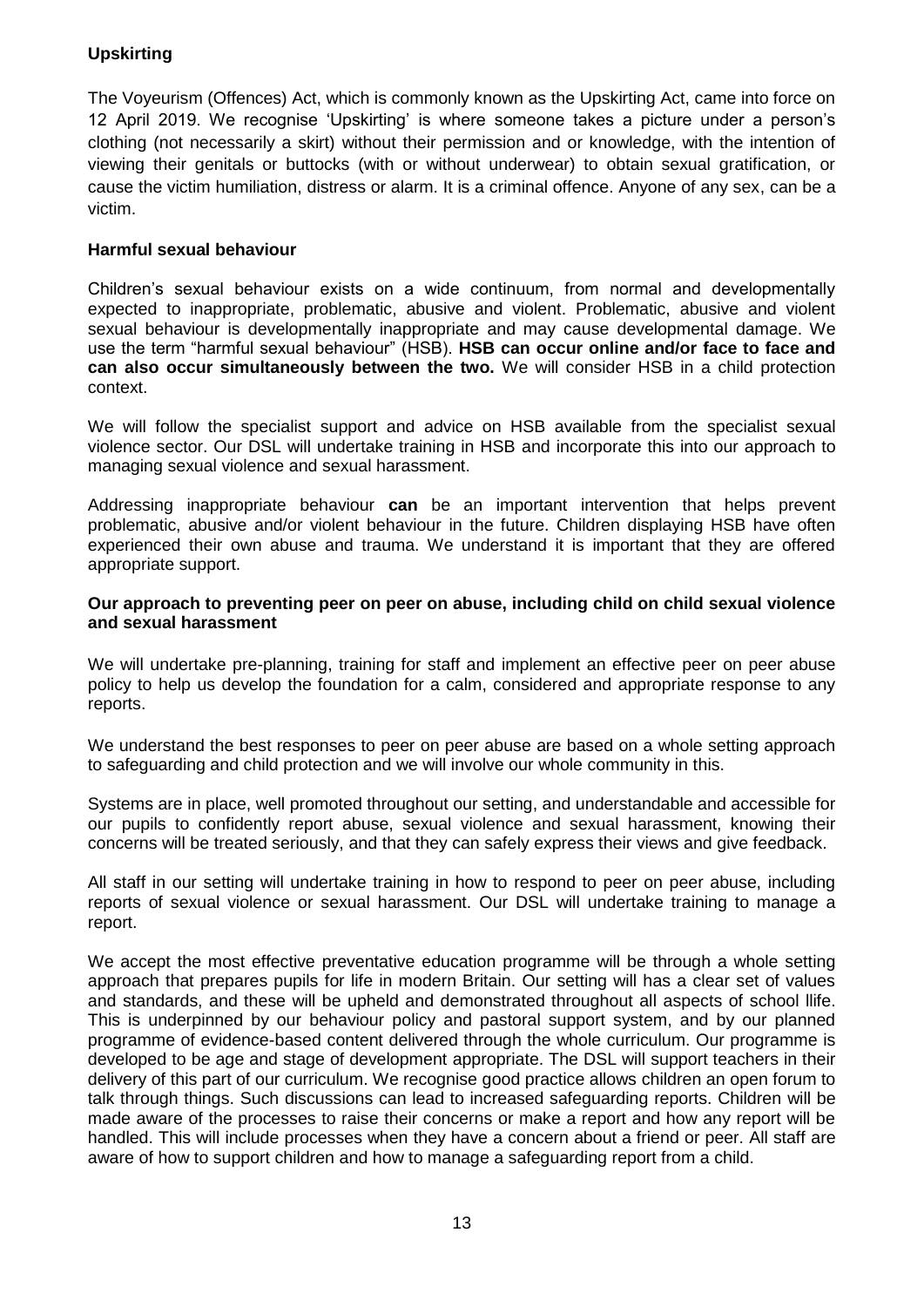The DSL will consider if external support or intervention is necessary as part of our approach to sexual violence and sexual harassment. We recognise specialist organisations can offer a different perspective and expert knowledge.

#### **Our response to peer on peer abuse, including reports of sexual violence or sexual harassment**

We will use the following guidance to assist in the managing of reports Sexual violence and sexual harassment between children in schools and colleges: advice for governing bodies, proprietors, [head teachers, principals, senior leadership teams and designated safeguarding leads.](https://www.gov.uk/government/publications/sexual-violence-and-sexual-harassment-between-children-in-schools-and-colleges)

It is our aim to always recognise, acknowledge and understand the scale of harassment and abuse. We aim to never downplay some behaviours related to abuse that can lead to a culture of unacceptable behaviour, an unsafe environment and in worst case scenarios a culture that normalises abuse leading to children accepting it as normal and not coming forward to report it.

Where necessary we will work with other professionals, agencies and partners in our response. This may include the TWSP partners, the relevant local authority children's social care departments, the police, the NSPCC, the Anti-Bullying Alliance and online services, such as The UK Safer Internet Centre, Internet Watch Foundation and Thinkuknow.

We recognise that children may not find it easy to tell staff about their abuse verbally. Children can show signs or act in ways that they hope adults will notice and react. In some cases, the victim may not make a direct report.

## **The immediate response to a report**

If a member of staff thinks for whatever reason that a child may be at risk of or experiencing abuse by their peer(s), or that a child may be at risk of abusing or may be abusing their peer(s), they should discuss their concern with the DSL (or deputy) without delay.

We will reassure **all** victims that they are being taken seriously, regardless of how long it has taken them to come forward and that they will be supported and kept safe. Abuse that occurs online or outside of our setting will not be downplayed and will be treated equally seriously. We will never give a victim the impression that they are creating a problem by reporting peer on peer abuse, including sexual violence or sexual harassment. Nor will we make a victim feel ashamed for making a report.

#### **Risk assessment**

When there has been a report of sexual violence, the DSL (or a deputy) will make an immediate risk and needs assessment. Where there has been a report of sexual harassment, the need for a risk assessment will be considered on a case-by-case basis, but as good practice should be completed.

The risk and needs assessment should consider:

- the victim, especially their protection and support;
- whether there may have been other victims,
- the alleged perpetrator(s); and
- all the other children, (and, if appropriate, adult students and staff) at the school or college, especially any actions that are appropriate to protect them from the alleged perpetrator(s), or from future harms.

If any of the children involved has SEND, the DSL will liaise with the SENDCO to assist in the management of the report.

Risk assessments must be recorded (written or electronic) and will be kept under review. At all times, we will be actively considering the risks posed to all of our pupils and students and put adequate measures in place to protect them and keep them safe.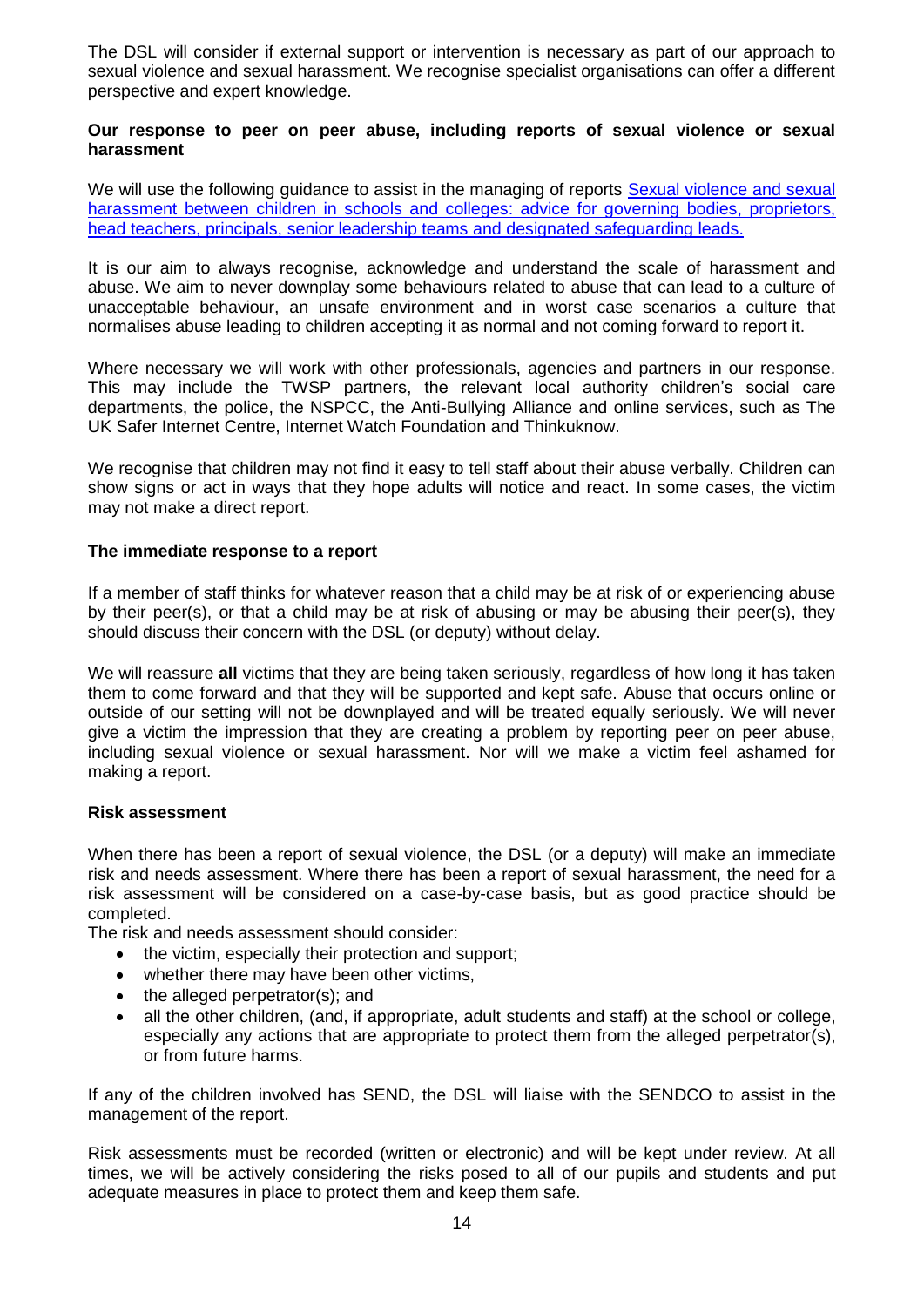The DSL (or a deputy) will engage with children's social care and specialist services as required. Where there has been a report of sexual violence, it is likely that professional risk assessments by social workers and or sexual violence specialists will be required. Our risk assessment is not intended to replace the detailed assessments of expert professionals. Any such professional assessments will be used to inform our approach to supporting and protecting our pupils and students and updating our own risk assessment.

The DSL may use and consider the [TWSP Sexually harmful behaviour -](http://www.telfordsafeguardingboard.org.uk/lscb/downloads/file/38/sexually_harmful_behaviour_-_risk_assessment_tool) risk assessment tool.

## **Action following a report of peer on peer abuse, including sexual violence and/or sexual harassment**

Our DSL (and deputies) have a complete safeguarding picture and they are the most appropriate people to advise on our initial response. Important considerations will include:

- the wishes of the victim in terms of how they want to proceed. This is especially important in the context of sexual violence and sexual harassment. Victims should be given as much control as is reasonably possible over decisions regarding how any investigation will be progressed and any support that they will be offered. This will however need to be balanced with our duty and responsibilities to protect other children;
- the nature of the alleged incident(s), including whether a crime may have been committed and/or whether HSB has been displayed;
- the ages of the children involved;
- the developmental stages of the children involved;
- any power imbalance between the children. For example, is the alleged perpetrator(s) significantly older, more mature or more confident? Does the victim have a disability or learning difficulty?;
- if the alleged incident is a one-off or a sustained pattern of abuse (sexual abuse can be accompanied by other forms of abuse and a sustained pattern may not just be of a sexual nature);
- that sexual violence and sexual harassment can take place within intimate personal relationships between peers;
- are there ongoing risks to the victim, other children, adult students or school or college staff; and,
- other related issues and wider context, including any links to child sexual exploitation and child criminal exploitation.

As always when concerned about the welfare of a child, all staff will act in the best interests of the child. In all cases, we will follow general safeguarding principles. Immediate consideration will be given as to how best to support and protect the victim and the alleged perpetrator(s) (and any other children involved/impacted).

The starting point regarding any report will always be that there is a zero tolerance approach to sexual violence and sexual harassment and it is never acceptable and it will not be tolerated.

As a matter of effective safeguarding practice, we will do all we reasonably can to protect the anonymity of any children involved in any report of sexual violence or sexual harassment, especially where a case is progressing through the criminal justice system.

## **Options to manage the report**

When to inform the alleged perpetrator(s) will be a decision that will be carefully considered. Where a report is going to be made to children's social care and/or the police, then, as a general rule, we will speak to the relevant agency and discuss next steps and how the alleged perpetrator(s) will be informed of the allegations. However, as per general safeguarding principles, this does not and will not stop us taking immediate action to safeguard our children, where required.

We will regularly review our decisions and actions, consider our relevant policies and any lessons learnt. We will look out for potential patterns of concerning, problematic or inappropriate behaviour.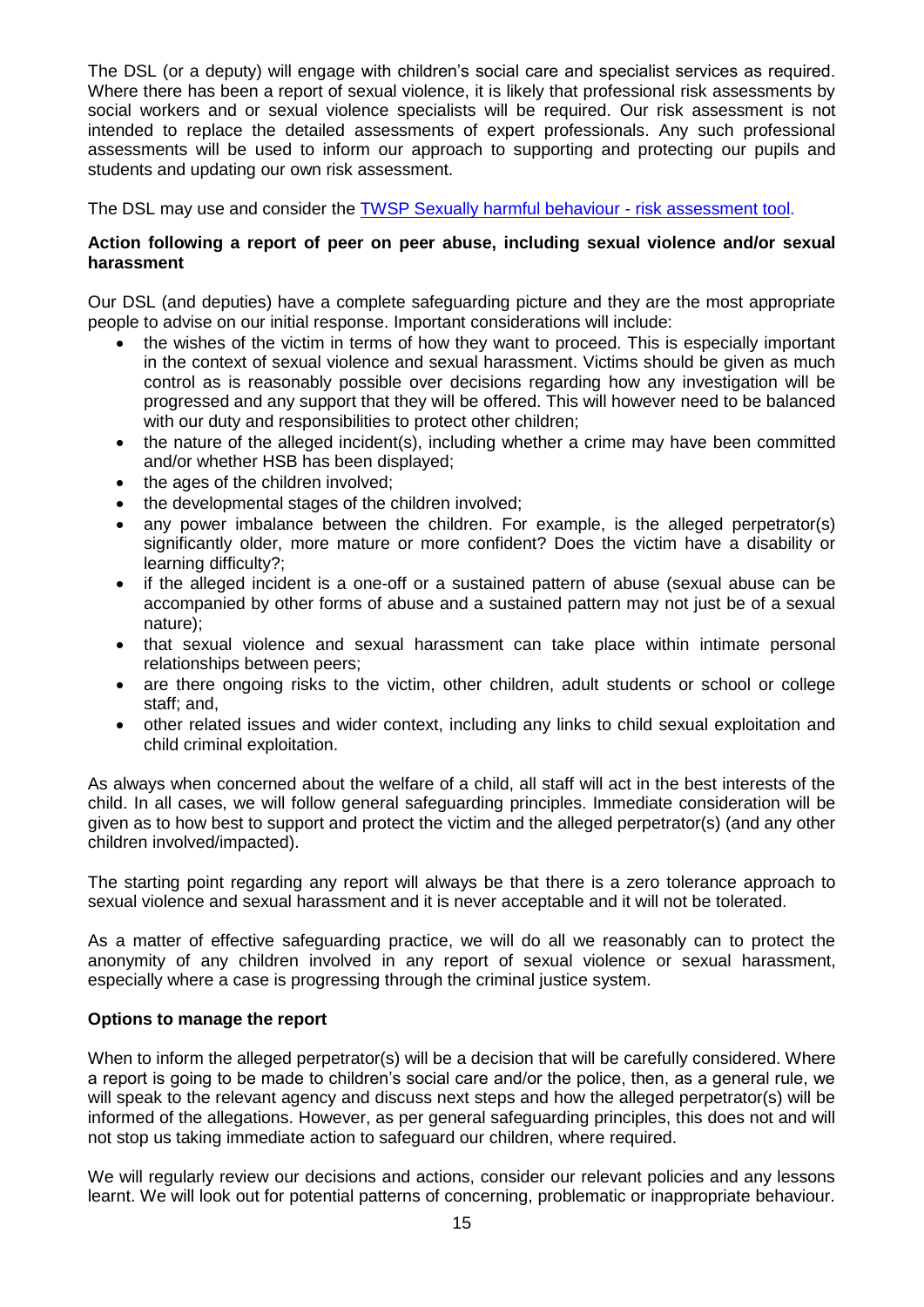Where a pattern is identified, we will decide on a course of action. Consideration will be given to whether there are wider cultural issues within our setting that enabled the inappropriate behaviour to occur and where appropriate extra teaching time and/or staff training could be delivered to minimise the risk of it happening again.

The DSL (or deputy) will use their professional judgement to: (a) assess the nature and seriousness of the alleged behaviour, and (b) determine whether it is appropriate for the alleged behaviour to be to be dealt with internally and, if so, whether any external specialist support is required.

In borderline cases the DSL (or deputy) may consult with Family Connect, and/or other relevant agencies on a no-names basis (where possible) to determine the most appropriate response.

Where the DSL (or deputy) considers or suspects that the alleged behaviour in question might be abusive or violent on a spectrum or where the needs and circumstances of the individual child/children in question might otherwise require it, the DSL (or deputy) will contact Family Connect or the local social care team for the child and/or the police immediately and, in any event, within 24 hours of the DSL (or deputy) becoming aware of the alleged behaviour. The DSL (or deputy) will discuss the concern(s) or allegation(s) with the agency and agree on a course of action, which may include:

- 1. manage internally;
- 2. early help;
- 3. referral to children's social care; and
- 4. reporting to the police.

**All** concerns, discussions, decisions, and reasons for decisions will be recorded (written or electronic).

If bail conditions are in place, we will consider what additional measures may be necessary to manage any assessed risk of harm that may arise within our setting.

There may be delays in any case that is being progressed through the criminal justice system. We will not wait for the outcome (or even the start) of a police investigation before protecting the victim, alleged perpetrator(s) and other children and adult students in the school or college. The DSL (or a deputy) will work closely with the police (and other agencies as required), to ensure any actions we take do not jeopardise the police investigation.

If a child is convicted or receives a caution for a sexual offence, we will update our risk assessment. We understand it is important that we ensure both the victim and alleged perpetrator(s) remain protected. Where cases are classified as "no further action" (NFA'd) by the police or Crown Prosecution Service, or where there is a not guilty verdict, we will continue to offer support to the victim and the alleged perpetrator(s).

If a report is determined to be unsubstantiated, unfounded, false or malicious, the DSL will consider whether the child and/or the person who has made the allegation is in need of help or may have been abused by someone else and this is a cry for help. In such circumstances, a referral to Family Connect or the relevant children's social care team may be appropriate. If a report is shown to be deliberately invented or malicious, we will consider whether any disciplinary action is appropriate against the individual who made it as per our own behaviour policy.

## **Ongoing response to peer on peer abuse, including sexual violence or sexual harassment**

We will consider the principles based on effective safeguarding practice and to help shape any decisions regarding safeguarding and supporting the victim and the alleged perpetrator(s).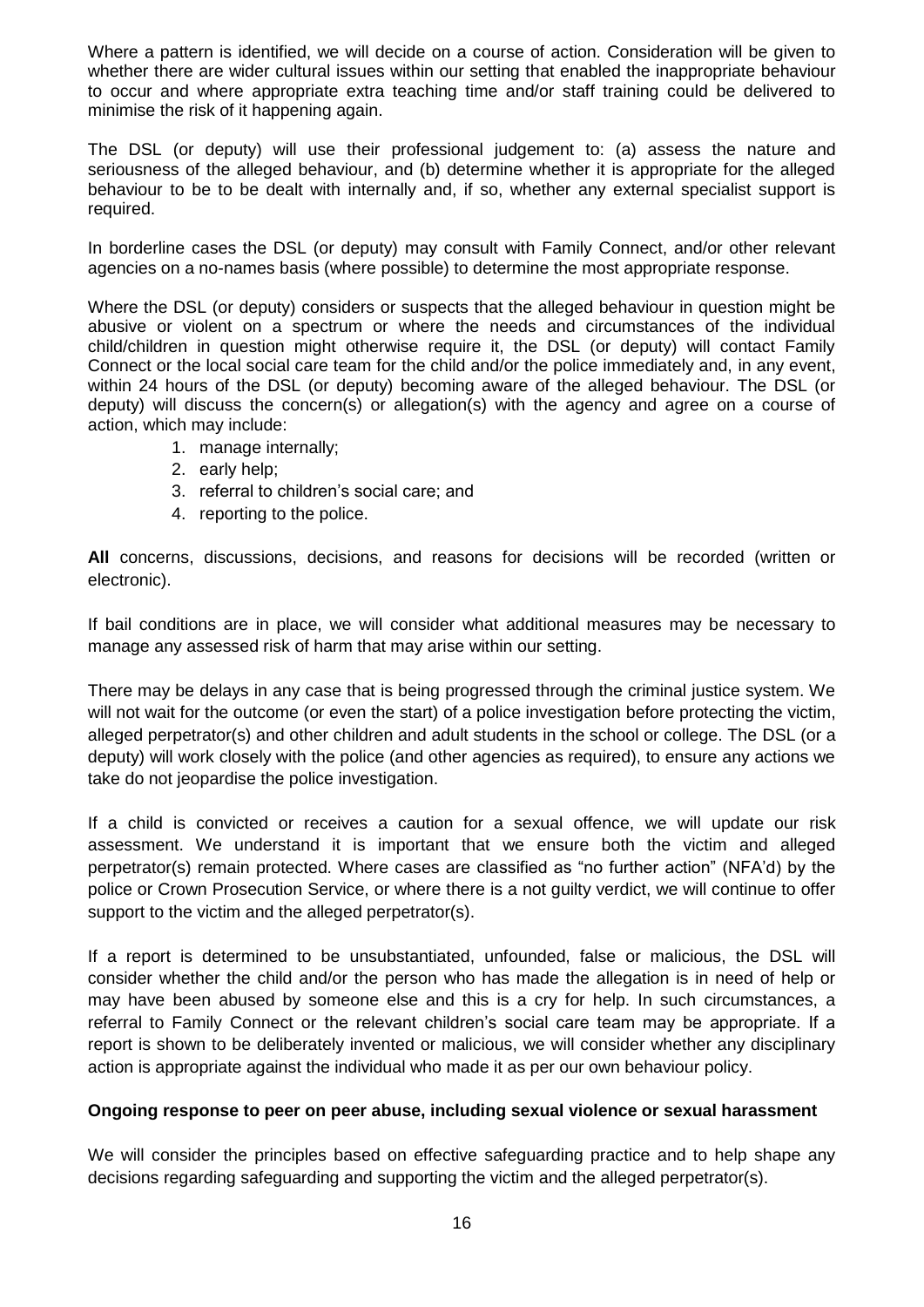Victims may not talk about the whole picture immediately. It is essential that dialogue is kept open and encouraged. We will offer victims a designated trusted adult in our setting to talk about their needs.

A victim of sexual violence is likely to be traumatised and, in some cases, may struggle in a normal classroom environment. We will avoid any action that would have the effect of isolating the victim, in particular from supportive peer groups, there may be times when the victim finds it difficult to maintain a full-time timetable and may express a wish to withdraw from lessons and activities. This will be because the victim wants to, not because it makes it easier to manage the situation. If required, we will provide a physical space for victims to withdraw.

Whilst we will give all the necessary support to victims to remain in our setting, if the trauma results in the victim being unable to do this, alternative provision or a move to another setting will be considered to enable them to continue to receive suitable education. This will only be at the request of the victim (and following discussion with their parents or carers).

Please refer to our policy and procedures with regard to peer on peer abuse.

## **Serious violence**

All staff are aware of the indicators, which may signal that children are at risk from, or are involved with serious violent crime. These may include increased absence from school, a change in friendships or relationships with older individuals or groups, a significant decline in performance, signs of self-harm or a significant change in wellbeing, or signs of assault or unexplained injuries. Unexplained gifts or new possessions could also indicate that children have been approached by, or are involved with, individuals associated with criminal networks or gangs and may be at risk of criminal exploitation.

Staff are aware of the associated risks and understand the measures in place to manage these. We will follow the advice provided in the Home Office's [Preventing youth violence and gang](https://www.gov.uk/government/publications/advice-to-schools-and-colleges-on-gangs-and-youth-violence)  [involvement](https://www.gov.uk/government/publications/advice-to-schools-and-colleges-on-gangs-and-youth-violence) and its [Criminal exploitation of children and vulnerable adults: county lines](https://www.gov.uk/government/publications/criminal-exploitation-of-children-and-vulnerable-adults-county-lines) guidance.

We recognise to help prevent violence in our setting this can require a mix of universal, targeted or specialist interventions. Our setting leaders will aim to:

- develop skills and knowledge to resolve conflict as part of the curriculum;
- challenge aggressive behaviour in ways that prevent the recurrence of such behaviour;
- understand risks for specific groups, including those that are gender-based, and target interventions;
- safeguard, and specifically organise child protection, when needed;
- carefully manage individual transitions between educational establishments, especially into Pupil Referral Units (PRUs) or alternative provision; and
- work with local partners to prevent anti-social behaviour or crime.

In order to tackle violence affecting our setting and the community, we know it is important to:

- understand the problems that young people are facing both in our setting and in their local community;
- consider possible avenues of support; and
- work with local partners (who may have valuable information, resources or expertise).

Working with the local community safety partnership, the youth offending team and the neighbourhood police team will help us to achieve a full understanding of the context we are working in. As part of our emergency management planning, we have in place systems for targeting and responding to individual or group violence. Even if violent incidents themselves do not appear to be an immediate concern, there may be a need to build resilience to such problems for the future.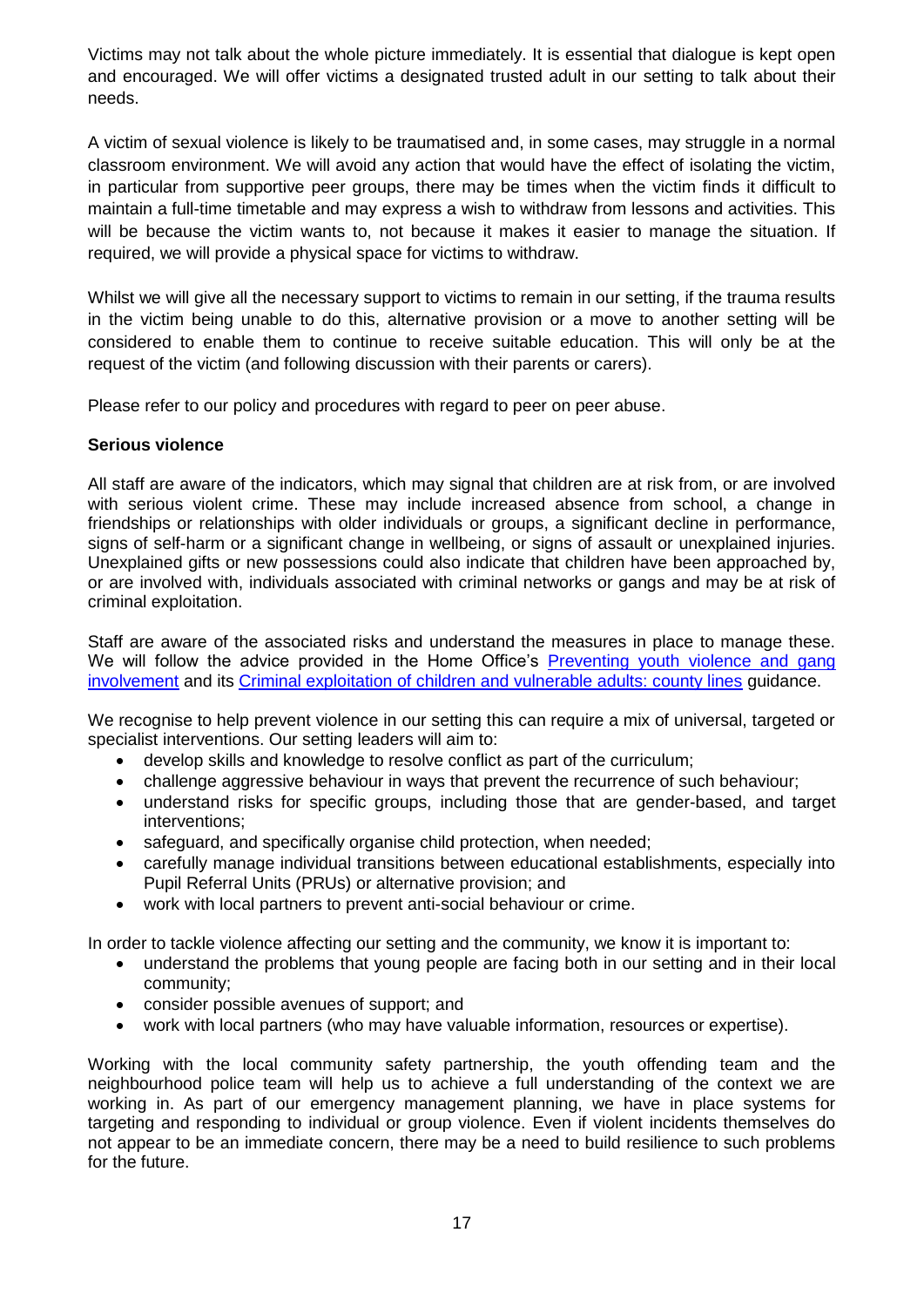Evidence shows that early-stage intervention is an effective strategy for preventing children becoming involved in violence, crime or antisocial behaviour later in life. We will assess what will work best in preventing violence in our setting to decide who to involve in providing intervention.

## **Child abduction and community safety incidents**

We recognise child abduction as the unauthorised removal or retention of a minor from a parent or anyone with legal responsibility for the child. Child abduction can be committed by parents or other family members; by people known but not related to the victim (such as neighbours, friends and acquaintances); and by strangers.

We know that other community safety incidents in the vicinity of our setting can raise concerns amongst children and parents, for example, people loitering nearby or unknown adults engaging children in conversation.

As children get older and are granted more independence (for example, as they start walking to school on their own) we will give them practical advice on how to keep themselves safe. This may include outdoor-safety lessons run by teachers or other professionals. We will aim to build on building children's confidence and abilities rather than simply warning them about all strangers.

## **Children and the court system**

We recognise that sometimes children are required to give evidence in criminal courts, for crimes committed against them or for other crimes they have witnessed. We will follow the age appropriate guides to support children [5-11 year-olds](https://www.gov.uk/government/publications/young-witness-booklet-for-5-to-11-year-olds) and [12-17 year-olds.](https://www.gov.uk/government/publications/young-witness-booklet-for-12-to-17-year-olds)

We will follow these guides to ensure the correct process is followed and support and special measures are made available.

We understand that when child arrangements via the family courts are made following separation this can be a stressful and entrench conflict in families and this can be stressful for children. We will follow the quidance of the Ministry of Justice in managing these situations.

## **Children missing from education**

Where children have gone missing, we will follow the West Mercia Pathway for Children who go [Missing from Home, care or Education.](https://westmidlands.procedures.org.uk/assets/clients/6/Telford%20and%20Wrekin%20Downloads/West%20Mercia%20Missing%20Pathway%20%20-%20FINAL.pdf)

All staff are aware that children going missing, particularly repeatedly, can act as a vital warning sign of a range of safeguarding possibilities. This may include abuse and neglect, including sexual abuse or exploitation and child criminal exploitation, including involvement in county lines. It may indicate mental health problems, risk of substance abuse, risk of travelling to conflict zones, risk of female genital mutilation, 'honour'-based abuse or risk of forced marriage. We will use early help strategies if necessary to identify the existence of any underlying safeguarding risk and to help prevent the risks of a child going missing in future. As part of induction, staff will be made aware of our unauthorised absence and children missing from education procedures.

# **Elective Home Education (EHE)**

We understand that many home educated children have an overwhelmingly positive learning experience. We would expect that any parents' decision to home educate to be made with their child's best education at the heart of the decision. However, we know this is not the case for all, and home education can mean some children are less visible to the services that are there to keep them safe and supported in line with their needs.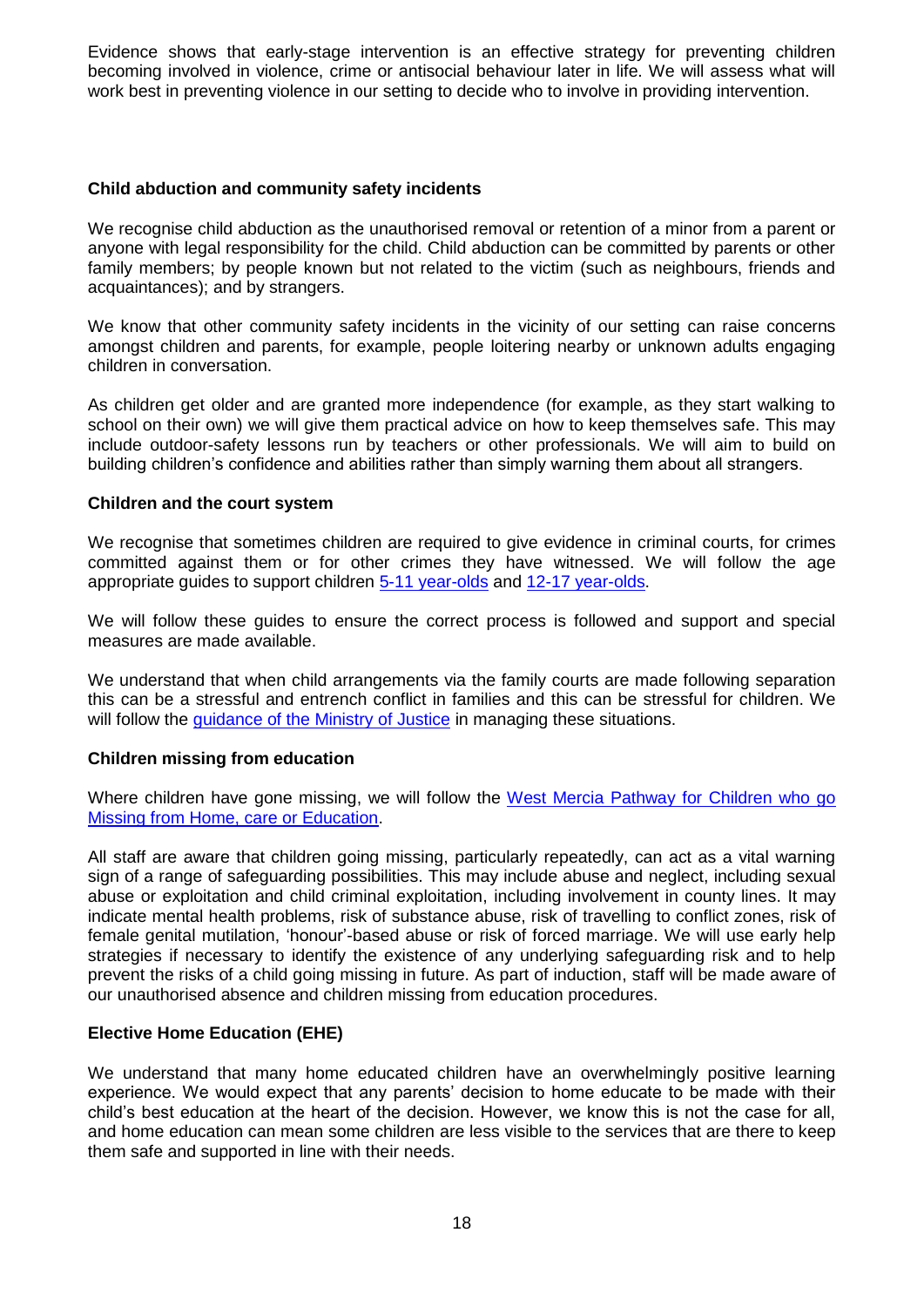From September 2016 the Education (Pupil Registration) (England) Regulations 2006 were amended. This means we inform Telford & Wrekin Council of all deletions from our admission register when a child is taken off roll.

Where a parent/carer has expressed their intention to remove a child from school with a view to educating at home, we will facilitate a meeting with the local authority education team, ourselves and other relevant schools, other key professionals and where possible parents/carers. Ideally, this will be before a final decision has been made, to ensure the parents/carers have considered what is in the best interests of each child. This is particularly important where a child has SEND, is vulnerable, and/or has a social worker. The school will invite the local authority education team by emailing [accessandinclusion@telford.gov.uk.](mailto:accessandinclusion@telford.gov.uk)

We understand it is our responsibility to identify parents or carers who we need to meet with to discuss EHE before they make their final decision. We will record if parents refuse to attend this meeting.

We will follow the Telford & Wrekin Council, EHE policy.

## **Children with family members in prison**

We recognise that children who have a parent in prison are at risk of poor outcomes including poverty, stigma, isolation and poor mental health. We will use the information from [NICCO,](https://www.nicco.org.uk/) to help mitigate negative consequences for those children.

## **Cybercrime**

We understand cybercrime is criminal activity committed using computers and/or the internet. It is broadly categorised as either 'cyber-enabled' (crimes that can happen off-line but are enabled at scale and at speed on-line) or 'cyber dependent' (crimes that can be committed only by using a computer). Cyber-dependent crimes include;

- unauthorised access to computers (illegal 'hacking'), for example accessing a school's computer network to look for test paper answers or change grades awarded;
- denial of Service (Dos or DDoS) attacks or 'booting'. These are attempts to make a computer, network or website unavailable by overwhelming it with internet traffic from multiple sources; and,
- making, supplying or obtaining malware (malicious software) such as viruses, spyware, ransomware, botnets and Remote Access Trojans with the intent to commit further offence, including those above.

Children with particular skill and interest in computing and technology may inadvertently or deliberately stray into cyber-dependent crime.

If there are concerns about a child in this area, the DSL (or a deputy), will consider referring into the **Cyber Choices** programme.

## **Domestic abuse**

Types of domestic abuse include intimate partner violence, abuse by family members, teenage relationship abuse and child/adolescent to parent violence and abuse. Anyone can be a victim of domestic abuse, regardless of sexual identity, age, ethnicity, socio-economic status, sexuality or background and domestic abuse can take place inside or outside of the home.

All children can witness and be adversely affected by domestic abuse in the context of their home life where domestic abuse occurs between family members. Experiencing domestic abuse and/or violence can have a serious, long lasting emotional and psychological impact on children. In some cases, children may blame themselves for the abuse or may have had to leave the family home as a result.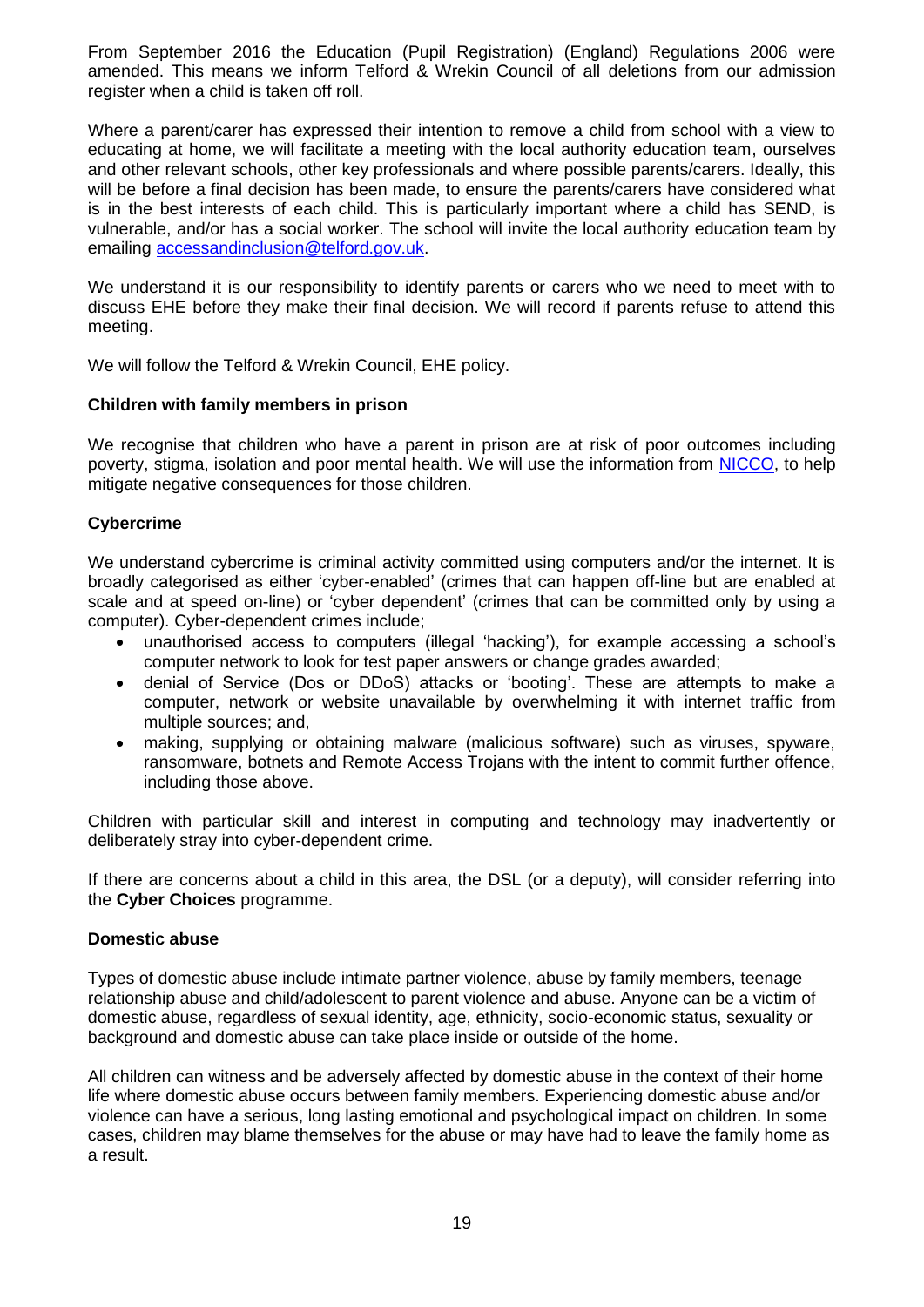Young people can also experience domestic abuse within their own intimate relationships. This form of peer on peer abuse is sometimes referred to as 'teenage relationship abuse'. Depending on the age of the young people, this may not be recognised in law under the statutory definition of 'domestic abuse' (if one or both parties are under 16). However, as with any child under 18, where there are concerns about safety or welfare, child-safeguarding procedures should be followed and both young victims and young perpetrators should be offered support.

We will always liaise with agencies in a two-way process where domestic abuse is a factor in a household. Children within our care will be supported where needed. We are part of the Operation ENCOMPASS process where domestic incidents are shared directly with us, so that we have an initial awareness. To this end, we will be part of any agency referral, in a two-way process, such as the Domestic Violence Multi-agency Risk Assessment Conference (MARAC) and Multi Agency Public Protection Arrangements (MAPPA) or any other named agencies where these specific issues are a factor that may impair and impact on children's development.

Refuge runs the National Domestic Abuse Helpline, which can be called free of charge and in confidence, 24 hours a day on 0808 2000 247. Its website provides guidance and support for potential victims, as well as those who are worried about friends and loved ones. It also has a form through which a safe time from the team for a call can be booked.

We will use the following additional advice on identifying children who are affected by domestic abuse and how they can be helped:

- NSPCC- [UK domestic-abuse Signs Symptoms](https://www.nspcc.org.uk/what-is-child-abuse/types-of-abuse/domestic-abuse/) Effects
- [Refuge what is domestic violence/effects of domestic violence on children](http://www.refuge.org.uk/get-help-now/support-for-women/what-about-my-children/)
- [SafeLives: young people and domestic abuse](https://safelives.org.uk/knowledge-hub/spotlights/spotlight-3-young-people-and-domestic-abuse)
- [Domestic abuse: specialist sources of support -](file:///C:/Users/jayne.codling/AppData/Local/Microsoft/Windows/INetCache/Content.Outlook/6D1CMW3J/Domestic%20abuse:%20specialist%20sources%20of%20support%20-%20GOV.UK%20(www.gov.uk)) GOV.UK (www.gov.uk)
- [Home : Operation Encompass](https://www.operationencompass.org/)

#### **Homelessness**

We understand that being homeless or being at risk of becoming homeless presents a real risk to a child's welfare. The DSL (and any deputies) are aware of contact details and referral routes in to the [Local Housing Authority](https://www.telford.gov.uk/info/20665/are_you_at_risk_of_becoming_homeless/22/homelessness) so they can raise/progress concerns at the earliest opportunity. Indicators that a family may be at risk of homelessness include household debt, rent arrears, domestic abuse and anti-social behaviour, as well as the family being asked to leave a property. As appropriate, we will make referrals and/or hold discussions with the Local Housing Authority. However, this does not, and will not, replace a referral into children's social care where a child has been harmed or is at risk of harm.

We will consider homelessness in the context of children who live with their families, and intervention will be on that basis.

## **So-called 'honour-based' abuse (including Female Genital Mutilation and Forced Marriage)**

We recognise that so-called 'honour-based' abuse (HBA) encompasses incidents or crimes which have been committed to protect or defend the honour of the family and/or the community, including female genital mutilation (FGM), forced marriage, and practices, such as breast ironing. Abuse committed in the context of preserving "honour" often involves a wider network of family or community pressure and can include multiple perpetrators. We are aware of this dynamic and will consider additional risk factors when deciding what form of safeguarding action to take. We see all forms of HBA as abuse (regardless of the motivation) and will handle and escalate as such. We will ensure our community are alert to the possibility of a child being at risk of HBA, or already having suffered HBA.

## **Actions**

If staff have a concern regarding a child that might be at risk of HBA or who has suffered from HBA, they should speak to the DSL (or deputy). As appropriate, they will activate the local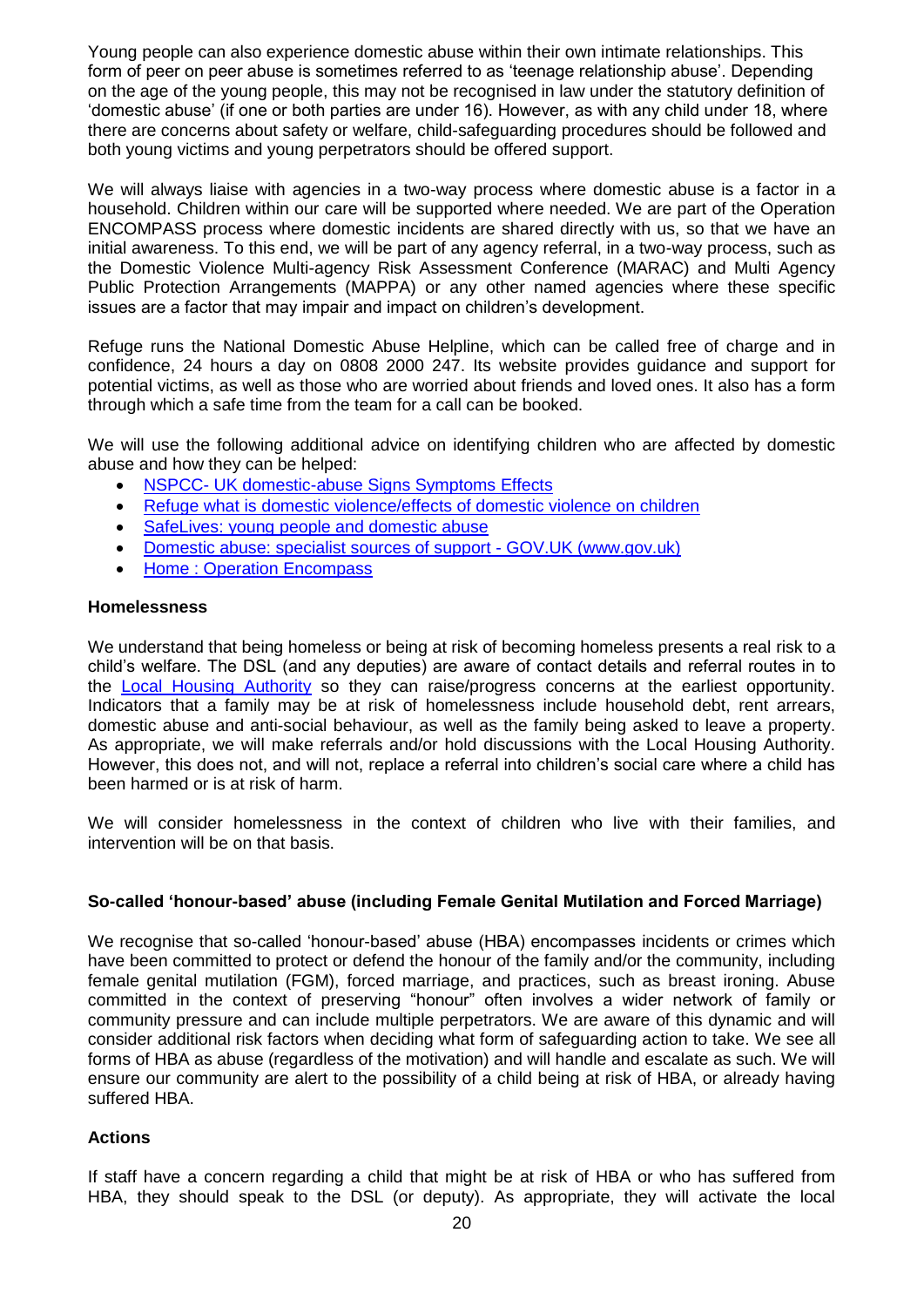safeguarding procedures by contacting Family Connect/local social care team for the child and if necessary the police.

# **FGM**

We understand that FGM comprises of all procedures involving partial or total removal of the external female genitalia or other injury to the female genital organs. It is illegal in the UK and a form of child abuse with long-lasting harmful consequences.

We will follow the National FGM Centre [Female Genital Mutilation: Guidance for schools.](http://nationalfgmcentre.org.uk/wp-content/uploads/2019/06/FGM-Schools-Guidance-National-FGM-Centre.pdf)

## **FGM mandatory reporting duty for teachers**

Section 5B of the Female Genital Mutilation Act 2003 (as inserted by section 74 of the Serious Crime Act 2015) places a statutory duty upon **teachers** along with regulated health and social care professionals in England and Wales, to report to the police where they discover (either through disclosure by the victim or visual evidence) that FGM appears to have been carried out on a girl under 18. Those failing to report such cases will face disciplinary sanctions. It will be rare for teachers to see visual evidence, and they should **not** be examining pupils or students, but the same definition of what is meant by "to discover that an act of FGM appears to have been carried out" is used for all professionals to whom this mandatory reporting duty applies. Information on when and how to make a report can be found at Mandatory reporting of female genital mutilation [procedural information.](https://www.gov.uk/government/publications/mandatory-reporting-of-female-genital-mutilation-procedural-information)

Teachers **must** personally report to the police cases where they discover that an act of FGM appears to have been carried out. Unless the teacher has good reason not to, they should still consider and discuss any such case with our DSL (or deputy) and involve children's social care as appropriate. The duty does not apply in relation to those at risk or suspected cases (i.e. where the teacher does not discover that an act of FGM appears to have been carried out, either through disclosure by the victim or visual evidence) or in cases where the woman is 18 or over. In these cases, teachers will follow our local safeguarding procedures and report to Family Connect or the local social care team for the child. The following is a useful summary of the FGM mandatory reporting duty: [FGM Fact Sheet.](https://assets.publishing.service.gov.uk/government/uploads/system/uploads/attachment_data/file/496415/6_1639_HO_SP_FGM_mandatory_reporting_Fact_sheet_Web.pdf)

In respect of FGM we will adopt the local [FGM Practice Guidelines and Resource Pack](https://westmidlands.procedures.org.uk/pkplt/regional-safeguarding-guidance/female-genital-mutilation) as part of safeguarding responsibilities and inform/educate our staff in this particular area.

## **Forced marriage**

We understand that forcing a person into a marriage is a crime in England and Wales. We know that a forced marriage is one entered into without the full and free consent of one or both parties and where violence, threats or any other form of coercion is used to cause a person to enter into a marriage. Threats can be physical or emotional and psychological. A lack of full and free consent can be where a person does not consent or where they cannot consent (if they have learning disabilities, for example). Nevertheless, some perpetrators use perceived cultural practices as a way to coerce a person into marriage. We play an important role in safeguarding children from forced marriage.

We will follow the Forced Marriage Unit published [statutory guidance](https://www.gov.uk/guidance/forced-marriage) and [Multi-agency guidelines.](https://assets.publishing.service.gov.uk/government/uploads/system/uploads/attachment_data/file/322307/HMG_MULTI_AGENCY_PRACTICE_GUIDELINES_v1_180614_FINAL.pdf) Our staff can contact the Forced Marriage Unit if they need advice or information, contact: 020 7008 0151 or email [fmu@fco.gov.uk](mailto:fmu@fco.gov.uk)

## **Preventing radicalisation**

We understand children are vulnerable to extremist ideology and radicalisation. Similar to our role in protecting children from other forms of harms and abuse, we will also protect children from this risk as part of our safeguarding approach.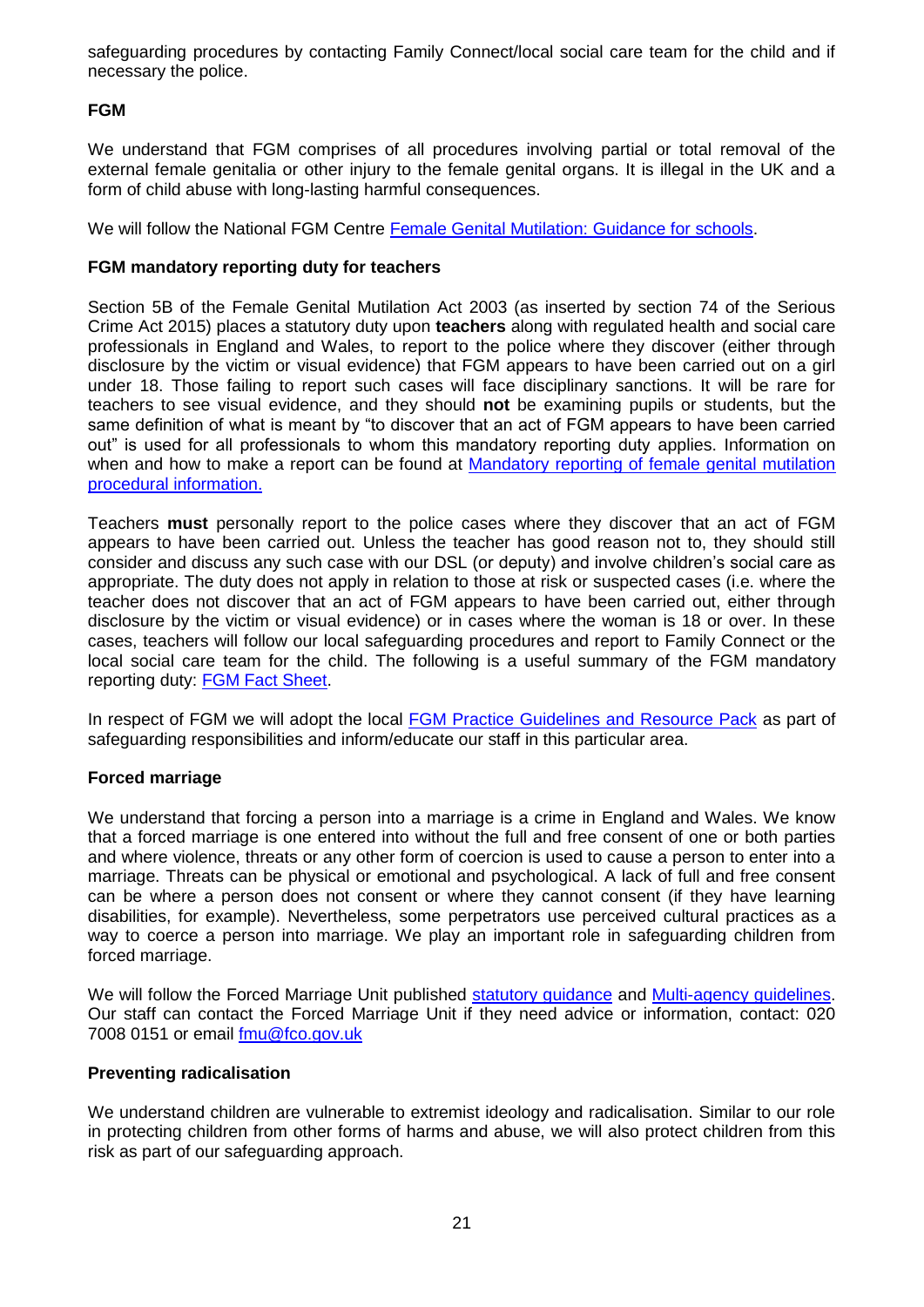- **Extremism** is the vocal or active opposition to our fundamental British values, including democracy, the rule of law, individual liberty and the mutual respect and tolerance of different faiths and beliefs. This also includes calling for the death of members of the armed forces.
- **Radicalisation** refers to the process by which a person comes to support terrorism and extremist ideologies associated with terrorist groups.
- **Terrorism** is an action that endangers or causes serious violence to a person/people; causes serious damage to property; or seriously interferes or disrupts an electronic system. The use or threat **must** be designed to influence the government or to intimidate the public and is made for the purpose of advancing a political, religious or ideological cause.

We accept that there is no single way of identifying whether a child is likely to be susceptible to an extremist ideology. Background factors combined with specific influences, such as family and friends may contribute to a child's vulnerability. Similarly, radicalisation can occur through many different methods (such as social media or the internet) and settings (such as within the home).

We understand it is, where possible, our role to protect vulnerable people from extremist ideology and intervene to prevent those at risk of radicalisation being radicalised. As with other safeguarding risks, through appropriate training staff will be alert to changes in children's behaviour, which could indicate that they may be in need of help or protection. Staff will use their judgement in identifying children who might be at risk of radicalisation and act proportionately which must include reporting their concerns to the DSL (or deputy) who will consider making a Prevent referral.

## **The Prevent duty**

We are subject to a duty under section 26 of the Counter-Terrorism and Security Act 2015 (the CTSA 2015), in the exercise of our functions, to have "due regard to the need to prevent people from being drawn into terrorism". This duty is known as the Prevent duty.

We see The Prevent duty as part of our wider safeguarding obligation. Our DSL and deputies and other senior leaders are familiar with the revised [Prevent duty guidance: for England and Wales,](https://www.gov.uk/government/publications/prevent-duty-guidance) especially paragraphs 57-76.

As a college/sixth form we will follow the additional guidance: [Prevent duty guidance:](https://www.gov.uk/government/publications/prevent-duty-guidance/prevent-duty-guidance-for-further-education-institutions-in-england-and-wales) for further [education institutions in England and Wales](https://www.gov.uk/government/publications/prevent-duty-guidance/prevent-duty-guidance-for-further-education-institutions-in-england-and-wales) that applies to colleges.

We will follow the published advice for schools on the [Prevent duty.](https://www.gov.uk/government/publications/protecting-children-from-radicalisation-the-prevent-duty)

We aim to ensure all staff have completed training on the Prevent duty.

#### **Channel**

Channel is voluntary, as a confidential support programme which focuses on providing support at an early stage to people who are identified as being vulnerable to being drawn into terrorism. We will refer to the relevant Channel programme if we are concerned that an individual might be vulnerable to radicalisation. We will always seek the individual's consent to do so. We will attend and engage with the Channel panel to assist in any assessment.

We will follow the [Channel guidance.](https://www.gov.uk/government/publications/channel-guidance)

If we feel children are being abused through extremism or being radicalised, we will consult directly with the local police Counter Terrorism Unit (CTU). This is done with a [Prevent referral form,](https://www.telford.gov.uk/downloads/file/17302/referral_form) following the Prevent flowchart. The referral will be sent to the police. As with all referrals, this referral will be dealt with appropriately with professionals. If it is deemed from the Prevent team that the intervention is not criminal and does not warrant a Channel Panel, but needs local support, we will work with those professional leads for Telford & Wrekin Council. Presently that is **Jas Bedesha,** [jas.bedesha@telford.gov.uk.](mailto:jas.bedesha@telford.gov.uk) The education lead for Telford & Wrekin Council is **Scott Thomas-White**, [scott.thomaswhite@telford.gov.uk.](mailto:scott.thomaswhite@telford.gov.uk) Where necessary, the DSL (or deputy) will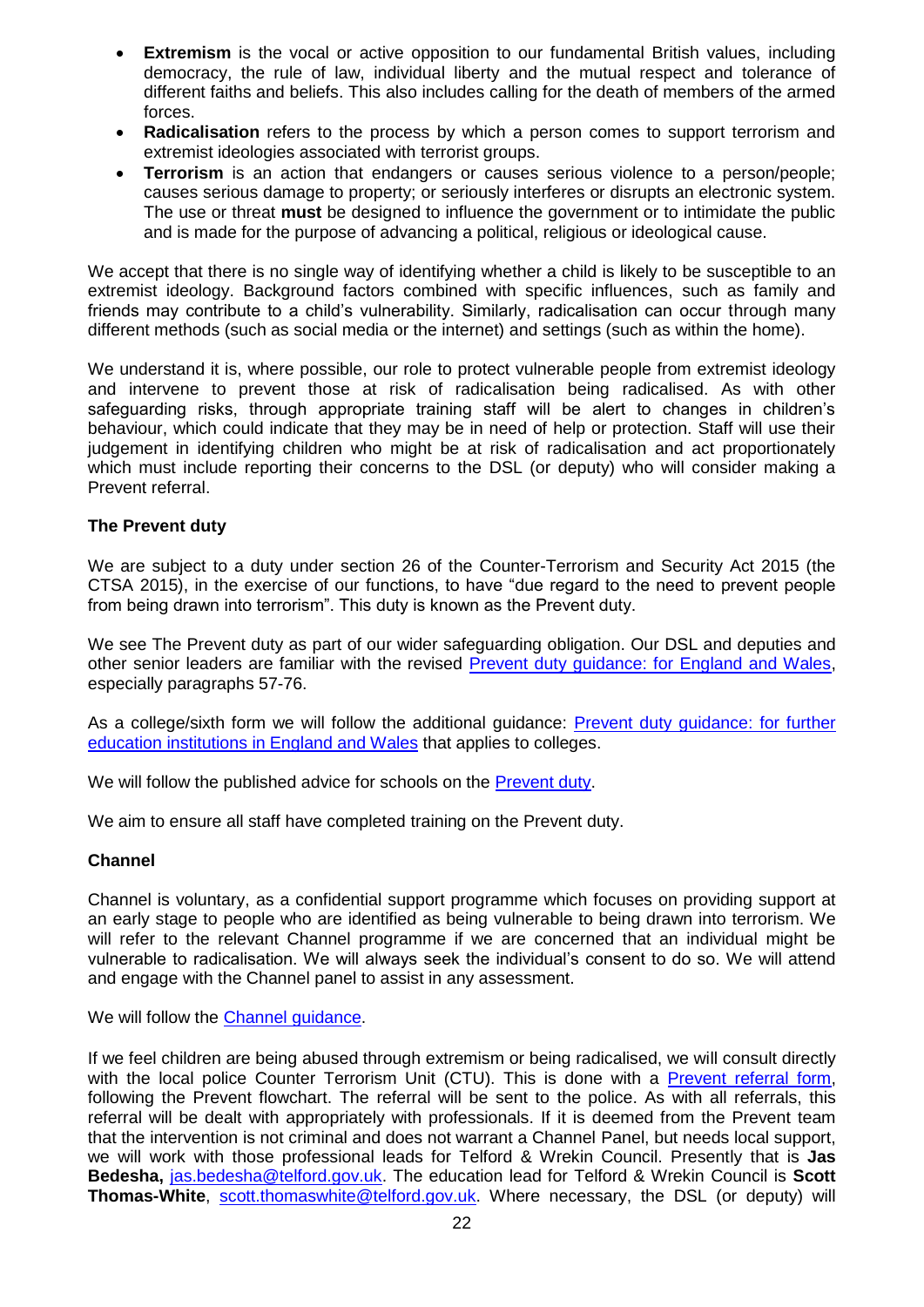consult with the Telford and Wrekin professional lead, education lead or CTU officer: Alison Potts, [a.potts@west-midlands.pnn.police.uk,](mailto:a.potts@west-midlands.pnn.police.uk) 07391019552, to seek advice on making prevent referrals.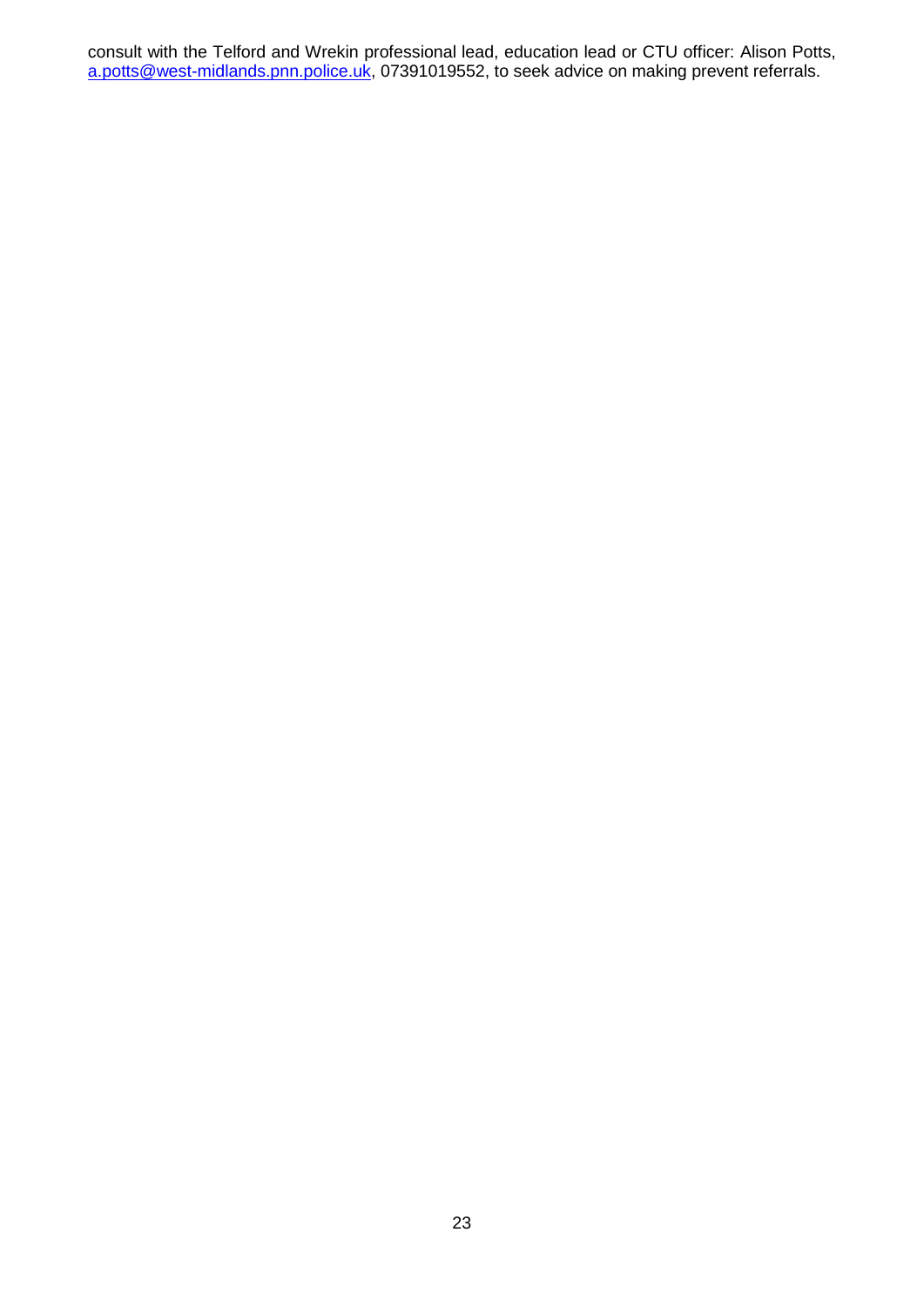Telford & Wrekin Prevent Pathway

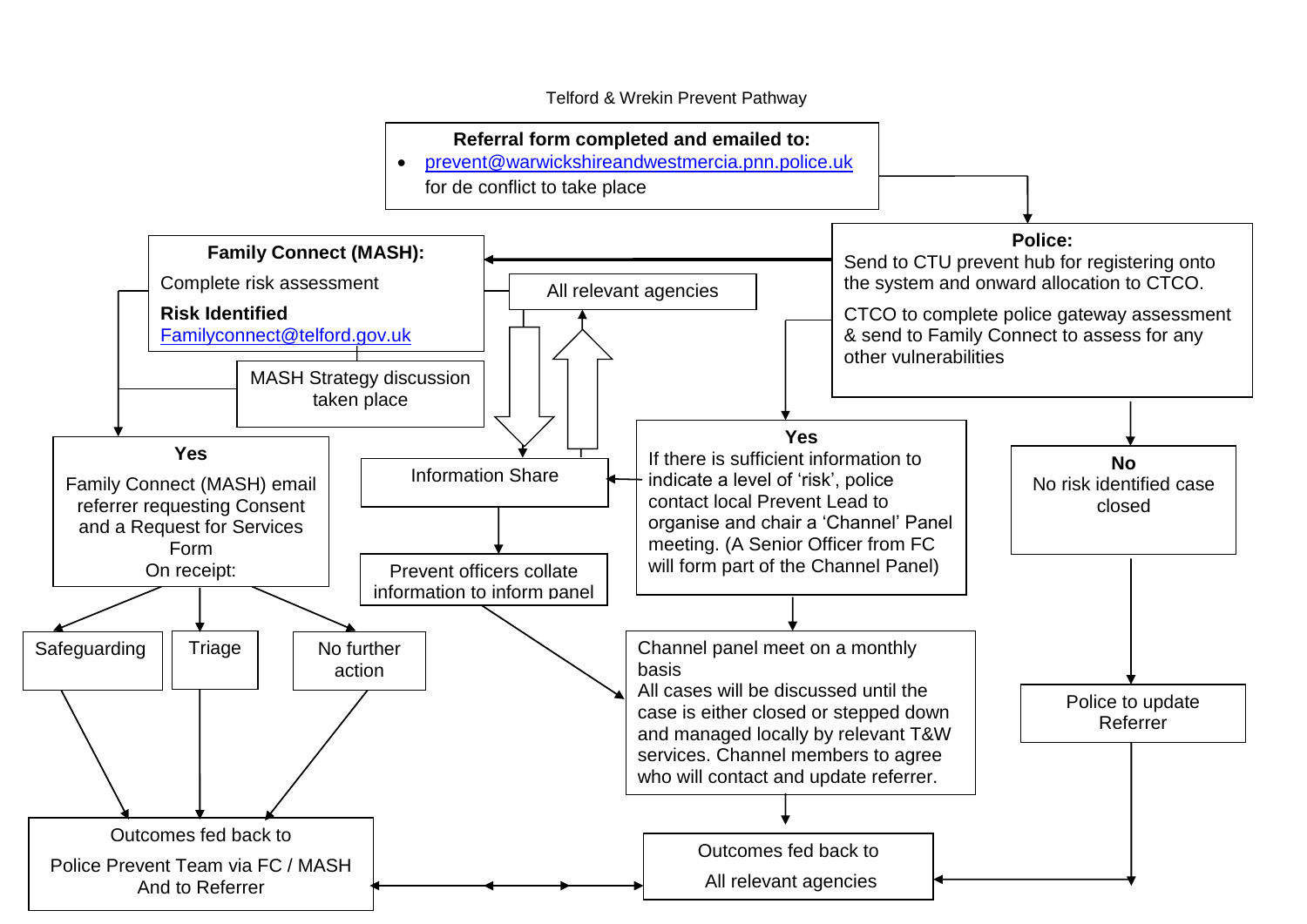- Family Connect (MASH) will discuss with Police HAU to support the completion of a risk assessment at the earliest opportunity
- If referral is adult led and children are identified being present / resident within the family home, the referral form will be shared with Family Connect along with all supporting evidence
- Safeguarding, Triage and No further action are key outcomes following the completion of 'Request for services' form
- Agreed outcomes will shared between Family connect and Police.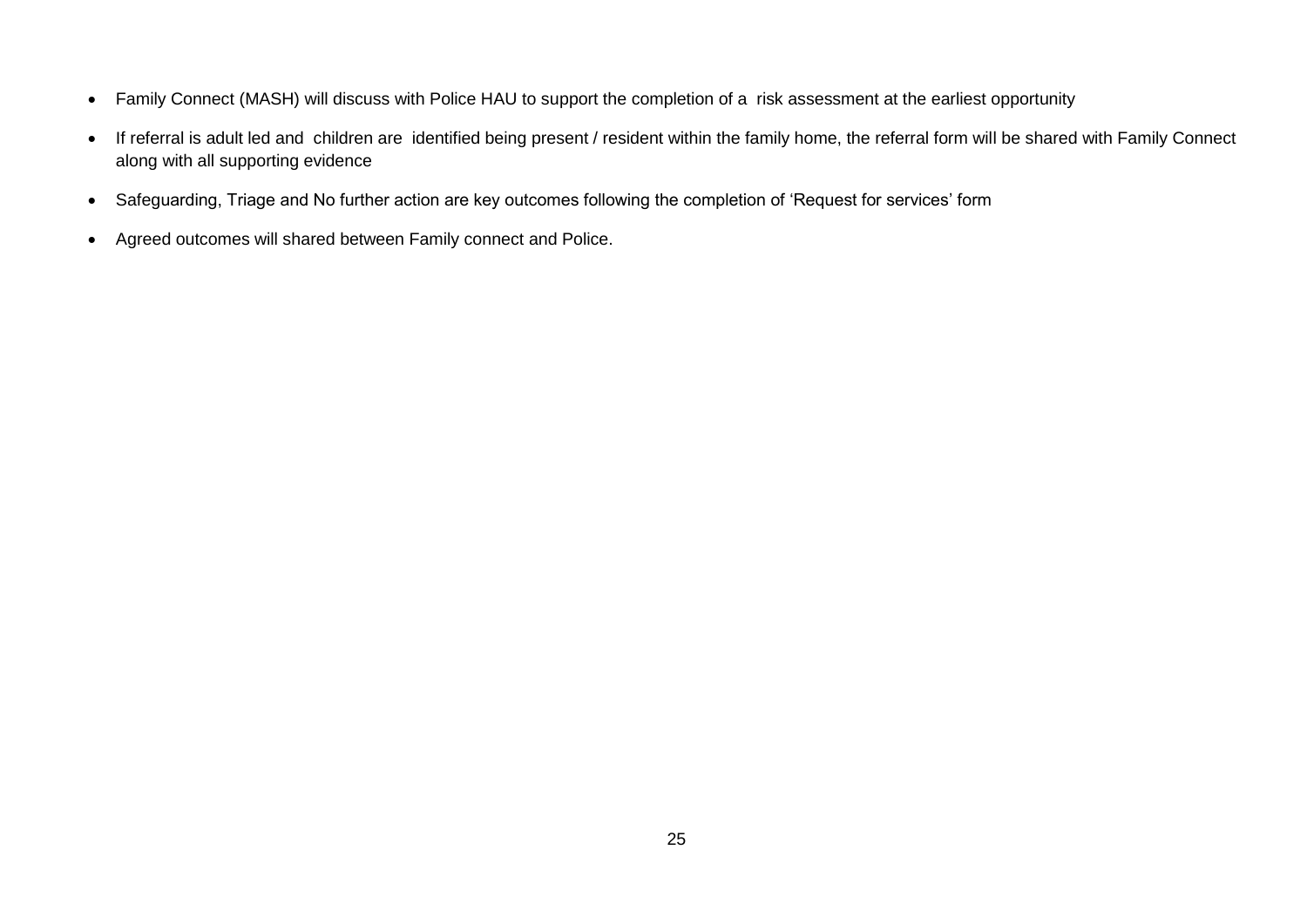## **What to do if you have concerns about a child**

Staff working in our setting maintain the attitude of **'it could happen here'** where safeguarding is concerned and will always act in the **best** interests of the child.

If staff have any **concerns** about a child's welfare, they must act on them **immediately**. The following flow chart sets out the process for staff when they have concerns about a child.



Where someone has a concern about the welfare of a child, they should speak to the DSL (or deputy). Options will then include;

- managing any support for the child internally via our own pastoral support processes;
- undertaking an early help assessment; or
- making a referral to statutory services, for example, as the child is in need or suffering or likely to suffer significant harm. This will involve contacting Family Connect or the local social care team for the child.

NPCC- [When to call the police](https://www.npcc.police.uk/documents/Children%20and%20Young%20people/When%20to%20call%20the%20police%20guidance%20for%20schools%20and%20colleges.pdf) will be considered by the DSL to help them understand when they should consider calling the police and what to expect when they do.

All referrals to the local social team must be followed up in writing using the social care team's relevant referral/request forms. For referrals in Telford & Wrekin we will use the [Request for](https://www.telfordsafeguardingboard.org.uk/downloads/file/391/family_connect_safeguarding_request_for_service_form_2019)  [service form.](https://www.telfordsafeguardingboard.org.uk/downloads/file/391/family_connect_safeguarding_request_for_service_form_2019)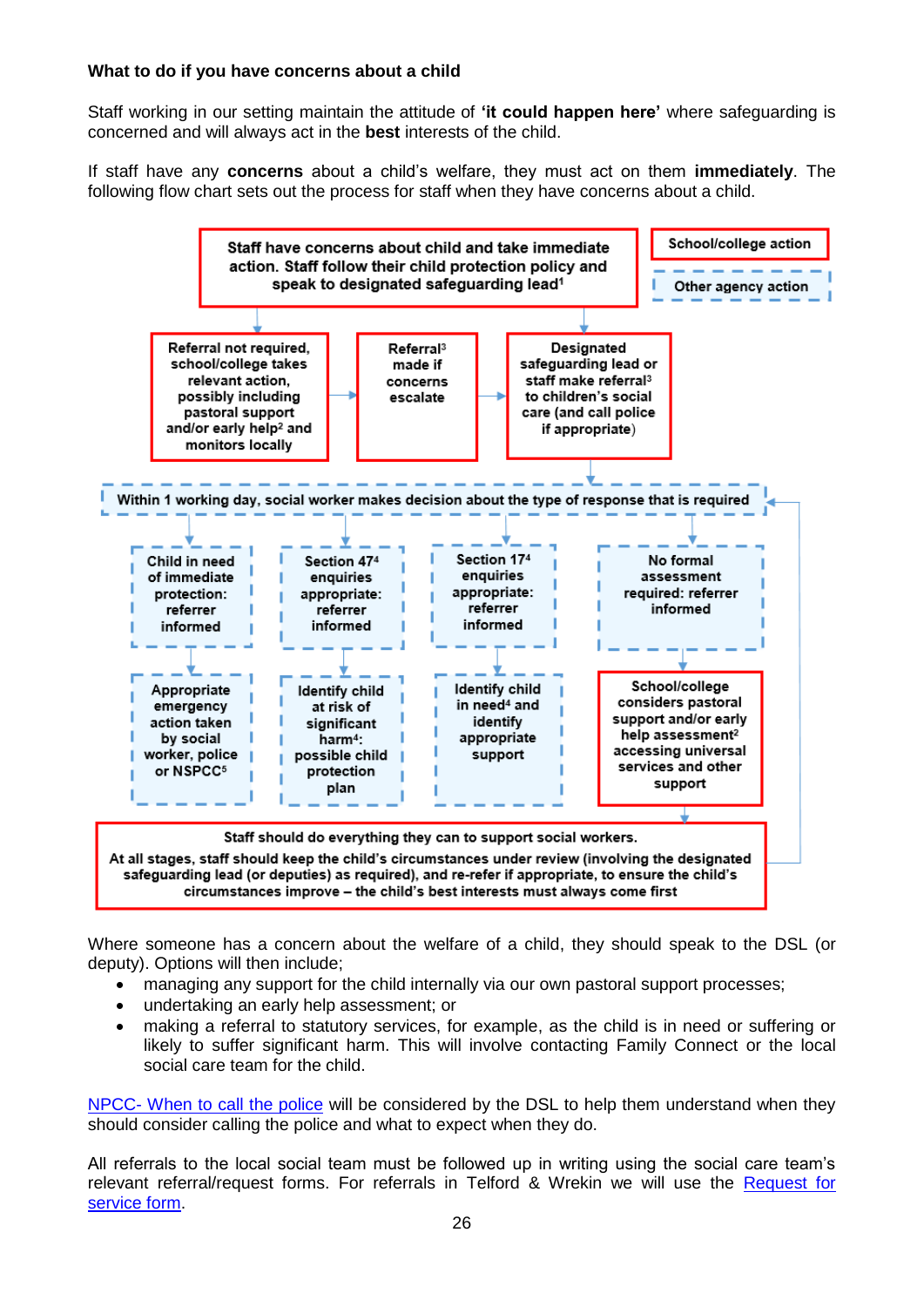If in exceptional circumstances, the DSL or a deputy is not available, the person who has the concern should speak to a member of the senior leadership team and/or take advice from Family Connect or the local social care team for the child. In these circumstances, any action taken should be shared with the DSL (or deputy) as soon as is practically possible.

Staff should not assume a colleague, or another professional will take action and share information that might be critical in keeping children safe. They should be mindful that early information sharing is vital for effective identification, assessment and allocation of appropriate service provision. [Information Sharing: Advice for Practitioners Providing Safeguarding Services to Children, Young](https://www.gov.uk/government/publications/safeguarding-practitioners-information-sharing-advice)  [People, Parents and Carers](https://www.gov.uk/government/publications/safeguarding-practitioners-information-sharing-advice) supports staff who have to make decisions about sharing information. If in any doubt about sharing information, staff should speak to the DSL or a deputy.

# **Referral agencies**

| <b>Telford &amp; Wrekin</b>                                         | <b>Shropshire social</b> |               | <b>Staffordshire social</b> |                           | Wolverhampton                       |  |
|---------------------------------------------------------------------|--------------------------|---------------|-----------------------------|---------------------------|-------------------------------------|--|
| social care team                                                    | care team                |               | care team                   |                           | social care team                    |  |
|                                                                     |                          |               |                             |                           |                                     |  |
| <b>Family Connect</b>                                               | <b>First Point of</b>    |               | <b>First Response</b>       |                           | <b>Safeguarding</b>                 |  |
| 01952 385385                                                        | <b>Contact</b>           |               | 0800 1313 126               |                           | <b>Together</b>                     |  |
| <b>Out of Hours</b>                                                 | 0345 678 9021            |               | <b>Out of Hours</b>         |                           | 01902 555392                        |  |
| 01952 676500                                                        | <b>Out of Hours</b>      |               | 0345 604 2886               |                           | <b>Out of Hours</b>                 |  |
|                                                                     | 0345 678 9040            |               |                             |                           | 01902 552999                        |  |
| If you think a child is in immediate danger, call the police on 999 |                          |               |                             |                           |                                     |  |
| <b>Childline</b>                                                    |                          |               | <b>NSPCC</b>                |                           | <b>Protecting Vulnerable People</b> |  |
| 0800 1111                                                           |                          | 0800 800 5000 |                             | (West Mercia Police): 101 |                                     |  |

#### **Immediate response to a child or parent**

Staff will follow effective safeguarding practice which includes:

- if possible, managing reports with two members of staff present, (preferably one of them being the designated safeguarding lead or a deputy). However, this might not always be possible;
- where the report includes an online element, we will be aware of searching, screening and confiscation advice (for schools) and UKCCIS sexting advice (for schools and colleges). The key consideration is for staff not to view or forward illegal images of a child. The highlighted advice provides more details on what to do when viewing an image is unavoidable. In some cases, it may be more appropriate to confiscate any devices to preserve any evidence and hand them to the police for inspection;
- not promising confidentiality at this initial stage as it is very likely a concern will have to be shared further (for example, with the DSL or children's social care) to discuss next steps. Staff will only share the report with those people who are necessary in order to progress it. It is important that the victim understands what the next steps will be and who the report will be passed to;
- recognising a child is likely to disclose to someone they trust: this could be **anyone** staff in our setting. It is important that the person to whom the child discloses recognises that the child has placed them in a position of trust. They should be supportive and respectful of the child;
- keeping in mind that certain children may face additional barriers to telling someone because of their vulnerability, disability, sex, ethnicity and/or sexual orientation;
- listening carefully to the child, reflecting back, using the child's language, being nonjudgmental, being clear about boundaries and how the report will be progressed, not asking leading questions and only prompting the child where necessary with open questions – where, when, what, etc or TED 'tell me', 'explain to me' and 'describe'. It is important to note that whilst leading questions should be avoided, staff can ask children if they have been harmed and what the nature of that harm was;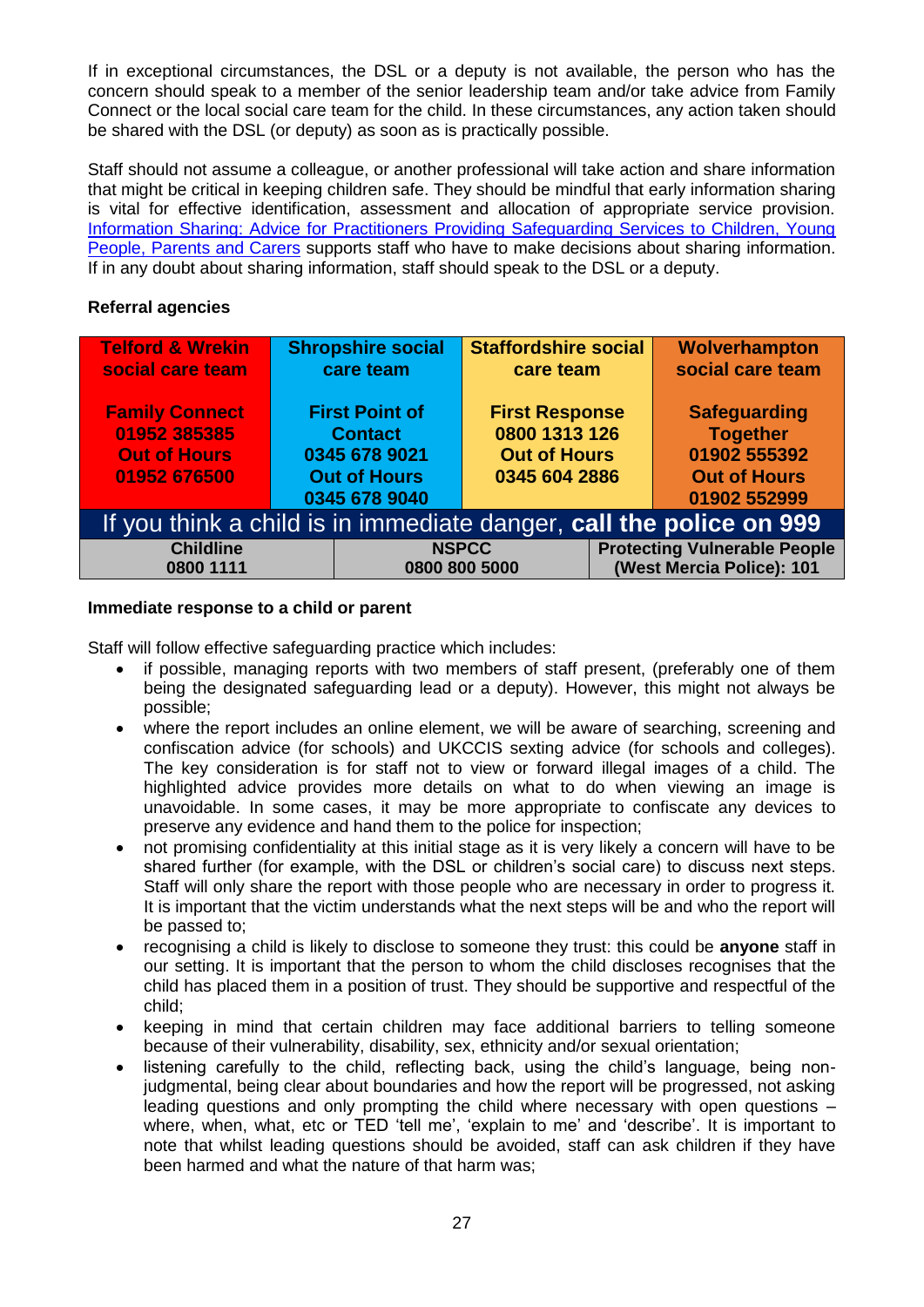- considering the best way to make a record of the report. Best practice is to wait until the end of the report and immediately write up a thorough summary. This allows the staff member to devote their full attention to the child and to listen to what they are saying. It may be appropriate to make notes during the report (especially if a second member of staff is present). However, if making notes, staff should be conscious of the need to remain engaged with the child and not appear distracted by the note taking. Either way, **it is essential a written record is made**;
- only recording the facts as the child presents them. The notes should not reflect the personal opinion of the note taker. We are aware that notes of such reports could become part of a statutory assessment by children's social care and/or part of a criminal investigation; and
- informing the DSL (or deputy), as soon as practically possible, if the DSL (or deputy) is not involved in the initial report.

If conversations need to take place and confidentiality is paramount to welfare, then these conversations will be held in appropriate settings and away from any general areas, where that confidentiality may be compromised.

We will never allow fears about sharing information to stand in the way of the need to promote the welfare, and protect the safety of children. We expect **concerns that arise in a morning will be reported to the DSL (or deputies) by lunchtime that day**. **Concerns that arise in an afternoon should be reported by or as close to the end of the school day, or as soon as reasonably practicable**. Any concerns arising outside of the normal school day should be reported as quickly as possible. If in doubt concerned, parties should talk with the DSL (or deputy). **Delay is unacceptable and may result in disciplinary action**.

**Where a child is suffering, or is likely to suffer from harm, we will make a referral to children's social care (and if appropriate the police) immediately.** If we are unsure which local authority the child, lives in with use the online tool [Report Child Abuse to Your Local Council](https://www.gov.uk/report-child-abuse-to-local-council) to direct us to the relevant local children's social care contact number.

Children's social care assessments should consider where children are being harmed in contexts outside the home. Therefore, we will provide as much information as possible as part of the referral process. This will allow any assessment to consider all the available evidence and enable a contextual approach to address such harm.

Our role is to refer the information received and **under no circumstances** become the investigator.

We will work appropriately with each child, their family and other agencies to protect in all cases the welfare of the child. We will work in partnership and fulfil the ethos and abide by the principles of the [Telford and Wrekin threshold guidance](http://www.telfordsafeguardingboard.org.uk/lscb/info/13/i_work_with_children_young_people_and_parents/20/policies_procedures_and_guidance) or the threshold guidance for the local social care team for the child.

Staff working at this setting may be required to support other agencies and professionals in an early help assessment, in some cases acting as the lead professional. Any such cases will be kept under constant review and consideration given to a referral to children's social care assessment for statutory services if the child's situation does not appear to be improving or is getting worse.

Staff working at this setting will be made aware of the process for making referrals to children's social care and statutory assessments. This is under the Children Act 1989, especially **section 17 (children in need)** and **section 47 (a child suffering, or likely to suffer, significant harm),** that may follow a referral; along with the role staff might be expected to play in such assessments.

A **child in need** is defined under the Children Act 1989 as a child who is unlikely to achieve or maintain a reasonable level of health or development, or whose health and development is likely to be significantly or further impaired, without the provision of services; or a child who is disabled. Local authorities are required to provide services for children in need for the purposes of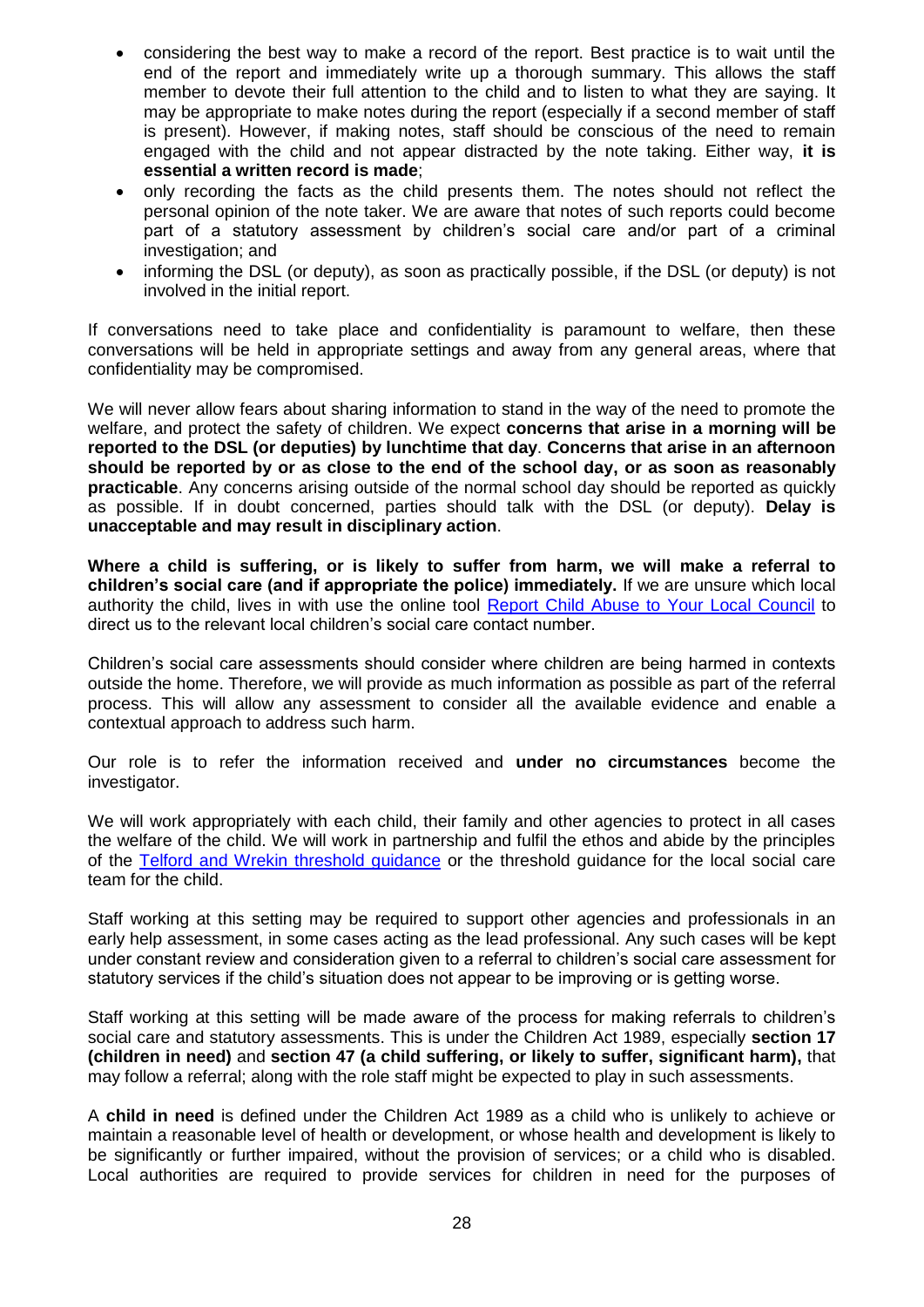safeguarding and promoting their welfare. Children in need may be assessed under section 17 of the Children Act 1989.

Local authorities, with the help of other organisations as appropriate, have a duty to make enquiries under section 47 of the Children Act 1989 if they have reasonable cause to suspect that a **child is suffering, or is likely to suffer, significant harm**. Such enquiries enable them to decide whether they should take any action to safeguard and promote the child's welfare and must be initiated where there are concerns about maltreatment, including all forms of abuse and neglect, female genital mutilation or other so-called honour based violence, and extra-familial threats like radicalisation and sexual exploitation.

Where there are visible injuries all staff should record these on a body map diagram and describe them the best they can. We will assume good evidential practice to get two persons involved who have seen the injury and can account for it on the body map, then immediately follow up with a referral as described above.

Under **no** circumstances will staff photograph injuries seen on children. Our staff are not expert witnesses. If the concern is around non-accidental injury then that is a matter that requires immediate attention on the day resulting in an appropriate referral to Family Connect or the local social care team for the child. Those professionals will control the process of photographic evidence gathering underway and assessment.

For staff to interpret any concerns we will assess each incident as it appears. In respect of assessing any bruising to a child we will refer to the [Bruising of Children guidance produced by the](https://www.telfordsafeguardingpartnership.org.uk/downloads/file/58/bruising-in-children)  [TWSP](https://www.telfordsafeguardingpartnership.org.uk/downloads/file/58/bruising-in-children) to assist their decision making.

## **The role of the local authority**

Within one working day of a referral being made, a local authority social worker should acknowledge receipt to us as the referrer and make a decision about the next steps and the type of response that is required. This will include determining whether:

- the child requires immediate protection and urgent action is required;
- any services are required by the child and family and what type of services;
- the child is in need, and should be assessed under section 17 of the Children Act 1989;
- there is reasonable cause to suspect the child is suffering or likely to suffer significant harm, and whether enquiries must be made and the child assessed under section 47 of the Children Act 1989; and
- further specialist assessments are required to help the local authority to decide what further action to take.

The referrer will, even if they are not the DSL (or deputy), follow up if this information if it is not forthcoming.

If, after a referral, the child's situation does not appear to be improving, we will consider following TWSP [local escalation procedures](http://www.telfordsafeguardingboard.org.uk/lscb/info/13/i_work_with_children_young_people_and_parents/20/policies_procedures_and_guidance) or those for the safeguarding partnership for the child to ensure our concerns have been addressed and, most importantly, that the child's situation improves.

The Telford & Wrekin Council Director of Children's Services is **Jo Britton**.

## **Record keeping**

**All** concerns, discussions and decisions made, and the reasons for those decisions, should be recorded in writing using our paper and electronic recording system. Information will be kept confidential and stored securely. We will keep concerns and referrals in a separate child protection file for each child.

Records should include:

- a clear and comprehensive summary of the concern;
- details of how the concern was followed up and resolved; and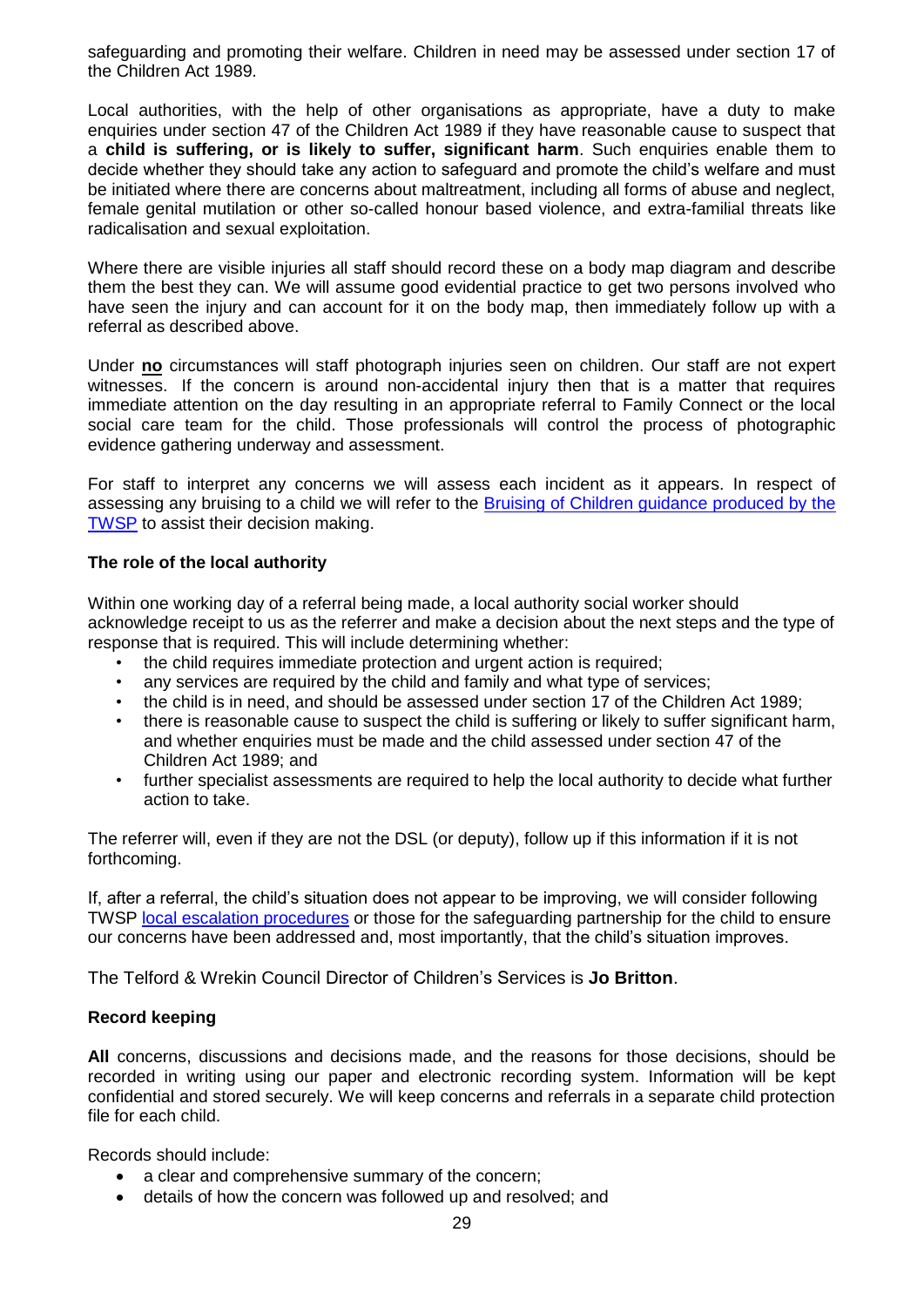a note of any action taken, decisions reached and the outcome.

If in doubt about recording requirements, staff will discuss with DSL (or deputy).

Anyone who has a safeguarding concern should follow these recording principles:

- record the date, time, place and context of the concern, recording facts and who you shared them with;
- record where you spoke with the child or parent and personal safety details, such as 'I discussed the incident with the child in the Headteacher's office with the door open' or justify if it were closed, but naming those who you told this to be the case. If alone, reason that rationale stating 'the child stated they would only confide in me if I was alone';
- if it is observation of bruising or an injury try to record detail, e.g. 'right arm, above elbow', 'bruise approximately 5cm in diameter noticed on back of lower right leg';
- note the non-verbal behaviour and the key words in the language used by the child or parent (try not to translate into 'proper terms' ensuring that you use the child or parent's own words). Body language should be noted and support any record of disclosure; and
- it is important to retain on file signed original handwritten notes and pass them on to the DSL (or deputy) who may ask you to complete a written referral to children's social care.

We adopt guidance from TWSP Workbook for Designated Safeguarding Leads and Governors with responsibility for safeguarding, incorporating: Advice note on Child Protection record keeping.

We note down concerns on a Cause for Concern form. Concerns are stored chronologically in a safeguarding file and electronically for that child.

This school has adopted an electronically maintained recording system called Child Protection Online Management System (CPOMS). The CPOMS system is a totally secure system of record keeping which enables us to quickly encapsulate a child journey with us. We will ensure that a restricted number of staff will have full access to this system as named key holders. If concerns have been logged by staff via this process it should not be presumed that this is an instant notification that has been seen immediately. If appropriate the issue should not assume anything and a verbal conversation should also take place if needed for clarification.

# **What to do if you have safeguarding concerns about another staff member**

If staff have safeguarding concerns, or an allegation is made about another member of staff (including supply staff, volunteers and contractors) posing a risk of harm to children, then:

- this should be referred to the Headteacher:
- where there are concerns/allegations about the Headteacher, this should be referred to the chair of governors

Any allegations that may meet the harms threshold will be addressed as set out in Part four, Section one of KCSIE. Any concerns that do not meet the harm threshold, referred to, as 'low level concerns' will be addressed as in Part four, Section two of KCSIE. When an allegation is made, the DSL will be responsible for ensuring that a child is not at risk and refer cases of suspected abuse to Family Connect or the child's local social care team.

We will **only** undertake basic enquiries to help determine whether is any foundation to the allegation.

**The LADO for Telford & Wrekin Council is Tutsi Selvey** who will be informed of all allegations that come to our attention and appear to the meet the criteria set out in part four, section one of KCSIE, so she can consult police and children's social care services as appropriate. All LADO referrals must be made via Family Connect.

We will make a referral to the Disclosure and Barring Service (DBS) if a person in regulated activity has been dismissed or removed due to safeguarding concerns, or would have been had they not resigned.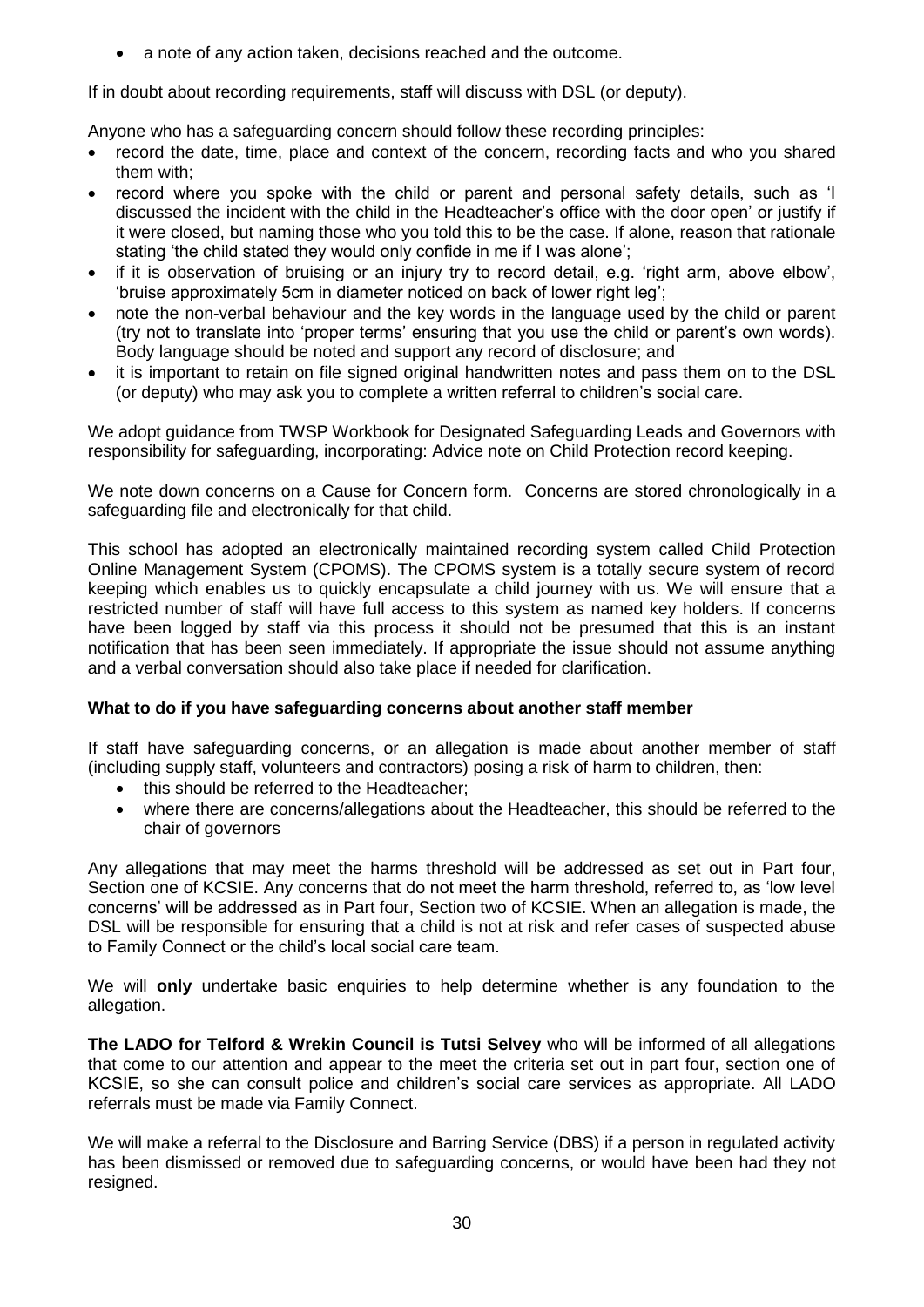We believe that those who work within our community are in positions of trust and as such codes of conduct are based on the underlying principle that the highest standards are expected from all. In line with KCSIE a separate code of conduct policy will be adopted by this setting for staff, volunteers, contractors and governors.

Guidance for safer working practice for those working with children and young people in [educational settings](https://saferrecruitmentconsortium.org/) produced by the Safer Recruitment Consortium, provides excellent guidance on the expected standards of all those that work with children. We will make all those in our community aware of its existence and this will work alongside the separate code of conduct mentioned above and any established human resources processes currently in place.

To help avoid potential allegations and safeguarding concerns, and for the safety and welfare of pupils and the protection of staff, we will make classrooms highly visible places whereby easy viewing is possible. The masking of windows is forbidden and as such treated as a safeguarding issue for the protection of all. There may be exceptional circumstances where masking of classrooms is needed and justified, for example, for the teaching of drama; in these cases, the Headteacher will make a judgement on a case-by-case basis being appropriate, balanced and proportionate.

Please see our procedure for managing safeguarding concerns, or allegations against staff (including supply staff, volunteers and contractors).

## **What to do if you are concerned about another safeguarding practice in the school**

All staff and volunteers should feel able to raise concerns about poor or unsafe practice and potential failures in our safeguarding regime and know that such concerns will be taken seriously by our senior leadership team.

Please refer to our Whistleblowing procedures.

Where staff feel that they cannot report a concern through the above channels general guidance can be found at [Advice on whistleblowing.](https://www.nspcc.org.uk/what-you-can-do/report-abuse/dedicated-helplines/whistleblowing-advice-line/?_t_id=1B2M2Y8AsgTpgAmY7PhCfg%3d%3d&_t_q=whistleblowing&_t_tags=language%3aen%2csiteid%3a7f1b9313-bf5e-4415-abf6-aaf87298c667&_t_ip=10.99.66.5&_t_hit.id=Nspcc_Web_Models_Pages_StandardPage/_f987ad5d-9f65-4e61-884e-47a48b5ac146_en-GB&_t_hit.pos=1) The NSPCC [whistleblowing helpline](https://www.nspcc.org.uk/what-you-can-do/report-abuse/dedicated-helplines/whistleblowing-advice-line/?_t_id=1B2M2Y8AsgTpgAmY7PhCfg%3d%3d&_t_q=whistleblowing&_t_tags=language%3aen%2csiteid%3a7f1b9313-bf5e-4415-abf6-aaf87298c667&_t_ip=10.99.66.5&_t_hit.id=Nspcc_Web_Models_Pages_StandardPage/_f987ad5d-9f65-4e61-884e-47a48b5ac146_en-GB&_t_hit.pos=1) is available for staff who do not feel able to raise concerns regarding child protection failures internally. Staff can call 0800 028 0285 or email [help@nspcc.org.uk](mailto:help@nspcc.org.uk)

# **Part two: The management of safeguarding**

The **designated governor** with responsibility for safeguarding is the Chair of Governors. They have a strategic leadership responsibility for our safeguarding arrangements and must ensure that we comply with their duties under legislation. They must have regard to KCSIE, ensuring our policies, procedures and training in our setting are effective and comply with the law at all times. They have attended TWSP safeguarding governor training. All governors have completed child protection and safeguarding training.

Our Headteacher will ensure that the policies and procedures, adopted by this governing body, are understood, and followed by all staff.

## **Our approach to safeguarding**

This governing body will ensure that we facilitate a whole setting approach to safeguarding. This means ensuring safeguarding and child protection are at the forefront and underpin all relevant aspects of process and our policy development. Ultimately, all systems, processes and policies will operate with the best interests of the child at their heart.

Where there is a safeguarding concern, our governing body and our senior leaders will ensure the child's wishes and feelings are taken into account when determining what action to take and what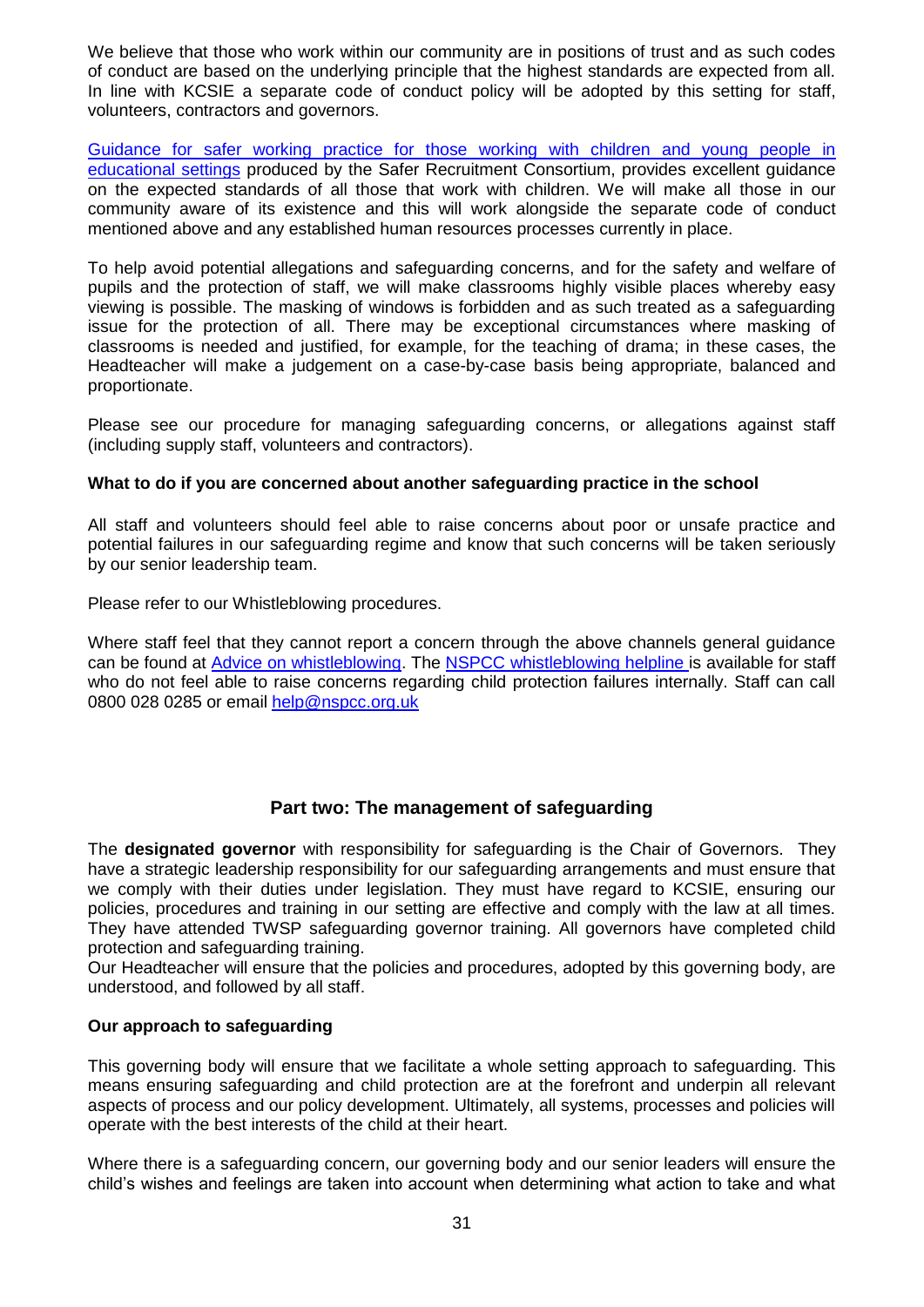services to provide. Systems are in place, and they will be well promoted, easily understood and easily accessible for children to confidently report abuse, knowing their concerns will be treated seriously, and knowing they can safely express their views and give feedback.

We will facilitate staff to contribute to and shape our safeguarding arrangements and Child Protection policy.

We will ensure that suitable arrangements are in place to provide access for all staff to access safeguarding supervision. Please see our Safeguarding Supervision policy.

#### **Policies and procedures**

We aim to ensure there are appropriate policies and procedures in place in order for appropriate action to be taken in a timely manner to safeguard and promote children's welfare.

#### Missing from education

The recognised figure for persistent absence is being less than 90%, although concerns may still be raised if above this. We will comply with the statutory guidance [Children Missing Education.](https://www.gov.uk/government/publications/children-missing-education) In respect of this and at a local level, we will require the behaviour and attendance lead to refer to and use the established protocol document of notification to the Local Authority, filling out the appropriate paperwork, policies and procedures for identifying pupils who are missing out on education and policies and procedures for pupils on a modified timetable (available from Telford & Wrekin Council, Access & Inclusion Team). In addition to the above and where reasonably possible we will endeavour to hold more than one emergency contact number for each pupil. This goes beyond the legal minimum and is good practice to give us additional options to make contact with a responsible adult when a child is missing education and poses a potential welfare/safeguarding concern. Where a child is on a Child Protection Plan has been missing from school for two consecutive days we will notify the child's allocated social worker.

Where children leave the classroom or leave our grounds without permission, this is covered within our behaviour management policy and is also set against the backdrop of the legal framework of the Children Act 1989 s3 (5); 'Anyone who has care of a child without parental responsibility may do what is "*reasonable"* in all the circumstances to safeguard and promote the child's welfare. It is likely to be "*reasonable"* to inform the police, or children's services departments, and, if appropriate, their parents, of the child/young person's safety and whereabouts'. However, in principle, if a pupil runs out of class we will establish where he or she has gone. Staff will not run after them but will seek additional support. It is advisable to keep a watchful eye on any children who has taken themselves out of our building and possibly out of our grounds, unless this watchful eye provokes the child to run further. It is and will be a judgement call for staff to take what they feel is **reasonable** action in line with the advice above. If a child is no longer on the premises, we will contact parents in the first instance. If they are not contactable we will inform the police that a pupil has left and is at risk.

## **The designated safeguarding lead (DSL)**

Our governing body has appointed **Maria Pugh** to be the DSL of this school and **Stephanie Dowley, Mark Lambie, Laura Baynham and Sarah Riley** to be her deputies. We will set out their responsibilities in their job descriptions.

**Stephanie Dowley** will take ultimate responsibility for safeguarding and child protection, and online safety at our setting as the DSL as an appropriate **senior member** of staff from our **leadership team**.

During term time, the DSL and/or a deputy will always be available (during our normal operating hours) for the staff to discuss any safeguarding concerns with. During out of hours/out of term activities we will provide appropriate cover by ensuring the DSL and/or a deputy is available.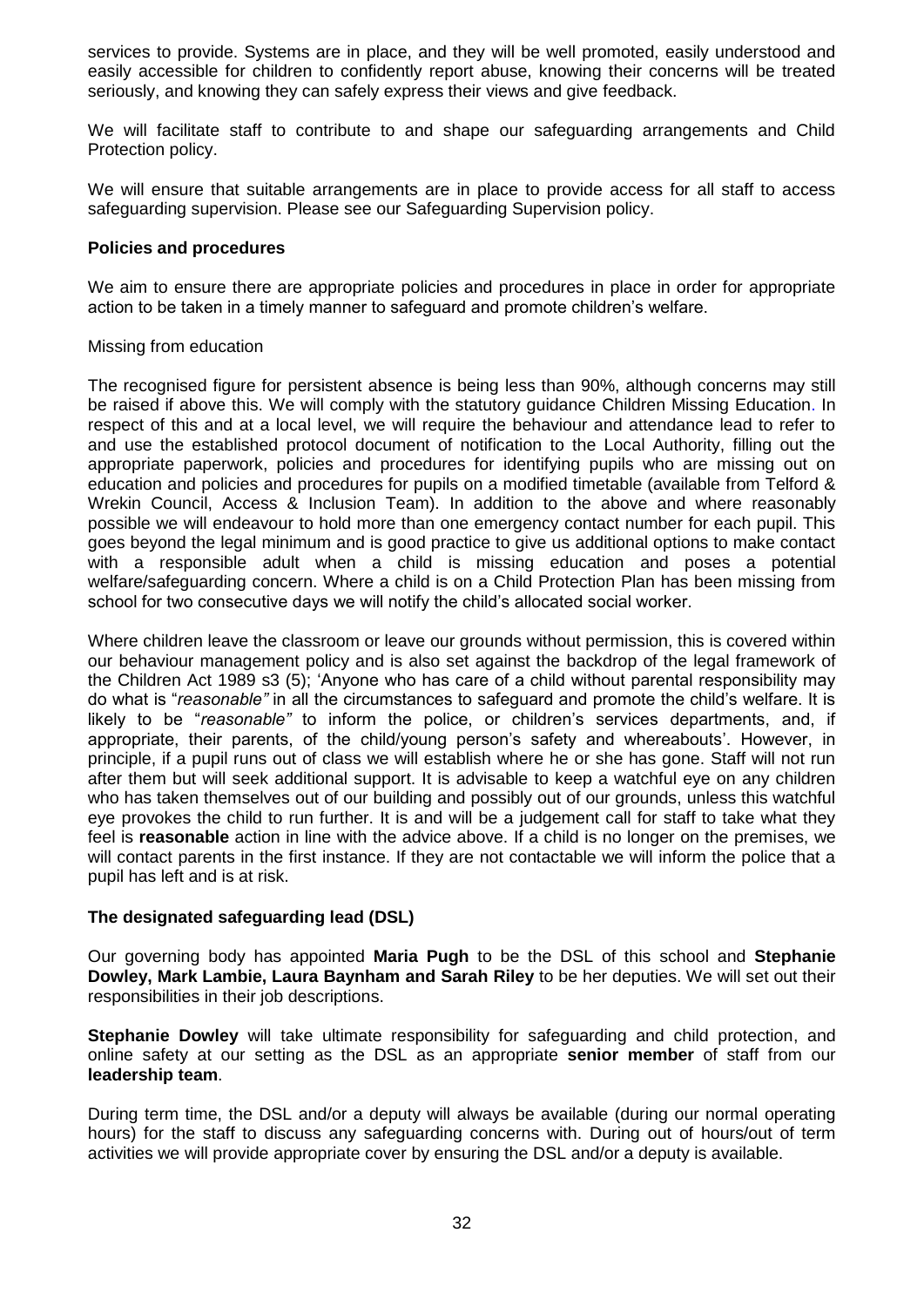Prior to any education visit, a risk assessment will be completed to consider if the DSL (or a deputy) needs to be present. We will always consider how quickly a DSL can respond to a safeguarding issue if they are not present. Where safeguarding concerns are raised during an educational visit the DSL (or deputy) must be notified immediately, even if they are not physically present at the site of the educational visit. They will liaise with the person responsible for the education visit to manage the concern and refer to the relevant agencies.

The DSL and any deputies will undergo two-day 'newly appointed designated safeguarding lead' training as recognised by TWSP to provide them with the knowledge and skills required to carry out the role. They will attend one-day 'designated safeguard lead refresher training' as recognised by TWSP every two years. In addition to their formal training as set out above, their knowledge and skills will be updated, for example, via Telford & Wrekin Council's Education Safeguarding ebulletins, attending termly designated safeguarding lead refreshers and taking time to read and digest safeguarding developments, at regular intervals, and at least annually, to keep up with any developments relevant to their role. We aim to ensure at least one DSL and any deputies attend each termly update. All designated safeguarding leads and any deputies will disseminate training to all relevant staff and governors.

The designated safeguarding lead will form part of a borough wide network, where information is shared, in a two-way process, with the Telford & Wrekin Council, Education Safeguarding Team.

They will complete the Safeguarding Audit - Education each year and submit to TWSP. The Safeguarding Audit – Education, will be supplied by the Telford & Wrekin Council Education Safeguarding Team.

**The DSL and their deputies will fulfil their role and responsibilities as set out in Annex C KCSIE.** 

#### **Multi-agency working**

The DSL and any deputies will work with other agencies in line with [Working Together to](https://www.gov.uk/government/publications/working-together-to-safeguard-children--2)  [Safeguard Children.](https://www.gov.uk/government/publications/working-together-to-safeguard-children--2)

Our governing body and the DSL are familiar with the TWSP arrangements. In Telford & Wrekin schools and colleges have been named as relevant agencies by the TWSP. We will engage with the TWSP as required and follow the Telford & Wrekin Threshold Guidance or the appropriate threshold guidance for where the child resides or for who is responsible for the child, to follow the local protocol for assessments.

The governing body of this setting expect staff to work with social care, the police, health services and other services to promote the welfare of children and protect them from harm. This includes us providing a coordinated offer of early help when additional needs are identified by us or another agency. We will never restrict access for children's social care to conduct a section 17 or section 47 assessment.

#### **Information sharing**

We recognise that information is vital in identifying and tackling all forms of abuse and neglect, and in promoting children's welfare, including their educational outcomes. Schools and colleges have clear powers to share, hold and use information for these purposes.

We expect all staff to share information with practitioners and local agencies. We are committed to sharing information as early as possible to help identify, assess and respond to risks or concerns about the safety and welfare of children, whether this is when problems are first emerging, or where a child is already known to the local authority children's social care.

All child protection records are clearly marked as such and are kept securely locked on the premises and within CPOMS, the nominated persons are responsible, accountable, documented and are identifiable within our setting for total security. Also, procedures are in place when a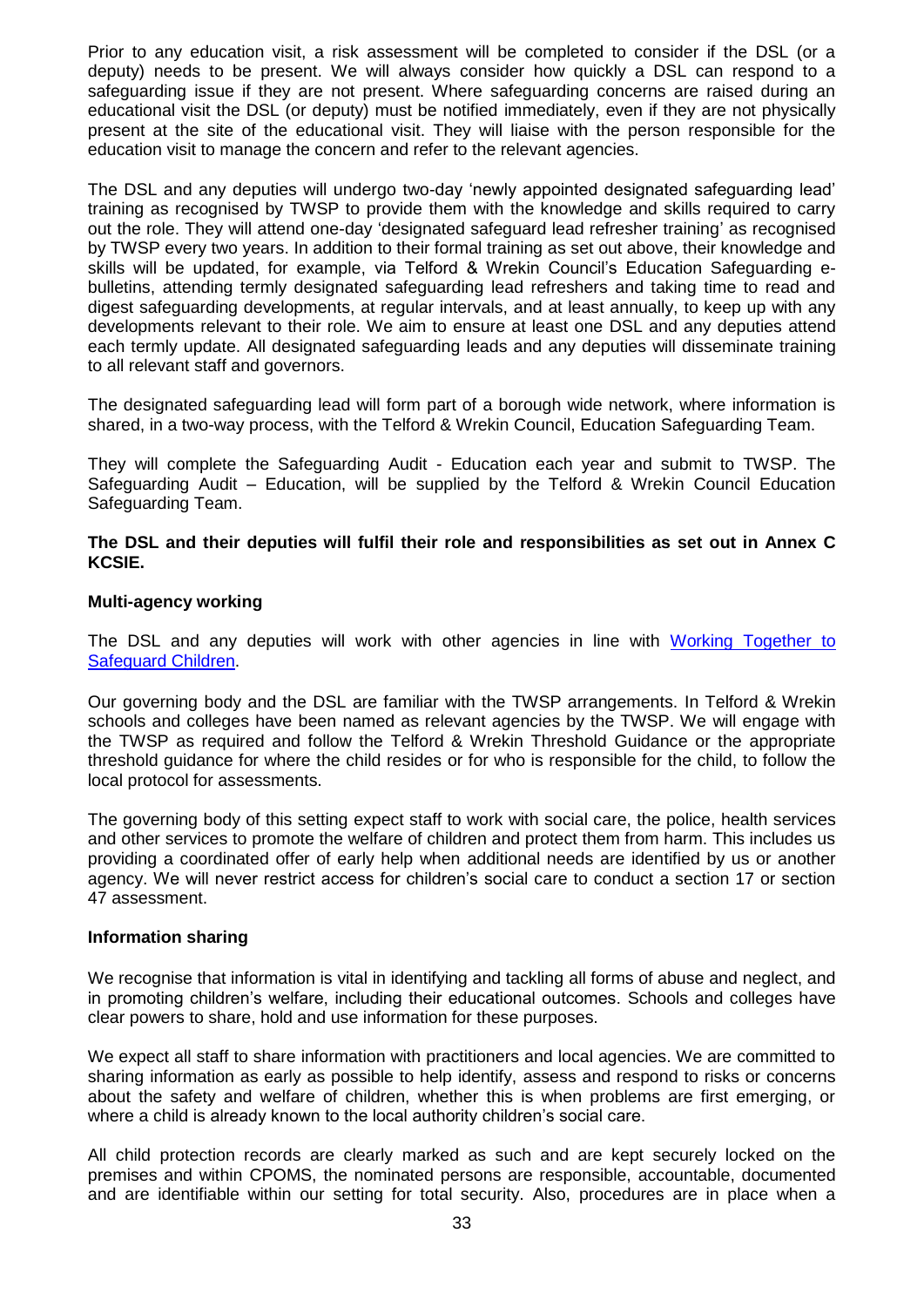member of staff leaves the setting or is on long term sick leave for their access to cease. Withdrawal of child protection records from our setting by staff will be noted and signed for, as will files released to professionals.

The child protection file is a separate file to the educational records. It must be noted that if files are asked to be secured, both files are key elements in any processes for which they are needed. It is important that on releasing files they are signed for on release and on return.

Pupil record files must be kept until the individual reaches the age of 25 years or in certain circumstances later. At this point the file should be disposed of confidently.

In respect of files being released when requested by the Police under Section 29 of the Data [Protection Act 2018 a form entitled 'Request to external organisation for the disclosure of personal](http://www.telfordsafeguardingboard.org.uk/lscb/downloads/file/257/releasing_records_-_t_and_w_guidance_-_section_29_form)  [data to the police-Under Schedule 2 Part 1 Paragraph 2 of the Data Protection Act 2018 and](http://www.telfordsafeguardingboard.org.uk/lscb/downloads/file/257/releasing_records_-_t_and_w_guidance_-_section_29_form)  [GDPR Article 6\(1\)\)d\)'](http://www.telfordsafeguardingboard.org.uk/lscb/downloads/file/257/releasing_records_-_t_and_w_guidance_-_section_29_form) should accompany that release and a copy will be retained for our records. This school will also seek advice and adopt the [Information sharing advice for safeguarding](https://www.gov.uk/government/publications/safeguarding-practitioners-information-sharing-advice)  [practitioners.](https://www.gov.uk/government/publications/safeguarding-practitioners-information-sharing-advice) If in any doubt we will seek advice from our **Data Protection Officer.** Upon releasing records the school will request ID Badges for release. If the Police are only after minimal data e.g. address or phone number, we will ensure we check the police ID and we will record what information was asked for and the name of the police officer requesting it. A permission form may not be required on these occasions.

No named statistics in relation to child protection are an important part of performance information. These may be shared by the DSL with staff, other agencies or the governing body/proprietor/management committee.

In our management of information sharing we will use the following:

- Chapter one of [Working Together to Safeguard Children,](https://www.gov.uk/government/publications/working-together-to-safeguard-children--2) which includes a myth-busting guide to information sharing;
- Information Sharing: Advice for Practitioners Providing Safeguarding Services to Children, [Young People, Parents and Carers.](https://www.gov.uk/government/publications/safeguarding-practitioners-information-sharing-advice) The seven golden rules for sharing information will be especially useful;
- The [Information Commissioner's Office \(ICO\)](https://ico.org.uk/for-organisations/business/), which includes ICO GDPR FAQs and guidance from the department; and
- [Data protection: toolkit for schools](https://www.gov.uk/government/publications/data-protection-toolkit-for-schools) Guidance to support schools with data protection activity, including compliance with the GDPR.

When a child leaves the school, the DSL will ensure their child protection file is transferred to the new school or college as soon as possible (within five working days of the child starting at their new school or college), ensuring secure transit, and confirmation of receipt will be obtained. We will transfer the child protection file separately from the main pupil file. As a receiving school we will ensure key staff such as DSL's and SENDCO's, are aware as required. In addition to the child protection file, the DSL will also consider if it would be appropriate to share any information with the new school or college in advance of a child leaving. If we are the current host school we will **not** photocopy and retain child protection records. This is deemed from the Information Commissioners Office that this would contravene The Data Protection Act 2018, but rather produce a chronology to pass on with the child protection records and retain a copy of this chronology for themselves for audit purposes, this would be deemed as best practice.

All child protection records are reviewed annually in the summer term by the DSL (or deputy) and checked to be chronological, tidy, legible and factual in content. This should be undertaken each year, as records may sometimes be immediately required by professionals. Where reports are needed for child protection and safeguarding meetings, these should include attendance figures.

## **Fears about sharing information must not be allowed to stand in the way of the need to safeguard and promote the welfare of children.**

We will follow the guidance on the child protection file set out in Annex C KCSIE.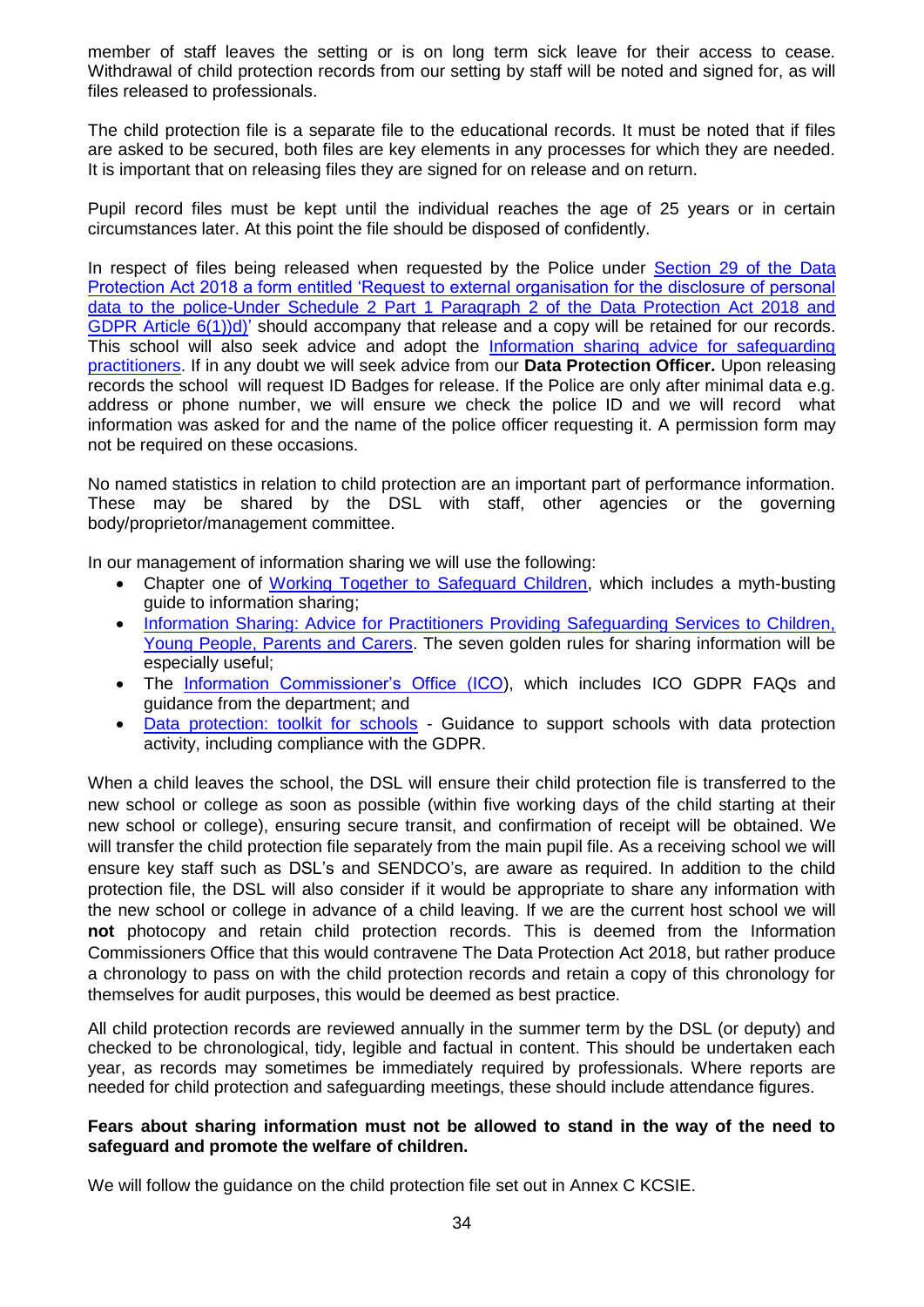## **Opportunities to teach safeguarding**

We will teach safeguarding, including online safety. We endeavour to provide a more personalised or contextualised approach for more vulnerable children, victims of abuse and some SEND children. We will do this through our Relationships and Sex Education

We will ensure that appropriate filters and monitoring systems that are in place, does not lead to unreasonable restrictions as to what children can be taught with regard to barriers teaching and safeguarding.

We follow the Jigsaw Education for a Connected World

## **Online safety**

We recognise online safety is a major concern for all professionals'. For information and support, staff will refer to the 'information and support' section of Annex D: Online safety KCSIE.

We believe it is essential that children are safeguarded from potentially harmful and inappropriate online material. We will take an effective whole setting approach to online safety to empower us to protect and educate our pupils, students, and staff in their use of technology.

The breadth of issues classified within online safety is considerable, but can be categorised into four areas of risk:

- **content:** being exposed to illegal, inappropriate or harmful content, for example: pornography, fake news, racism, misogyny, self-harm, suicide, anti-Semitism, radicalisation and extremism.
- **contact:** being subjected to harmful online interaction with other users; for example: peer to peer pressure, commercial advertising and adults posing as children or young adults with the intention to groom or exploit them for sexual, criminal, financial or other purposes'.
- **conduct:** personal online behaviour that increases the likelihood of, or causes, harm; for example, making, sending and receiving explicit images (e.g. consensual and nonconsensual sharing of nudes and semi-nudes and/or pornography, sharing other explicit images and online bullying; and
- **commerce:** risks such as online gambling, inappropriate advertising, phishing and or financial scams. If we feel our pupils, students or staff are at risk, we will report it to the Anti-Phishing Working Group [\(https://apwg.org/\)](https://apwg.org/).

We will ensure online safety is a running and interrelated theme whilst devising and implementing policies and procedures. This will include considering how online safety is reflected as required in all relevant policies and considering online safety whilst planning the curriculum, any teacher training, the role and responsibilities of the DSL and any parental engagement.

We take seriously our duties to assist parents and help them with on line safeguarding resources. As such, we will make them aware of relevant support services, including those listed on pages 151-152 of KCSIE 2021.

We accept that many children have unlimited and unrestricted access to the internet via mobile phone networks. This access means some children, whilst in our setting, sexually harass their peers via their mobile and smart technology, share indecent images: consensually and nonconsensually, view, share pornography, and other harmful content. Our management of this in included in our mobile and smart technology policy. These incidents will be managed in line with our peer on peer procedures.

Where children are being asked to learn online at home we will follow the advice to support schools and colleges do so safely: [safeguarding in schools colleges and other providers](https://protocol.telford.gov.uk/web/view.htm?id=46cf3847ca283305136730&cls=com.ics.DBPerson) and [safeguarding and remote education.](https://www.gov.uk/guidance/safeguarding-and-remote-education-during-coronavirus-covid-19) We recognise the NSPCC and PSHE Association also provide helpful advice.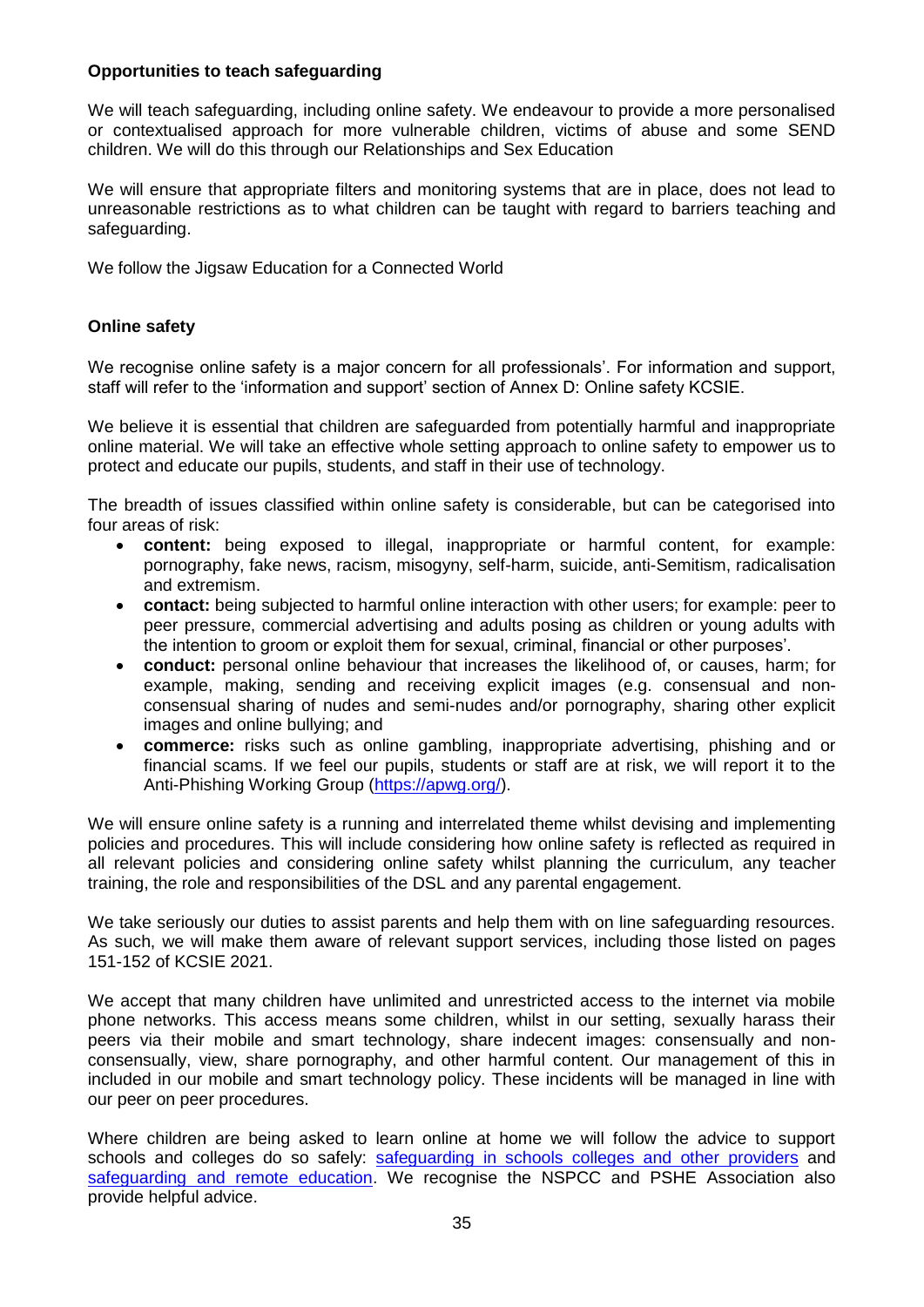Whilst considering our responsibility to safeguard and promote the welfare of children and provide them with a safe environment in which to learn, we will do all that we reasonably can to limit children's exposure to risks from our IT system. We will ensure we have appropriate filters and monitoring systems in place. We will do this by considering the age range of our children, the number of children, how often they access the IT system and the proportionality of costs versus risks.

The appropriateness of our filters and monitoring systems have been informed in part, by the risk assessment required by the Prevent Duty.

We have the appropriate level of security protection in place, in order to safeguard our systems, staff and learners and we will review the effectiveness of these procedures periodically to keep up with evolving cyber-crime technologies.

We will carry out an annual review of our approach to online safety, supported by an annual risk assessment that considers and reflects the risks their children face.

Our governing body will question school leaders to gain a basic understanding of our approach to keeping children safe online; learn how to improve this approach where appropriate; and find out about tools, which can be used to improve the approach.

Mentors of trainee teachers and newly qualified teachers induct mentees and provide ongoing support, development and monitoring on online safety.

As a maintained school we adhere to [The Corporate Information Security Policy](http://www.telfordsafeguardingboard.org.uk/lscb/downloads/file/20/corporate_information_security_policy_cisp_52-16) (CISP) including Acceptable Use of Equipment and the [Social Media Policy-Acceptable Use for Employees.](http://www.telfordsafeguardingboard.org.uk/lscb/downloads/file/21/social_media_policy) We will make all aware of its existence and importance. Where appropriate, intervention will take place when anyone uses e-technology in an unacceptable fashion.

#### **Safe use of electronic devices**

We will ensure the safety and welfare of our children in our care. All personal electronic devices are not permitted within this setting, when in the presence of children.

## **Inspection**

We recognise our responsibilities for safeguarding within the remit of Ofsted.

#### **The use of 'reasonable force'**

There are circumstances when it is appropriate for staff in our setting to use reasonable force to safeguard children and young people. The term 'reasonable force' covers the broad range of actions used by staff that involve a degree of physical contact to control or restrain children. This can range from guiding a child to safety by the arm, to more extreme circumstances such as breaking up a fight or where a young person needs to be restrained to prevent violence or injury. 'Reasonable' in these circumstances means us 'using no more than is needed'. Our use of force my involve either passive physical contact, such as standing between pupils or blocking a pupil's path, or active physical contact such as leading a pupil by the arm out of the classroom.

We will always follow the advice for schools on the Use of [Reasonable Force in Schools.](https://www.gov.uk/government/publications/use-of-reasonable-force-in-schools) We will also have regard to additional guidance [Reducing the Need for Restraint and Restrictive](https://www.gov.uk/government/publications/reducing-the-need-for-restraint-and-restrictive-intervention)  [Intervention](https://www.gov.uk/government/publications/reducing-the-need-for-restraint-and-restrictive-intervention) for children and young people with learning disabilities, autistic spectrum conditions and mental health difficulties in health and social care services and special education settings.

We believe that the adoption of a 'no contact' policy in our setting could leave staff unable to fully support and protect our pupils and students. We will adopt a sensible approach allowing staff to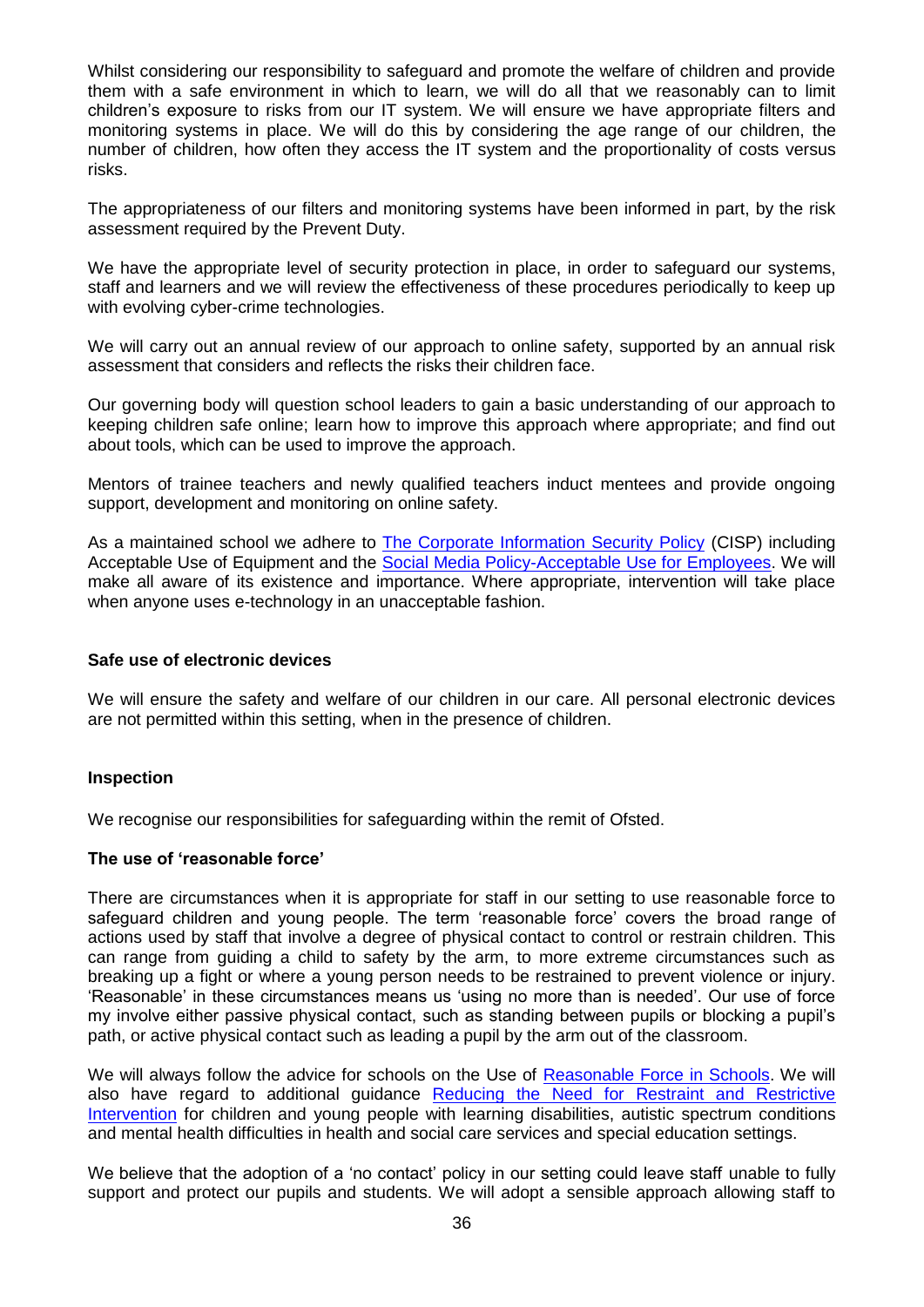make appropriate physical contact. The decision on whether to or not to use reasonable force to control or restrain a child is down to the professional judgement of the staff concerned and should always depend on individual circumstances.

When using reasonable force in response to risks presented by incidents involving children with SEND, mental health or with medical conditions, we will consider the risks carefully because we recognise the additional vulnerability of these groups. We will consider our duties under the Equality Act 2010 in relation to making reasonable adjustments, non-discrimination and our Public Sector Equality Duty.

We will plan positive and proactive behaviour support, for instance through drawing up individual behaviour plans for more vulnerable children, and agreeing them with parents and carers, we aim to reduce the occurrence of challenging behaviour and the need to use reasonable force. We will only use reasonable force where de-escalation processes have failed.

## **Hiring out our facilities and premises**

Where we hire or rent out our facilities/premises to organisations or individuals (for example to community groups, sports associations, and service providers to run community or extra-curricular activities) we will ensure that appropriate arrangements are in place to keep children safe.

When services or activities are provided by us, under our own direct supervision or management, our own arrangements for child protection will apply. However, where services or activities are provided separately by another body this is not necessarily the case. We will therefore seek assurance that the body concerned has appropriate safeguarding and child protection policies and procedures in place including inspecting these; and ensure that there are arrangements in place to liaise with us on these matters where appropriate. We will also ensure safeguarding requirements are included in any transfer of control agreement (i.e. lease or hire agreement), as a condition of use and occupation of the premises; and that failure to comply with this may lead to termination of the agreement.

# **Children who need a social worker (Child in Need and Child Protection Plans)**

Children may need a social worker due to safeguarding or welfare needs. Children may need this help due to abuse, neglect and complex family circumstances. A child's experiences of adversity and trauma can leave them vulnerable to further harm, as well as educationally disadvantaged in facing barriers to attendance, learning, behaviour and mental health.

Local authorities should share the fact a child has a social worker, and the DSL will hold and use this information so that decisions can be made in the best interests of the child's safety, welfare and educational outcomes.

Where children need a social worker, this information will be used by the DSL (or deputies) to inform decisions about safeguarding (for example, responding to unauthorised absence or missing education where there are known safeguarding risks) and about promoting welfare (for example, considering the provision of pastoral and/or academic support, alongside action by statutory services).

## **Children requiring mental health support**

We recognise that we have an important role to play in supporting the mental health and wellbeing of our pupils.

Mental health problems can, in some cases, be an indicator that a child has suffered or is at risk of suffering abuse, neglect or exploitation. The governing body have put clear systems and processes in place for identifying possible mental health problems, including routes to escalate and clear referral and accountability systems.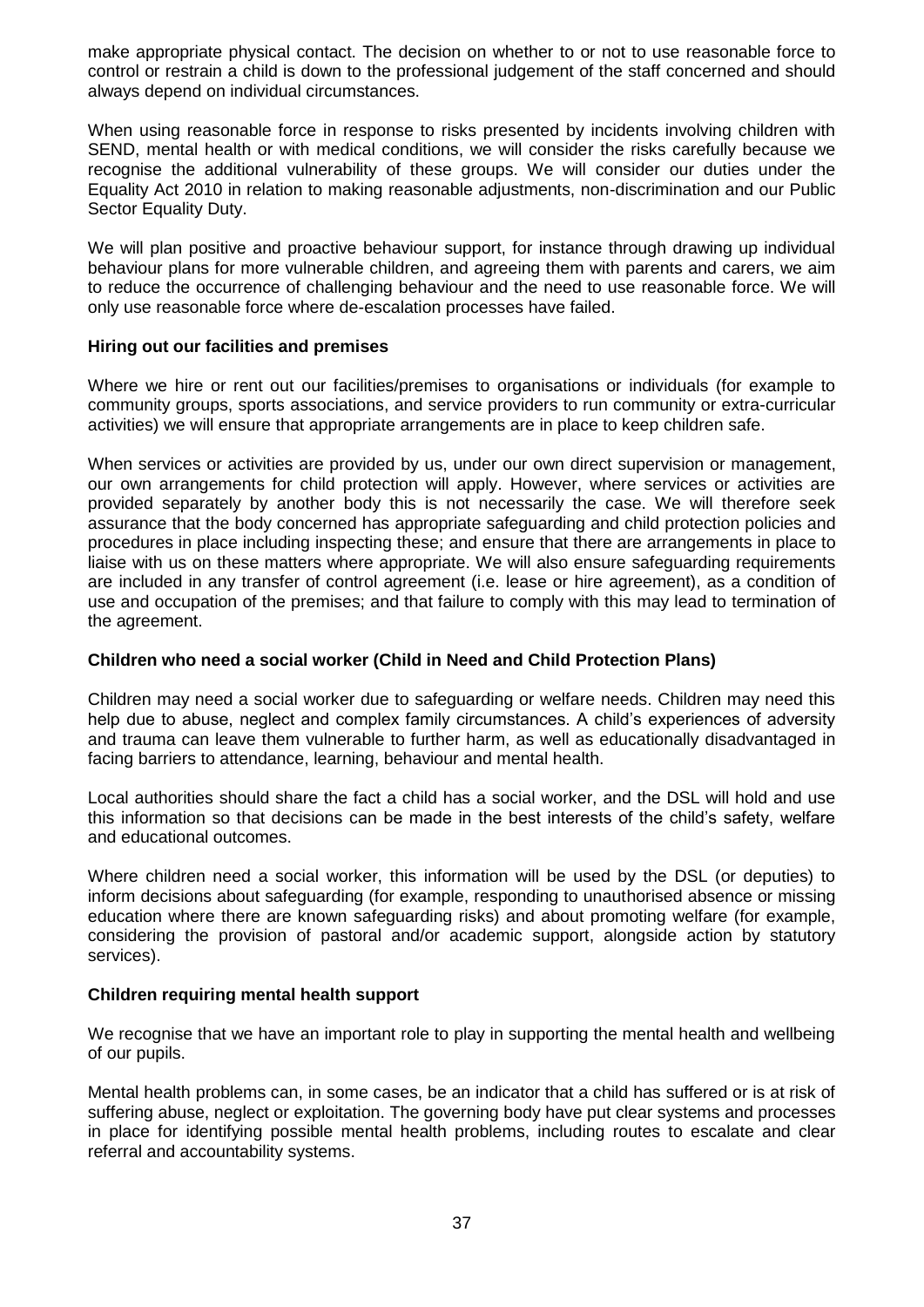We will help prevent mental health problems by promoting resilience as part of our integrated, whole setting approach to social and emotional wellbeing, which is tailored to the needs of our pupils.

**Our senior mental health lead is Maria Pugh.** They are a member of our senior leadership team. The appointed member of our senior leadership team who supports our senior mental health lead is **Stephanie Dowley.**

Please see our mental health and well-being policy.

## **Suicide Intervention**

We accept and understand that thoughts of suicide are common and the leading cause of death in young people. As such, suicide intervention is our business too. We to work with our pupils and work in partnership to support anyone in our community that may have thoughts of suicide. We will follow our [Suicide Intervention Policy](http://www.telfordsafeguardingboard.org.uk/lscb/downloads/file/343/suicide_intervention_policy) to assist wherever we can in making those in our care as safe as is possible. We will also make staff aware of the following useful link in raising awareness of the subject <http://zerosuicidealliance.com/>

## **Looked after children and previously looked after children**

We recognise that the most common reason for children becoming looked after is as a result of abuse and/or neglect. All staff at our setting have the knowledge and skills to keep looked after children safe. The DSL will hold the details of each child's social worker and the name of the virtual school head in the authority that looks after the child. They are responsible for ensuring all staff have the information they need in relation to a child's looked after status and the child's contact arrangements with birth parents of those with parental responsibility. They will also have information about the child's care arrangements and the levels of authority delegated to the carer by the authority looking after him/her.

We recognise a previously looked after child potentially remains vulnerable.

When dealing with looked after children and previously looked after children we will work with all agencies to take prompt action where necessary to safeguard these children.

## **The designated teacher**

The governing body appoint **Stephanie Dowley as the designated teacher** to work with the local authorities to promote the educational achievement of registered pupils who are looked after. With the commencement of sections 4 to 6 of the Children and Social Work Act 2017, designated teachers have responsibility for promoting the educational achievement of children who have left care through adoption, special guardianship or child arrangement orders or who were adopted from state care outside England and Wales. The designated teacher has appropriate training and relevant qualifications and experiences to fulfil this role.

We will follow the statutory guidance on [The Roles and Responsibilities of the Designated](https://www.gov.uk/government/publications/designated-teacher-for-looked-after-children)  [Teacher.](https://www.gov.uk/government/publications/designated-teacher-for-looked-after-children)

## **Virtual school heads**

As a maintained school, the designated teacher should work with the virtual school head to discuss how funding can be best used to support the progress of looked after children in the school and meet the needs identified in the child's personal education plan. The designated teacher also works with the virtual school head to promote the educational achievement of previously looked after children.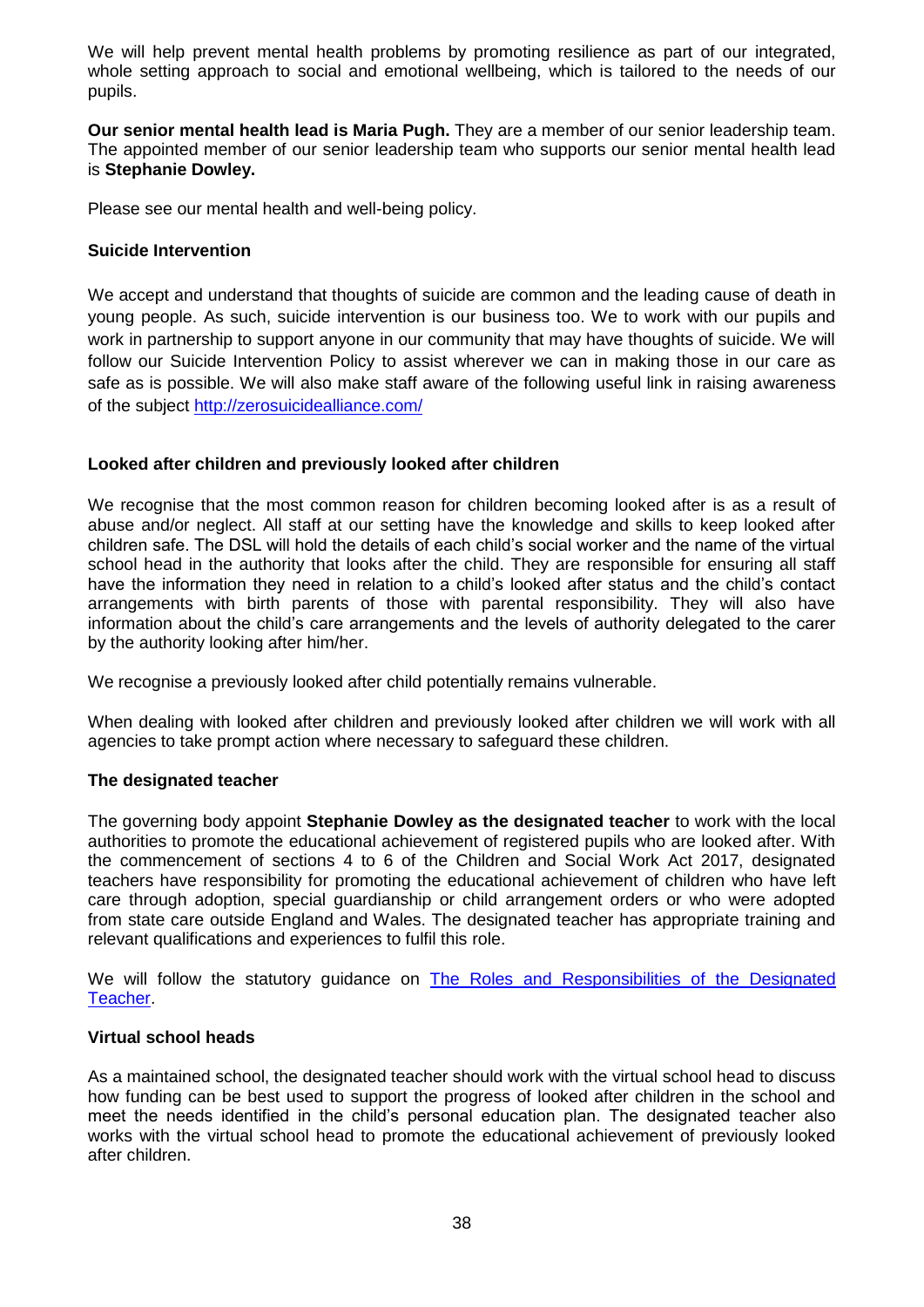## **Children who have special educational needs and disabilities (SEND) or physical health issues**

We recognise that children who have SEND or certain health conditions can face additional safeguarding challenges. We accept the additional barriers that can exist when recognising abuse and neglect of children in this group of children. These can include:

- assumptions that indicators of possible abuse such as behaviour, mood and injury relate to the child's disability without further exploration;
- being more prone to peer group isolation than other children;
- the potential for children with SEND being disproportionally impacted by behaviours such as bullying, without outwardly showing any signs; and
- communication barriers and difficulties in overcoming these barriers.

To help address these additional challenges we will provide extra pastoral support for children with SEND.

## **Staff**

All staff, supply staff, contractors and visitors, are informed of the name of the DSL and deputies and the our procedures for protecting children, for example, how to report their concerns, suspicions and how to receive, record and report disclosures.

Staff should not accept personal invitation visits to the homes of children unless permission or instruction has been sought from the Headteacher and it is viewed as a professional appointment, for example, supporting education welfare issues etc. This should be viewed on a case by case basis. To support this, guidance from the Department of Education (September 2010) states 'Meetings with pupils away from the school premises should only be arranged with the specified approval of the head teacher and the prior permission of the pupil in question'. We accept this guidance from the Department of Education (September 2010) stating that in the case of private meetings; 'Staff and volunteers should be aware that private meetings with individual pupils could give cause for concern. There will be occasions when a confidential interview or a one-to-one meeting is necessary. Such interviews should be conducted in a room with visual access or an area which is likely to be frequented by other people. Another pupil or adult should be present or nearby. Where conditions cannot apply, staff should ensure that another adult knows that the interview is taking place'.

## **Parents**

Parents play an important role in protecting their children from abuse. We are required to consider the safety of the child and should a concern arise, professional advice may be sought prior to contacting parents. If deemed appropriate, parents will be contacted, and we will continue to work with them to support the needs of their child. Consent from the parents will be sought, although in exceptional circumstances and with the best interests of the child being considered, this may be overridden.

We aim to help parents understand their responsibility for the welfare of all children, which includes their duty to refer cases to social care services and/or police in the interests of the child. The governing body will include a child protection statement in our prospectus and all parents can view a copy of this policy.

Parents that have concerns regarding a member of staff can in the first instance raise those with the Headteacher. This may involve sharing those concerns with the relevant agencies. Where the parent has concerns regarding the Headteacher, the chair of governors should be consulted in the first instance.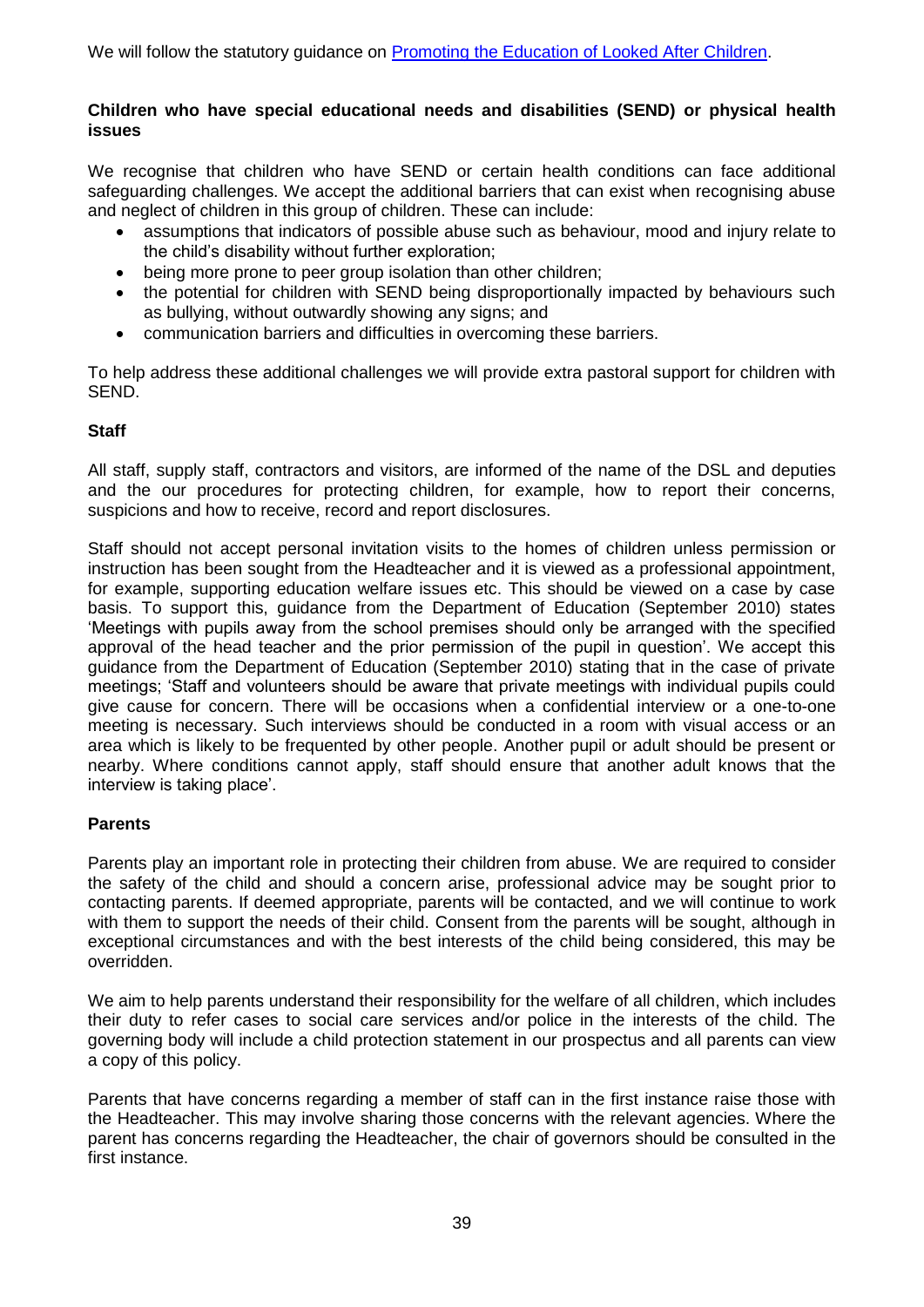Parents can liaise with Ofsted on such conduct issues or regulatory concerns, advice can be found on its website [www.ofsted.gov.uk](http://www.ofsted.gov.uk/)**.**

On occasions Ofsted may forward complaints that may raise a safeguarding concern about our school via Family Connect. In such instances, we will work with all agencies within Family Connect to clearly respond to Ofsted on a case by case basis.

Parents/Carers can also access Ofsted **Parent View** which is an online survey questionnaire where parents can give their views. Where possible, this will be monitored regularly by the school/college to quickly address any concerns.

All complaints should be made via our complaints procedures.

We will keep parents informed of all areas of safeguarding and child protection through the regular methods of communication.

We wish to make it clear to parents the standards, behaviour and respect we expect from them and conversely from us. If a parent's behaviour is a cause for concern, then we will ask them to leave our premises. We wish to make it clear that in serious cases, the head teacher will notify parents in writing that their implied licence to be on our premises is temporarily revoked, subject to any representations that the parent may wish to make. This setting will give parents the opportunity to formally express their views on the decision to bar in writing and this will be reviewed via the complaints policy.

Our setting is private place. We will therefore act to ensure they remain a safe place for all. The public has no automatic right of entry.

We expect parents to talk to us about any concerns they have about care and education provided by us in the first instance. We urge all parents not to express these concerns on social media platforms, at least not before sharing these concerns with us first.

## **Changing in school**

We consider arrangements for safe changing of children for physical education (PE). We will be guided by the NSPCC guidance Best Practice for PE Changing Rooms. This consideration will come under our duty and remit of health & safety and in the context of children's welfare. We follow the guidance and do what we need to do in relation to organising changing facilities for children; staff supervision; changing areas for children with additional needs; changing considerations for drama productions and using off-site changing rooms. [NSPCC factsheet](https://www.nspcc.org.uk/globalassets/documents/information-service/schools-factsheet-best-practice-for-pe-changing-rooms.pdf)

## **Part three: Safer Recruitment**

We will meet all requirements as set out in Part three: Safer recruitment KCISE.

We commission Telford & Wrekin human resources service to assist in the management of safer recruitment procedures.

Please see our safer recruitment procedures.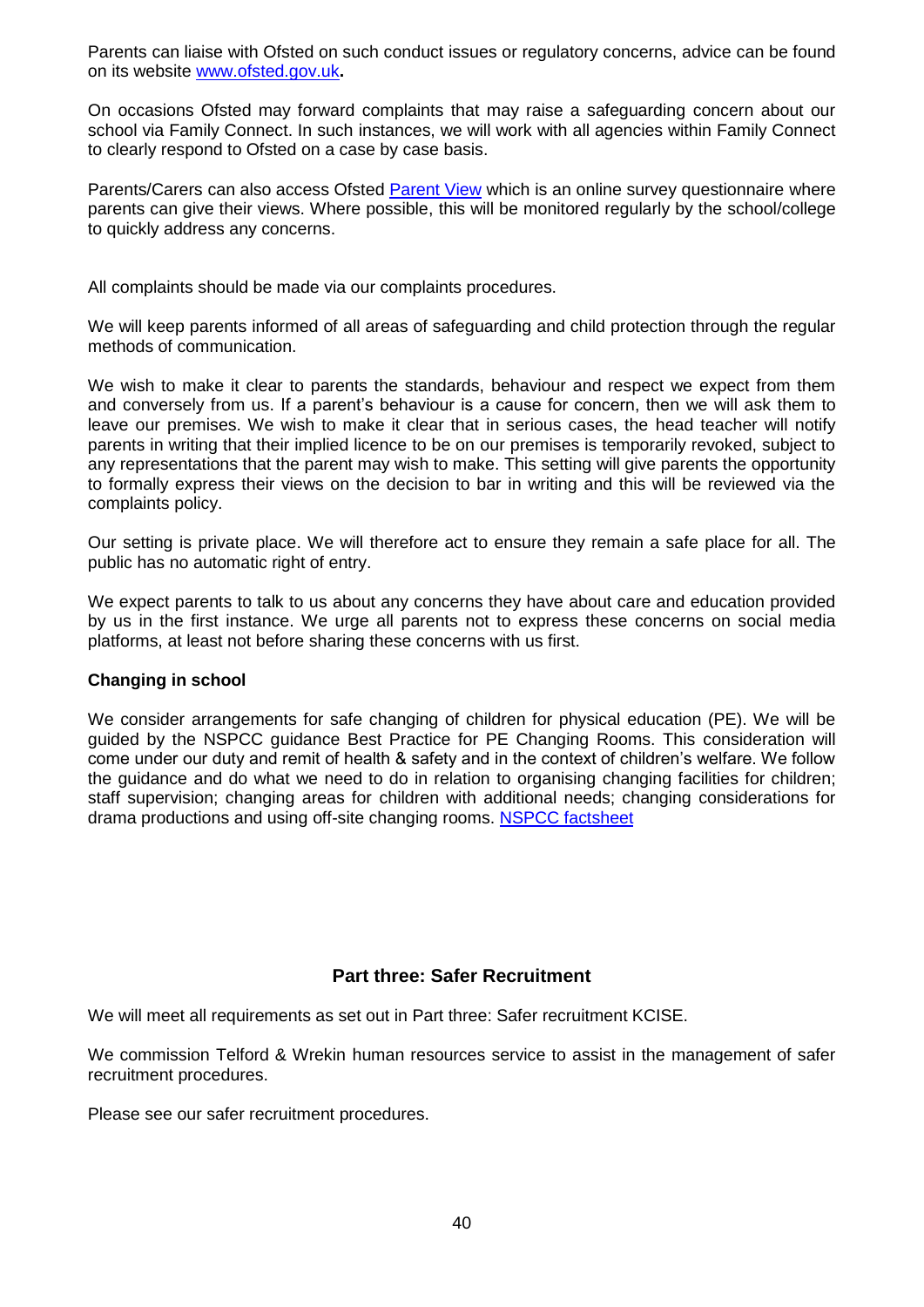## **Recruitment and selection process**

We aim to create a culture that safeguards and promotes the welfare of all children. As part of this culture, we will adopt robust recruitment procedures that help to deter and prevent people who are unsuitable to work with children from applying for or securing employment, or volunteering opportunities in our setting.

We will ensure that those involved with the recruitment and employment of staff to work with children have received appropriate safer recruitment training. At least one person on each interview panel have completed safer recruitment training. These persons will complete the TWSP recommended Safer Recruitment Consortium training.

The following persons have completed safer recruitment training in our setting: **Stephanie Dowley Mark Lambie Laura Baynham**

## **Pre-appointment vetting checks, regulated activity and recording information**

We will abide by the legal requirements when appointing individuals to engage in regulated activity relating to children. We understand the importance of ensuring the correct pre-appointment checks are carried out. These checks will help us to identify whether a person may be unsuitable to work with children (and in some cases is legally prohibited from working with children and/or working as a teacher). We see this as part of our wider safeguarding regime which will carry on following appointment.

## **Other checks that may be necessary for staff, volunteers and others**

We will carry out the checks that are necessary for individuals who have lived or worked outside the UK; agency and third-party staff; contractors; trainee teachers; volunteers; governors and proprietors. We will fulfil our responsibilities in relation to other settings, including alternative provision, work experience and host families.

## **Visitors**

We have different types of visitors, those with a professional role, those connected with the building, grounds maintenance, children's relatives or other visitors attending an activity.

We will not request DBS checks or barred list checks, or ask to see existing DBS certificates, for visitors such as children's relatives or other visitors attending a sports day. The Headteacher/Principal will use their professional judgment about the need to escort or supervise such visitors.

For visitors who attend our setting in a professional capacity we will check their ID and seek assurance that the visitor has had the appropriate DBS check (or the visitor's employers have confirmed that their staff have appropriate checks).

Whilst external organisations can provide a varied and useful range of information, resources and speakers that can help us enrich children's education; careful consideration will be given to the suitability of any external organisations.

#### **Alternative provision**

Where we place a pupil with an alternative provision provider, we continue to be responsible for the safeguarding of that pupil and will undertake checks to be satisfied that the provider meets the needs of the pupil.

We will obtain written confirmation from the alternative provider that appropriate safeguarding checks have been carried out on individuals working at the establishment.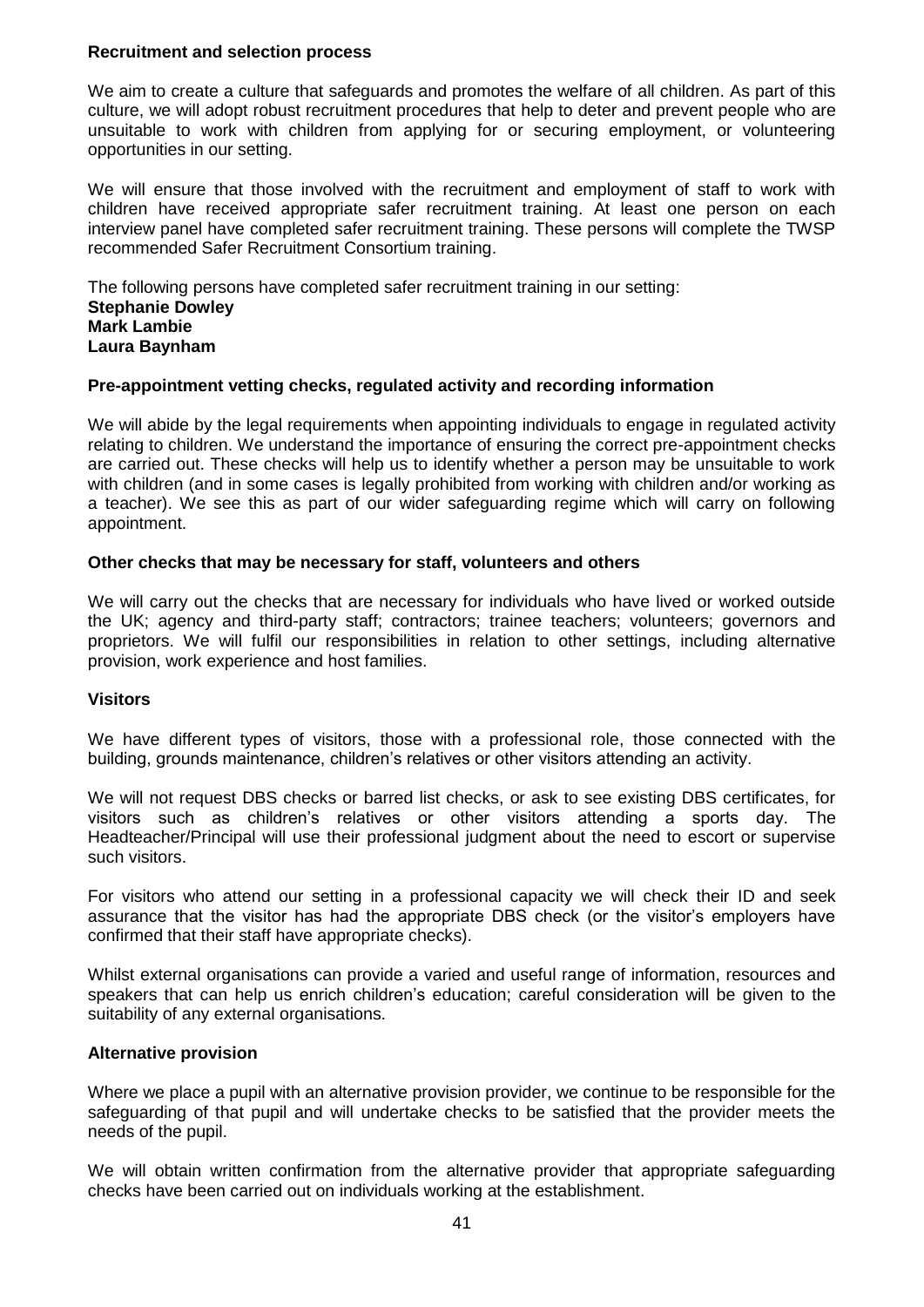Please see our Alternative provision policy.

## **Adults who supervise children on work experience**

When organising work experience placements we will ensure that the placement provider has policies and procedures in place to protect children from harm. We will ensure that relevant checks, including barred list checks have been obtained for people who supervise any children under the age of 16 on a work experience placement.

## **Children staying with host families (homestay)**

If we arrange a homestay, we will consider the suitability of the adults in the respective families who will be responsible for the visiting child during the stay.

We will always consider what intelligence/information will best inform our assessment of the suitability of the adults in those families who will be responsible for the visiting child during the stay. We will use our professional judgement to decide what will be relevant. To help inform our assessment, we will obtain a DBS enhanced certificate with barred list information. This check will not only establish whether the adults are barred from engaging in regulated activity relating to children, but where criminal record information is disclosed it will also allow us to consider, alongside all other intelligence that we have obtained, whether the adults would be a suitable host for a child. We will also decide whether it is necessary to obtain a DBS enhanced certificate in respect of anyone aged 16 or over in the household where the child will be staying.

#### **Host families – homestay during exchange visits**

We have a duty to safeguard and promote children's welfare. This extends to considering their safety and how best to minimise risk of harm to those children during any exchange visit we arrange, and when organising for the care and accommodation of a child with a host family (known as homestays) as part of the exchange.

We will follow the guidance set out in Annex E of KCSIE with regard to arranging homestay suitability of adults in UK host families, homestay – suitability of adults in host families abroad and the additional action for extended homestays.

We will always ensure pupils understand who to contact during a homestay, should an emergency occur or a situation arise which makes them feel uncomfortable.

#### **Private fostering**

We recognise that a private fostering occurs when a child under the age of 16 (under 18, if disabled) is provided with care and accommodation by a person who is not a parent, person with parental responsibility for them or a relative in their own home.

A child is not privately fostered if the person caring for and accommodating them has done so for less than 28 days and does not intend to do so for longer. Such arrangements may come to the attention of school staff through the normal course of their interaction, and promotion of learning activities, with children.

By law, a parent, private foster carer or other persons involved in making a private fostering arrangement must notify children's social care as soon as possible. If we become aware of a private fostering arrangement for a student that has not been notified to children's social care, we will encourage parents and private foster carers to notify them and will share information with children's social care as appropriate.

## **Our ongoing safeguarding of children and the legal reporting duties on us**

We understand the importance of safeguarding vigilance beyond the recruitment process.